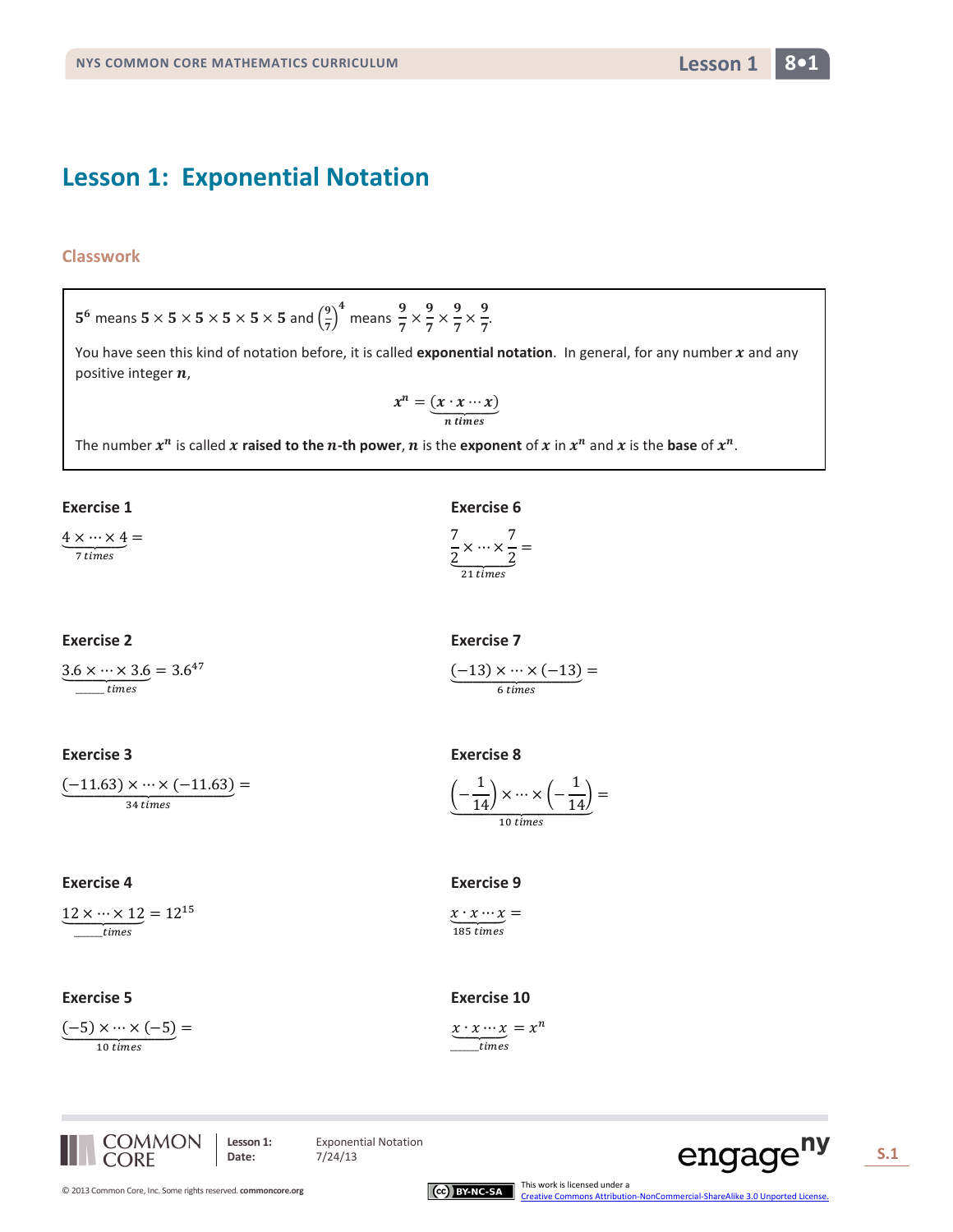

Will these products be positive or negative? How do you know?

$$
\underbrace{(-1) \times (-1) \times \cdots \times (-1)}_{12 \text{ times}} = (-1)^{12}
$$

$$
\underbrace{(-1) \times (-1) \times \cdots \times (-1)}_{13 \text{ times}} = (-1)^{13}
$$

#### **Exercise 12**

Is it necessary to do all of the calculations to determine the sign of the product? Why or why not?

$$
\underbrace{(-5) \times (-5) \times \cdots \times (-5)}_{95 \text{ times}} = (-5)^{95}
$$

 $\underbrace{(-1.8)\times(-1.8)\times\cdots\times(-1.8)}_{122 \; times} = (-1.8)^{122}$ 



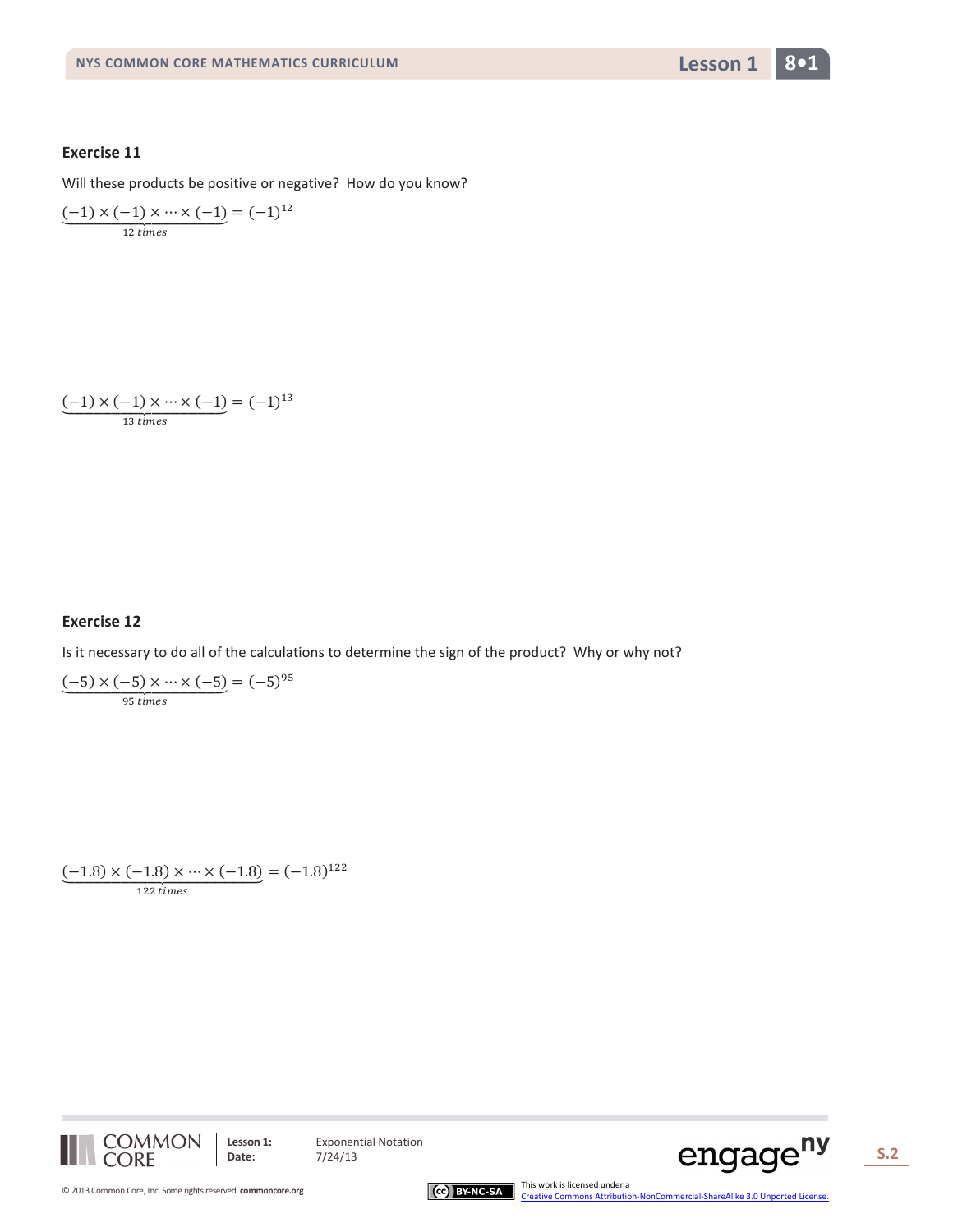

Fill in the blanks about whether the number is positive or negative.

If *n* is a positive even number, then  $(-55)^n$  is

If is a positive odd number, then (−72.4) is \_\_\_\_\_\_\_\_\_\_\_\_\_\_\_\_\_\_\_\_\_\_\_\_\_\_.

## **Exercise 14**

Josie says that  $\underbrace{(-15) \times \cdots \times (-15)}$ 6 times  $= -15<sup>6</sup>$ . Is she correct? How do you know?



**Lesson 1:** Exponential Notation<br>Date: 7/24/13



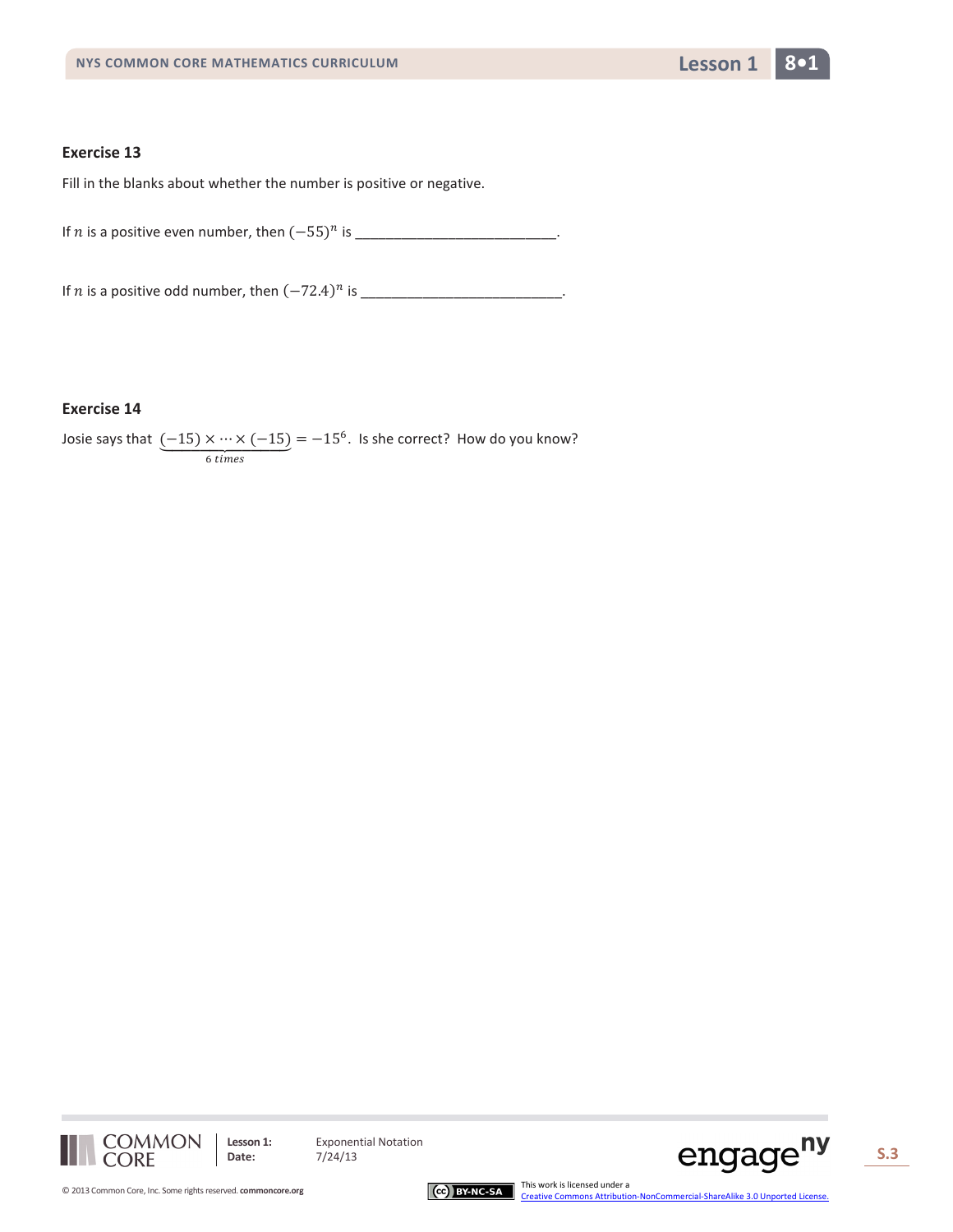Use what you know about exponential notation to complete the expressions below. 1.

$$
\underbrace{(-5) \times \cdots \times (-5)}_{17 \text{ times}} = \underbrace{3.7 \times \cdots \times 3.7}_{times} = 3.7^{19}
$$
\n
$$
\underbrace{7 \times \cdots \times 7}_{times} = 7^{45}
$$
\n
$$
\underbrace{6 \times \cdots \times 6}_{4 \text{ times}} = \underbrace{6 \times \cdots \times 6}_{4 \text{ times}}
$$
\n
$$
\underbrace{4.3 \times \cdots \times 4.3}_{13 \text{ times}} = \underbrace{(-1.1) \times \cdots \times (-1.1)}_{9 \text{ times}} = \underbrace{(-\frac{11}{5}) \times \cdots \times (-\frac{11}{5})}_{times} = \underbrace{(-\frac{11}{5})^{\text{ times}}}_{times}
$$
\n
$$
\underbrace{(-12) \times \cdots \times (-12)}_{times} = (-12)^{15}
$$
\n
$$
\underbrace{a \times \cdots \times a}_{m \text{ times}} = \underbrace{a \times \cdots \times a}_{m \text{ times}} = \underbrace{0 \times \cdots \times 0}_{m \text{ times}}
$$

- Write an expression with  $(-1)$  as its base that will produce a positive product.  $2.$
- Write an expression with  $(-1)$  as its base that will produce a negative product. 3.
- Rewrite each number in exponential notation using 2 as the base. 4.

| $8 =$  | $16 =$  | $32 =$  |
|--------|---------|---------|
| $64 =$ | $128 =$ | $256 =$ |

- Tim wrote 16 as  $(-2)^4$ . Is he correct? 5.
- 6. Could  $-2$  be used as a base to rewrite 32? 64? Why or why not?





**Exponential Notation** 

 $7/24/13$ 

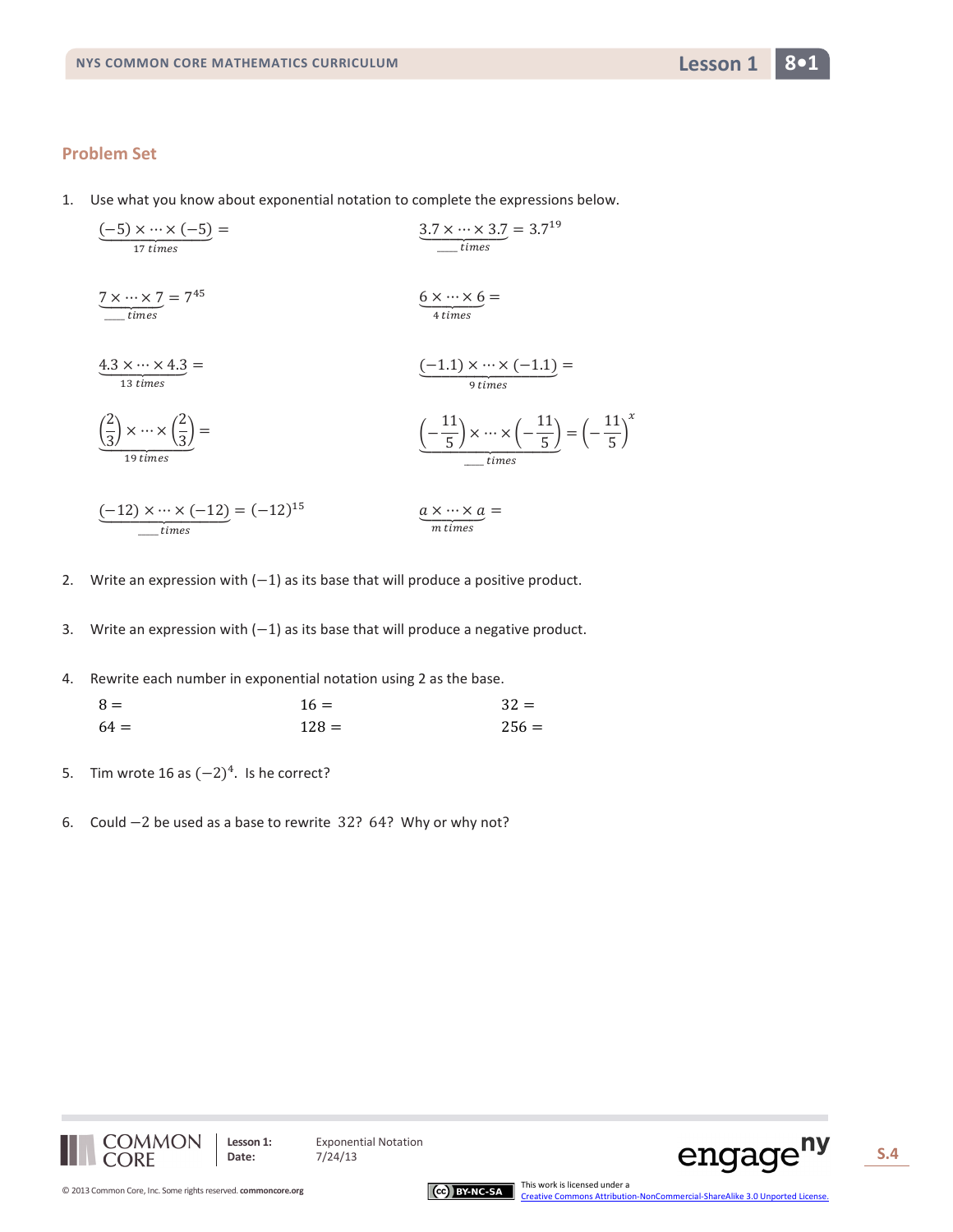## **Lesson 2: Multiplication of Numbers in Exponential Form**

## **Classwork**

| In general, if $x$ is any number and $m$ , $n$ are positive integers, then |                                                                                                                                                                     |  |
|----------------------------------------------------------------------------|---------------------------------------------------------------------------------------------------------------------------------------------------------------------|--|
|                                                                            | $x^m \cdot x^n = x^{m+n}$                                                                                                                                           |  |
| because                                                                    |                                                                                                                                                                     |  |
|                                                                            | $x^m \times x^n = (x \cdots x) \times (x \cdots x) = (x \cdots x) \over n \text{ times} = x^{m+n}$<br>$x^m \times x^n = (x \cdots x) \times (x \cdots x) = x^{m+n}$ |  |
| <b>Exercise 1</b>                                                          | <b>Exercise 5</b>                                                                                                                                                   |  |
| $14^{23} \times 14^8 =$                                                    | Let $a$ be a number.                                                                                                                                                |  |
|                                                                            | $a^{23} \cdot a^8 =$                                                                                                                                                |  |
| <b>Exercise 2</b>                                                          | <b>Exercise 6</b>                                                                                                                                                   |  |
| $(-72)^{10} \times (-72)^{13} =$                                           | Let $f$ be a number.                                                                                                                                                |  |
|                                                                            | $f^{10} \cdot f^{13} =$                                                                                                                                             |  |
| <b>Exercise 3</b>                                                          | <b>Exercise 7</b>                                                                                                                                                   |  |
| $5^{94} \times 5^{78} =$                                                   | Let $b$ be a number.                                                                                                                                                |  |
|                                                                            | $b^{94} \cdot b^{78} =$                                                                                                                                             |  |

| <b>Exercise 4</b>        | <b>Exercise 8</b>                                                                     |
|--------------------------|---------------------------------------------------------------------------------------|
| $(-3)^9 \times (-3)^5 =$ | Let x be a positive integer. If $(-3)^9 \times (-3)^x = (-3)^{14}$ ,<br>what is $x$ ? |



**Lesson 2:** Multiplication of Numbers in Exponential Form<br>Date:  $7/24/13$ 





CCC BY-NC-SA Ins work is licensed under a creative Commons Attribution-NonCommercial-ShareAlike 3.0 Unported License.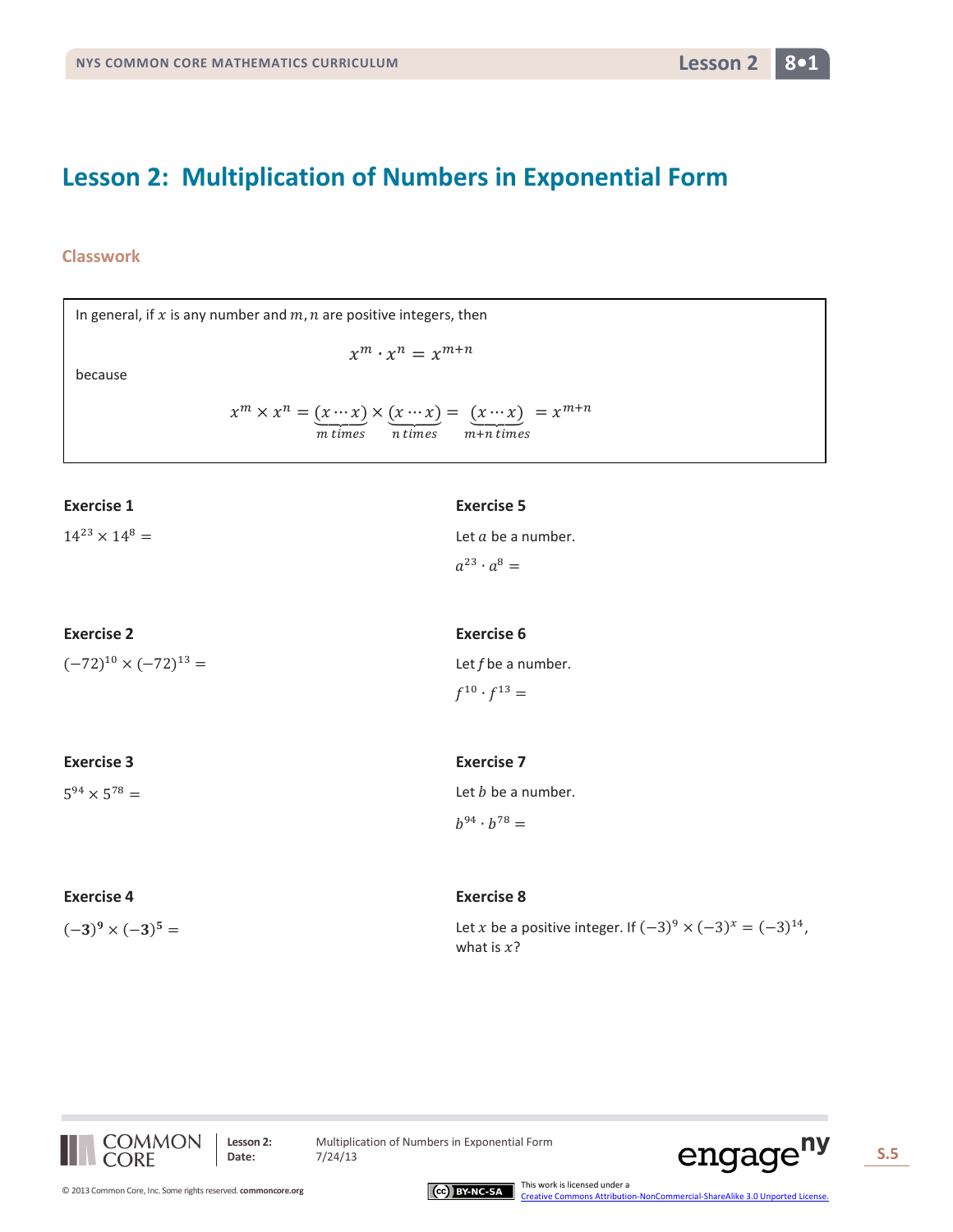

What would happen if there were more terms with the same base? Write an equivalent expression for each problem.

| <b>Exercise 9</b>                | Exercise 10                              |
|----------------------------------|------------------------------------------|
| $9^4 \times 9^6 \times 9^{13} =$ | $2^3 \times 2^5 \times 2^7 \times 2^9 =$ |

Can the following expressions be simplified? If so, write an equivalent expression. If not, explain why not.

| Exercise 11                                 | Exercise 14                         |
|---------------------------------------------|-------------------------------------|
| $6^5 \times 4^9 \times 4^3 \times 6^{14} =$ | $2^4 \times 8^2 = 2^4 \times 2^6 =$ |

| <b>Exercise 12</b>                            | Exercise 15      |
|-----------------------------------------------|------------------|
| $(-4)^2 \cdot 17^5 \cdot (-4)^3 \cdot 17^7 =$ | $3^7 \times 9 =$ |

| <b>Exercise 13</b>                    | Exercise 16           |
|---------------------------------------|-----------------------|
| $15^2 \cdot 7^2 \cdot 15 \cdot 7^4 =$ | $5^4 \times 2^{11} =$ |

#### **Exercise 17**

Let  $x$  be a number. Simplify the expression of the following number:

 $(2x^3)(17x^7) =$ 

#### **Exercise 18**

Let  $a$  and  $b$  be numbers. Use the distributive law to simplify the expression of the following number:

 $a(a + b) =$ 



**Lesson 2:** Multiplication of Numbers in Exponential Form



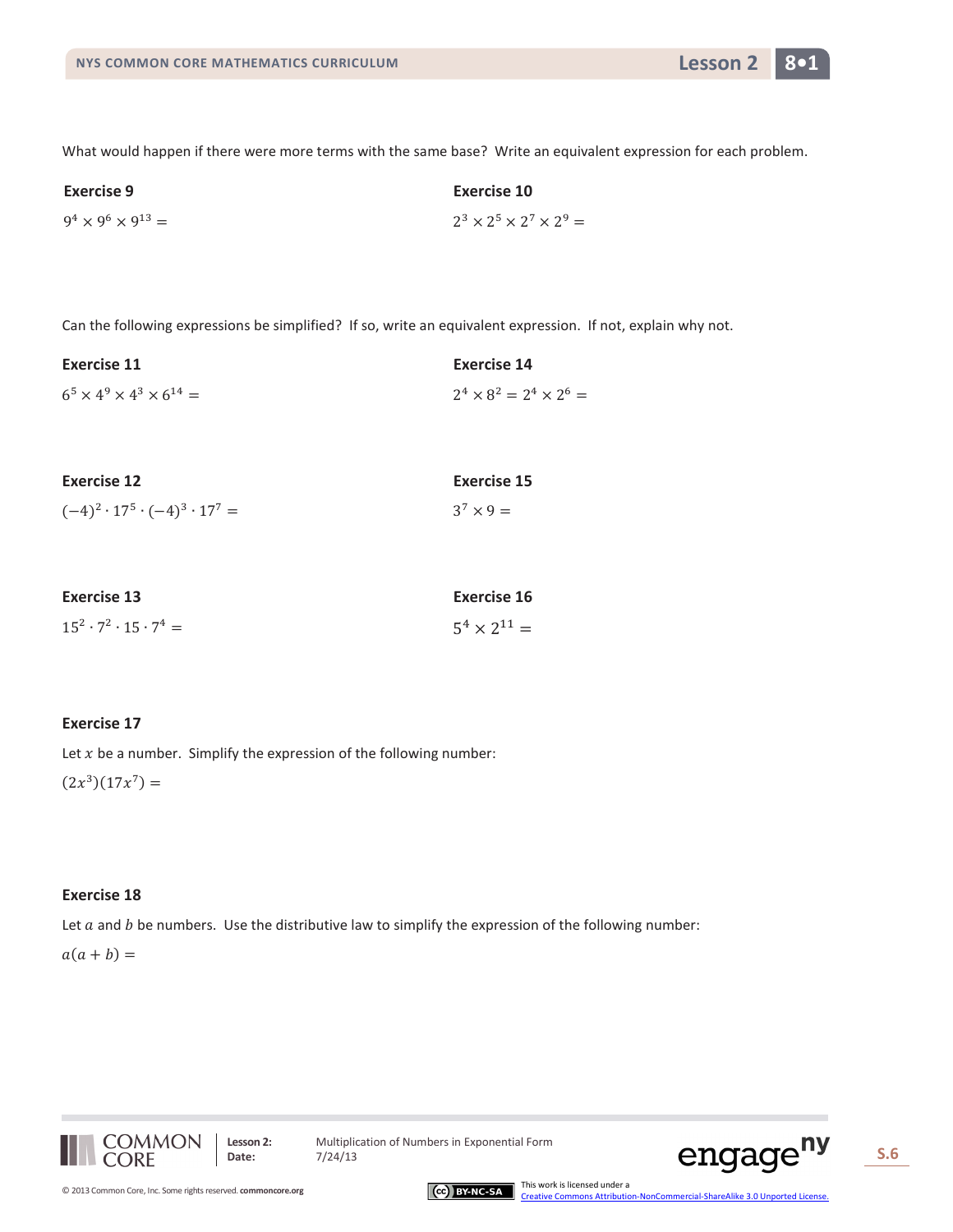

Let  $a$  and  $b$  be numbers. Use the distributive law to simplify the expression of the following number:

 $b(a + b) =$ 

## **Exercise 20**

Let  $a$  and  $b$  be numbers. Use the distributive law to simplify the expression of the following number:

 $(a + b)(a + b) =$ 



| <b>Exercise 22</b> |
|--------------------|
|--------------------|

|  | ۰.<br>٠ |
|--|---------|
|  |         |

| <b>Exercise 24</b> |  |
|--------------------|--|
| $13^{5}$           |  |

 $\frac{13^4}{ }$ 



**Lesson 2:** Multiplication of Numbers in Exponential Form<br>Date:  $7/24/13$ 



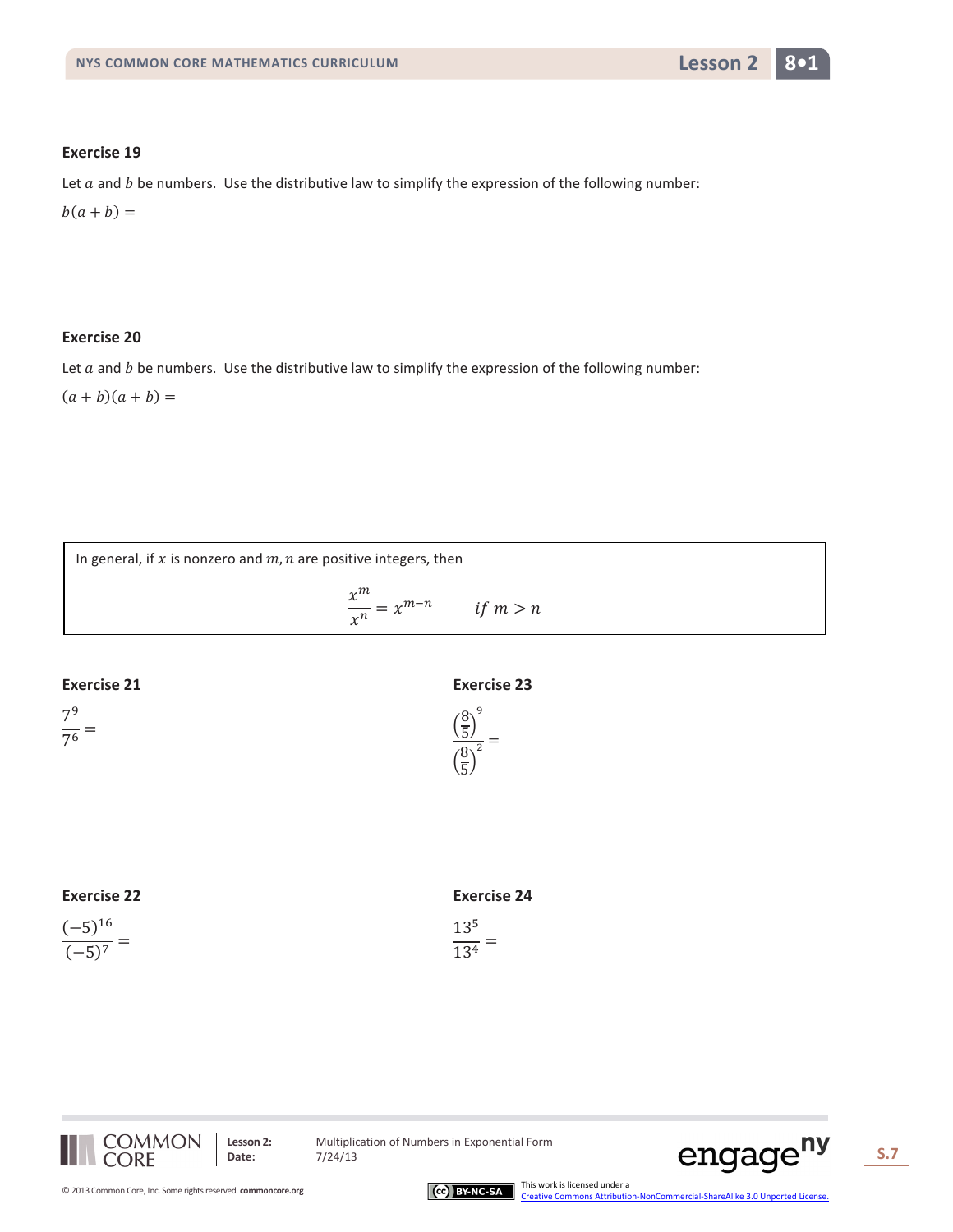

Let *a*, *b* be nonzero numbers. What is the following number?



## **Exercise 26**

Let  $x$  be a nonzero number. What is the following number?

 $x^5$  $\overline{x^4}$  =

Can the following expressions be simplified? If yes, write an equivalent expression for each problem. If not, explain why not.

| <b>Exercise 27</b>                | <b>Lesson 29</b>          |
|-----------------------------------|---------------------------|
| $2^7$ $2^7$                       | 35.28                     |
| $\frac{1}{4^2} = \frac{1}{2^4} =$ | $\frac{1}{3^2 \cdot 2^3}$ |

| <b>Exercise 28</b>               | <b>Lesson 30</b>              |
|----------------------------------|-------------------------------|
| $3^{23}$ $3^{23}$                | $(-2)^7 \cdot 95^5$           |
| $\frac{1}{27} = \frac{1}{3^3} =$ | $\frac{(-2)^5 \cdot 95^4}{2}$ |



**Lesson 2:** Multiplication of Numbers in Exponential Form<br>Date:  $7/24/13$ 



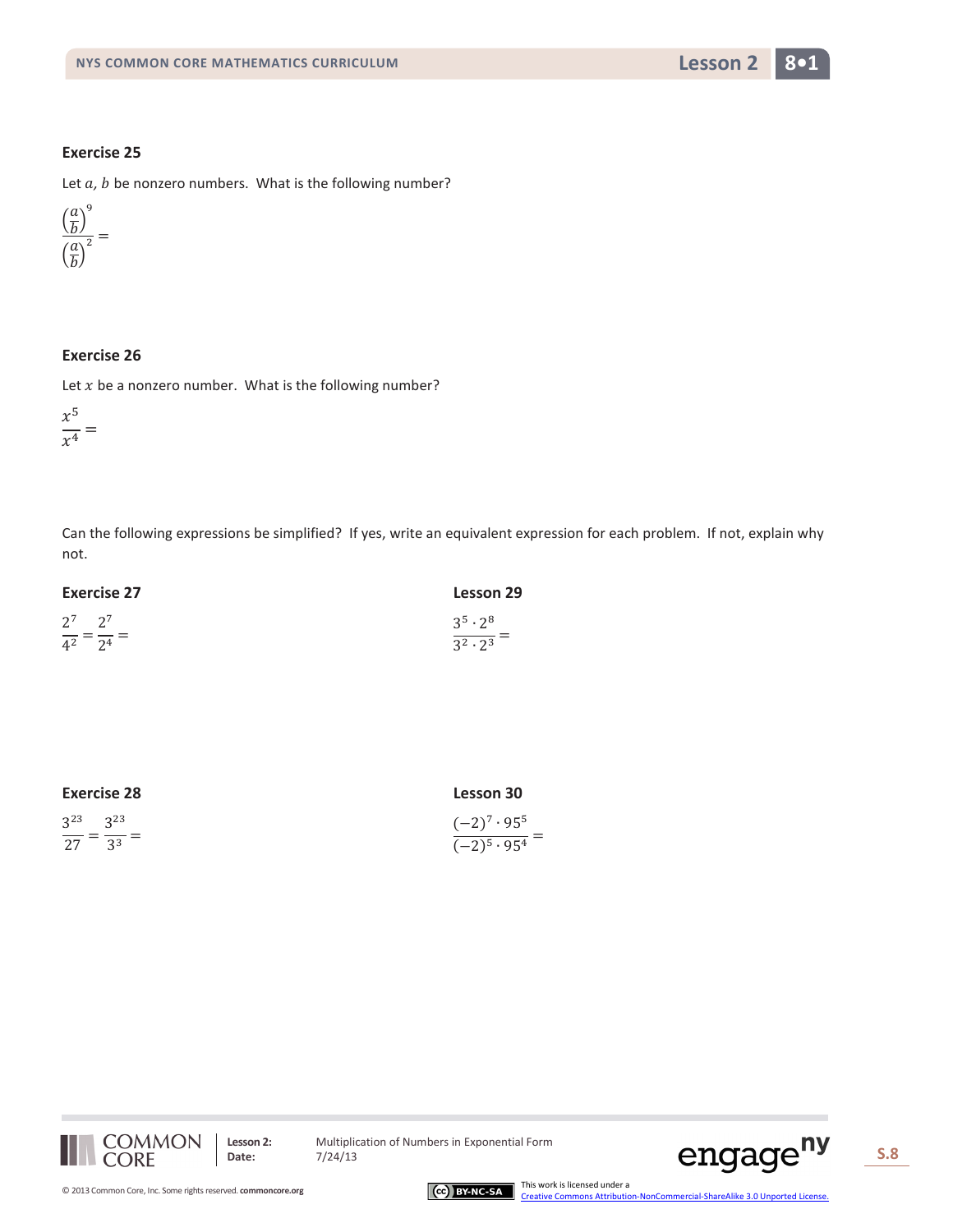

Let  $x$  be a number. Simplify the expression of each of the following numbers:

- 1.  $\frac{5}{x^3}(3x^8) =$
- 2.  $\frac{5}{x^3}(-4x^6) =$
- 3.  $\frac{5}{x^3}(11x^4) =$

## **Exercise 32**

Anne used an online calculator to multiply  $2,000,000,000 \times 2,000,000,000,000$ . The answer showed up on the calculator as  $4e + 21$ , as shown below. Is the answer on the calculator correct? How do you know?

.

|                         |                     |       |          |                | $2000000000 \times 2000000000000 =$ |                           |
|-------------------------|---------------------|-------|----------|----------------|-------------------------------------|---------------------------|
|                         |                     |       |          |                |                                     | $4e + 21$                 |
| Rad                     | -------<br><br><br> | xl    |          |                | $\frac{9}{6}$                       | <b>AC</b>                 |
| Inv                     | sin                 | $\ln$ | 7        | 8              | $\overline{9}$                      | ÷                         |
| $\mathbf{\overline{u}}$ | cos                 | log   | 4        | 5              | 6                                   | $\boldsymbol{\mathsf{x}}$ |
| ė                       | tan                 |       |          | $\overline{2}$ | 3                                   |                           |
| Ans                     | <b>EXP</b>          | $x^y$ | $\Omega$ | ×,             | =                                   |                           |



**Lesson 2:** Multiplication of Numbers in Exponential Form



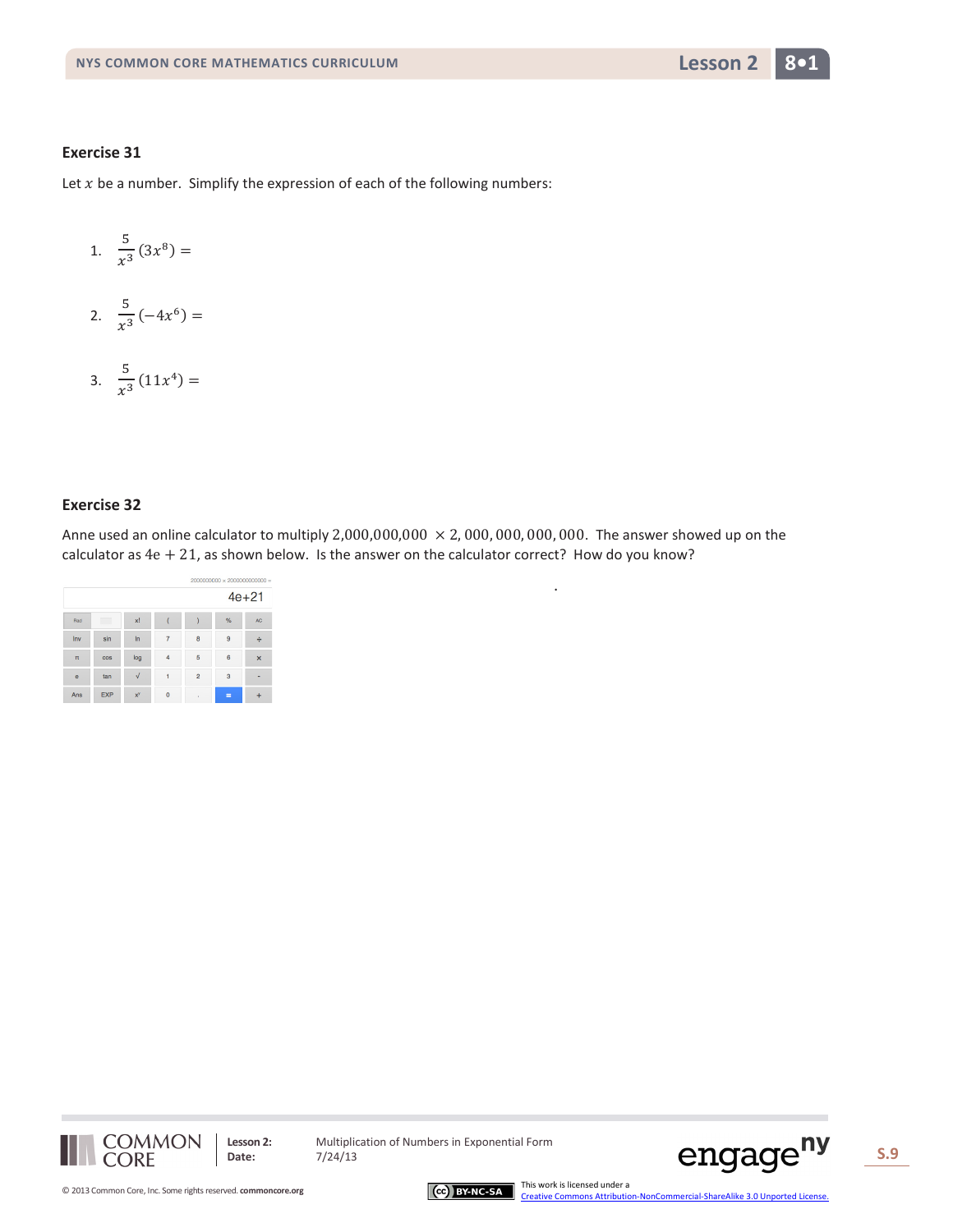

1. A certain ball is dropped from a height of x feet, it always bounces up to  $\frac{2}{3}$  $\frac{2}{3}x$  feet. Suppose the ball is dropped from 10 feet and is caught exactly when it touches the ground after the  $30<sup>th</sup>$  bounce, what is the total distance traveled by the ball? Express your answer in exponential notation.

| Bounce           | <b>Computation of Distance</b><br><b>Traveled in Previous</b><br>Bounce | Total Distance Traveled (in feet) |
|------------------|-------------------------------------------------------------------------|-----------------------------------|
|                  |                                                                         |                                   |
| $\mathcal{P}$    |                                                                         |                                   |
| 3                |                                                                         |                                   |
| 4                |                                                                         |                                   |
| 30               |                                                                         |                                   |
| $\boldsymbol{n}$ |                                                                         |                                   |

- 2. If the same ball is dropped from 10 feet and is caught exactly at the highest point after the 25<sup>th</sup> bounce, what is the total distance traveled by the ball? Use what you learned from the last problem.
- 3. Let a and b be numbers and  $b \neq 0$ , and let m and n be positive integers. Simplify each of the following expressions as much as possible:

| $(-19)^5 \cdot (-19)^{11} =$                                      | $2.7^5 \times 2.7^3 =$                                             |
|-------------------------------------------------------------------|--------------------------------------------------------------------|
| $rac{7^{10}}{7^3}$ =                                              | $\left(\frac{1}{5}\right)^2 \cdot \left(\frac{1}{5}\right)^{15} =$ |
| $\left(-\frac{9}{7}\right)^m \cdot \left(-\frac{9}{7}\right)^n =$ | $\frac{ab^3}{b^2} =$                                               |

- 4. Let the dimensions of a rectangle be  $(4 \times (871209)^5 + 3 \times 49762105)$  ft. by  $(7 \times (871209)^3 (49762105)^4)$  ft. Determine the area of the rectangle. No need to expand all the powers.
- 5. A rectangular area of land is being sold off in smaller pieces. The total area of the land is 2<sup>15</sup> square miles. The pieces being sold are  $8<sup>3</sup>$  square miles in size. How many smaller pieces of land can be sold at the stated size? Compute the actual number of pieces.



**Lesson 2:** Multiplication of Numbers in Exponential Form

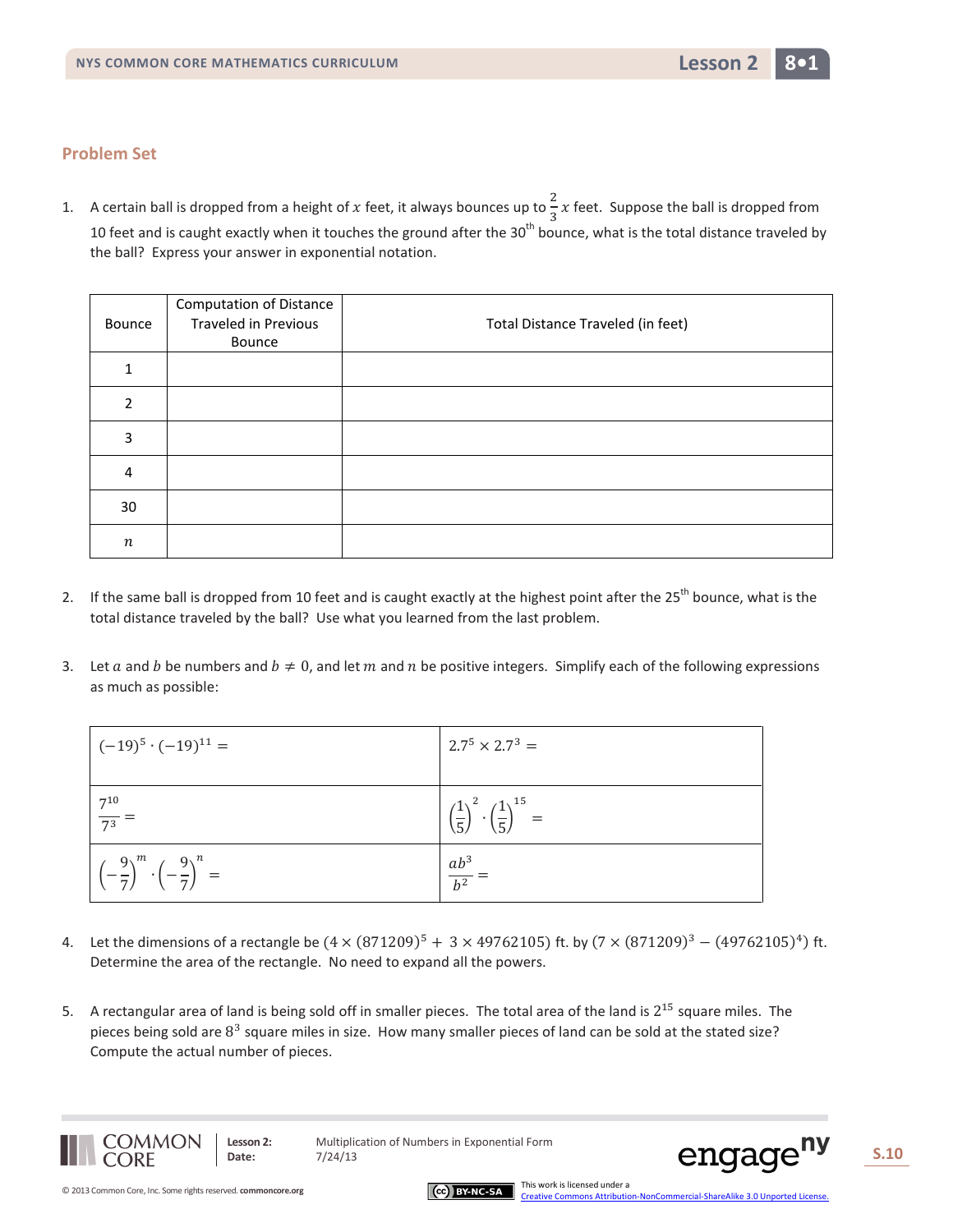## **Lesson 3: Numbers in Exponential Form Raised to a Power**

## **Classwork**

For any number  $x$  and any positive integers  $m$  and  $n$ ,

because

$$
(xm)n = (x \cdot x \cdots x)n
$$
  
=  $(x \cdot x \cdots x)$  x  $\cdots$  x  $(x \cdot x \cdots x)$  (n times)  
=  $x^{mn}$  (n times)

 $(x^m)^n = x^{mn}$ 

| <b>Exercise 1</b> | <b>Exercise 3</b> |
|-------------------|-------------------|
| $(15^3)^9 =$      | $(3.4^{17})^4 =$  |

| <b>Exercise 2</b> | <b>Exercise 4</b>  |
|-------------------|--------------------|
| $((-2)^5)^8 =$    | Let s be a number. |
|                   | $(s^{17})^4 =$     |

#### **Exercise 5**

Sarah wrote that  $(3^5)^7 = 3^{12}$ . Correct her mistake. Write an exponential expression using a base of 3 and exponents of 5, 7, and 12 that would make her answer correct.

#### **Exercise 6**

A number y satisfies  $y^{24} - 256 = 0$ . What equation does the number  $x = y^4$  satisfy?



Lesson 3: Numbers in Exponential Form Raised to a Power



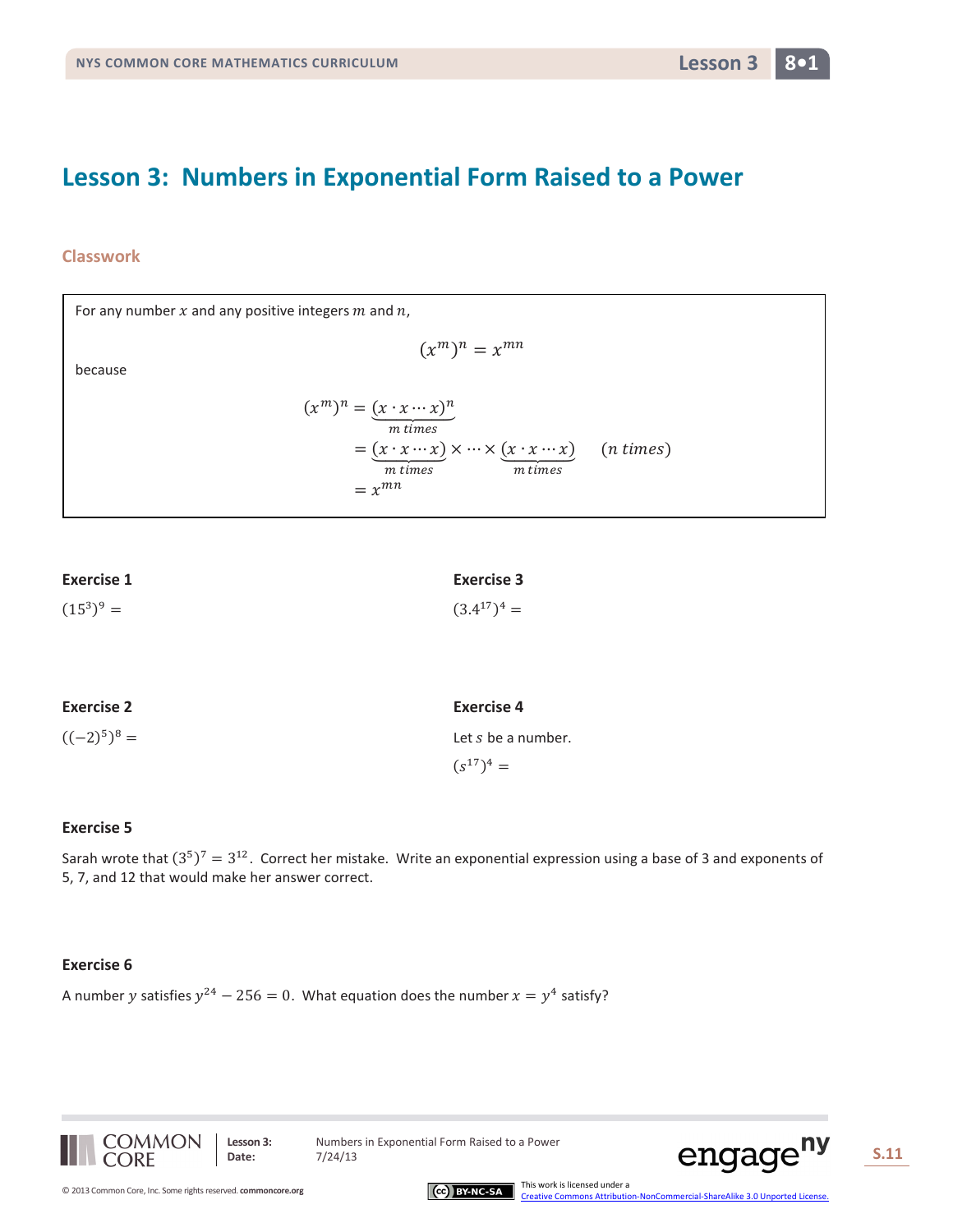For any numbers  $x$  and  $y$ , and positive integer  $n$ ,

because

$$
(xy)^n = (xy) \cdots (xy)
$$
  
= 
$$
\underbrace{(x \cdot x \cdots x)}_{n \text{ times}} \cdot \underbrace{(y \cdot y \cdots y)}_{n \text{ times}}
$$
  
= 
$$
x^n y^n
$$

 $(xy)^n = x^n y^n$ 

| <b>Exercise 7</b>   | <b>Exercise 10</b>   |
|---------------------|----------------------|
| $(11 \times 4)^9 =$ | Let $x$ be a number. |
|                     | $(5x)^7 =$           |
|                     |                      |
|                     |                      |

 $(3^2 \times 7^4)^5$  =

**Exercise 8**

**Exercise 9**

 $(3^2a^4)^5 =$ 

Let  $a$ ,  $b$ , and  $c$  be numbers.

**Exercise 12** Let  $a$ ,  $b$ , and  $c$  be numbers.  $(a^2bc^3)^4 =$ 

Let  $x$  and  $y$  be numbers.

**Exercise 11**

 $(5xy^2)^7 =$ 

### **Exercise 13**

Let x and y be numbers,  $y \neq 0$ , and let n be a positive integer. How is  $\left(\frac{x}{y}\right)$  $\frac{1}{y}$  $n$  related to  $x^n$  and  $y^n$ ?



Lesson 3: Numbers in Exponential Form Raised to a Power<br>Date:  $7/24/13$ 





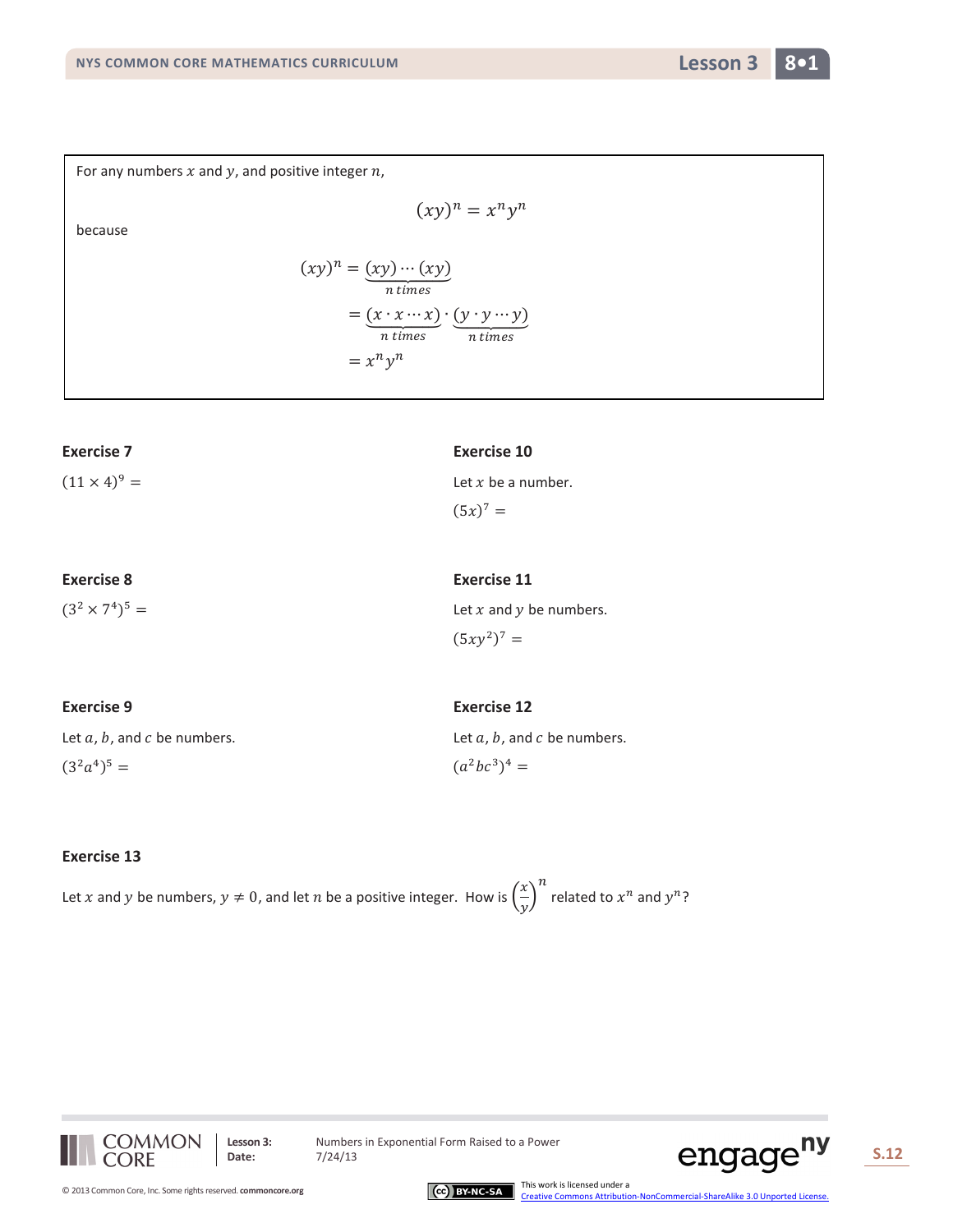

- 1. Show (prove) in detail why  $(2 \cdot 3 \cdot 4)^4 = 2^4 3^4 4^4$ .
- 2. Show (prove) in detail why  $(xyz)^4 = x^4y^4z^4$  for any numbers  $x, y, z$ .
- 3. Show (prove) in detail why  $(xyz)^n = x^n y^n z^n$  for any numbers x, y, z, and for any positive integer n.





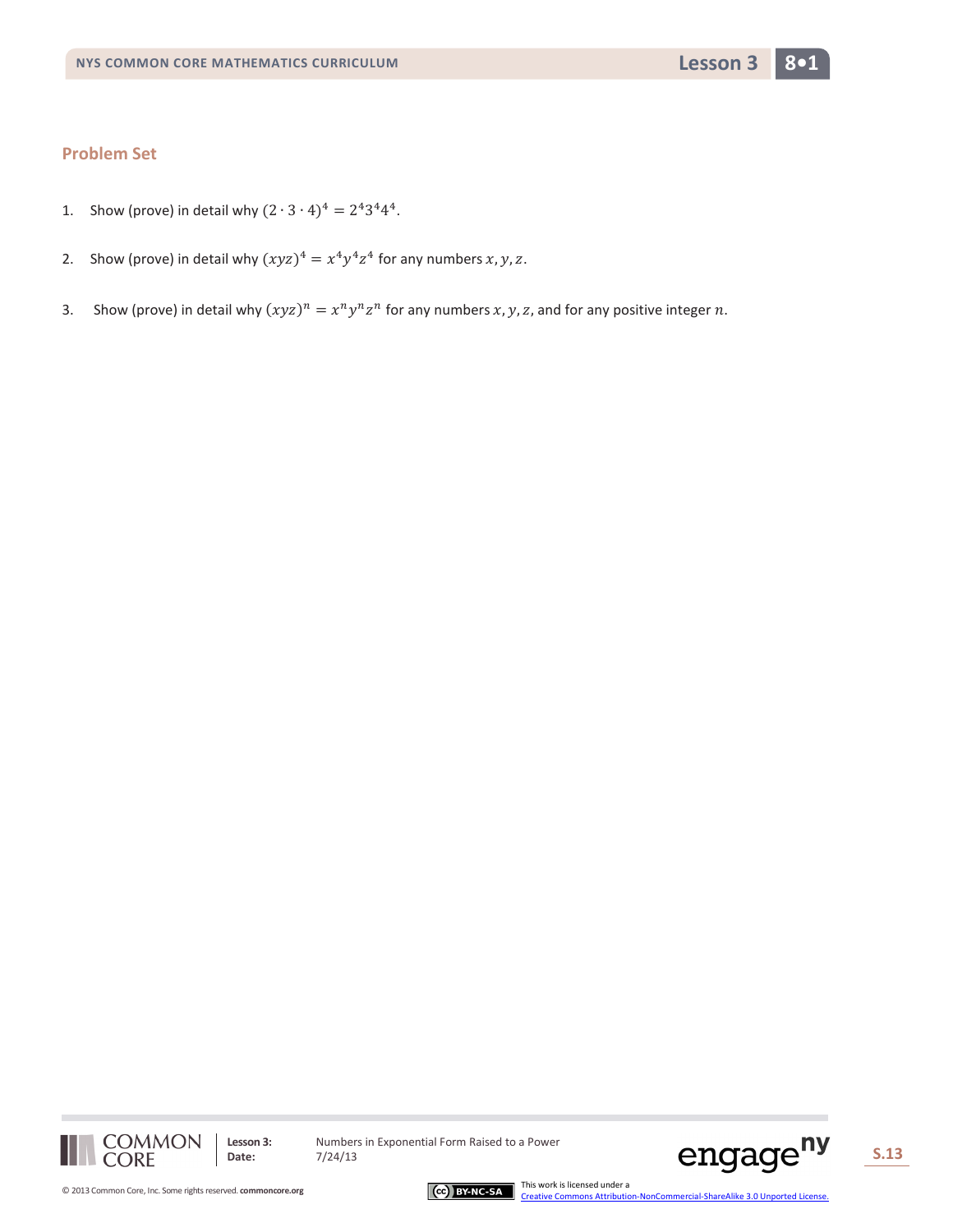## **Lesson 4: Numbers Raised to the Zeroth Power**

## **Classwork**

| For any numbers $x$ , $y$ , and any positive integers $m$ , $n$ , the following holds: |     |  |  |
|----------------------------------------------------------------------------------------|-----|--|--|
| $x^m \cdot x^n = x^{m+n}$                                                              | (1) |  |  |
| $(x^m)^n = x^{mn}$                                                                     | (2) |  |  |
| $(xy)^n = x^n y^n$                                                                     | (3) |  |  |
|                                                                                        |     |  |  |
| Definition:                                                                            |     |  |  |

### **Exercise 1**

List all possible cases of whole numbers m and n for identity (1). More precisely, when  $m > 0$  and  $n > 0$ , we already know that (1) is correct. What are the other possible cases of  $m$  and  $n$  for which (1) is yet to be verified?

## **Exercise 2**

Check that equation (1) is correct for each of the cases listed in Exercise 1.



**Lesson 4:** Numbers Raised to the Zeroth Power



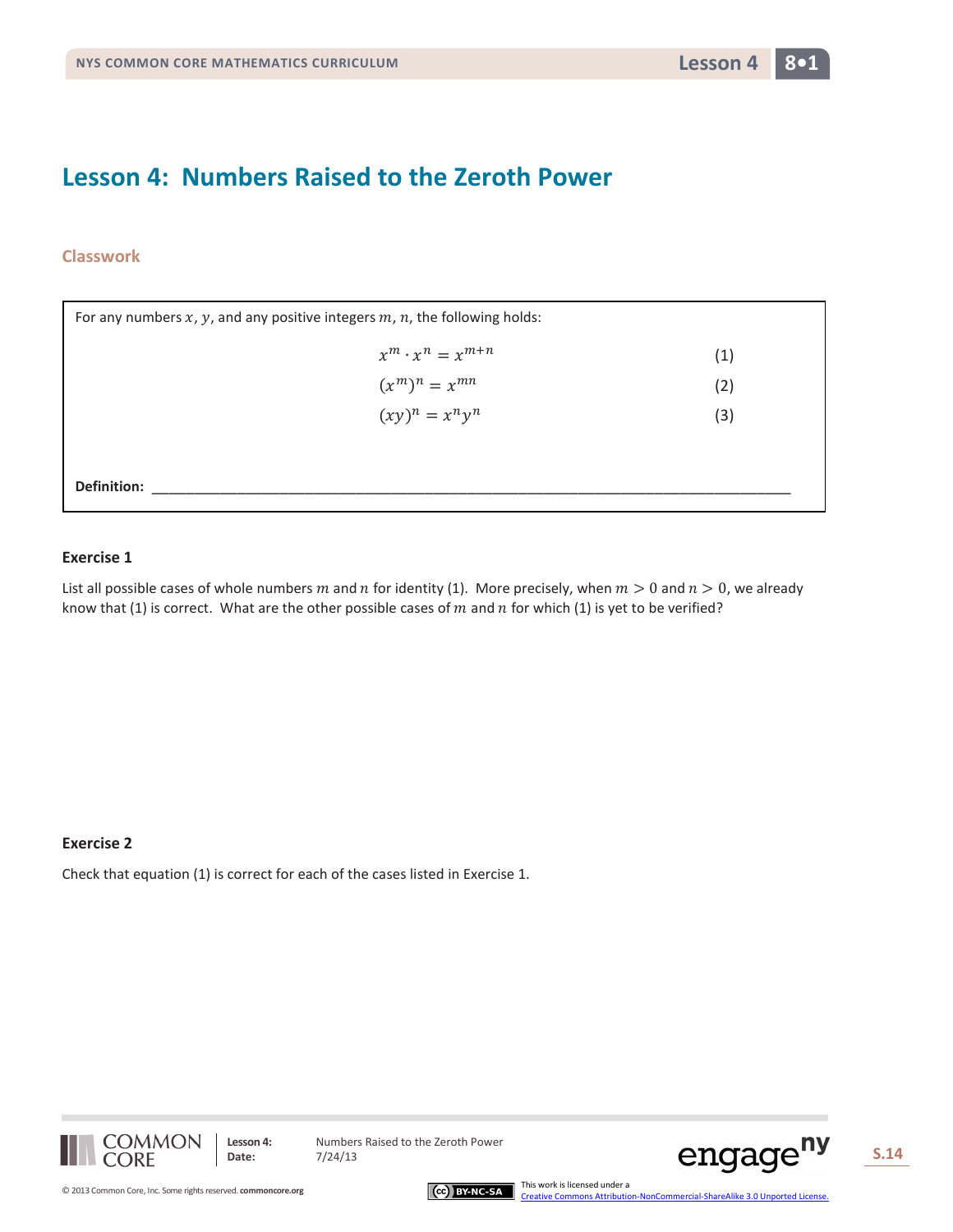

Do the same with equation (2) by checking it case-by-case.

### **Exercise 4**

Do the same with equation (3) by checking it case-by-case.

## **Exercise 5**

Write the expanded form of 8,374 using the exponential notation.

#### **Exercise 6**

Write the expanded form of 6,985,062 using the exponential notation.



Lesson 4: Numbers Raised to the Zeroth Power<br>Date: 7/24/13



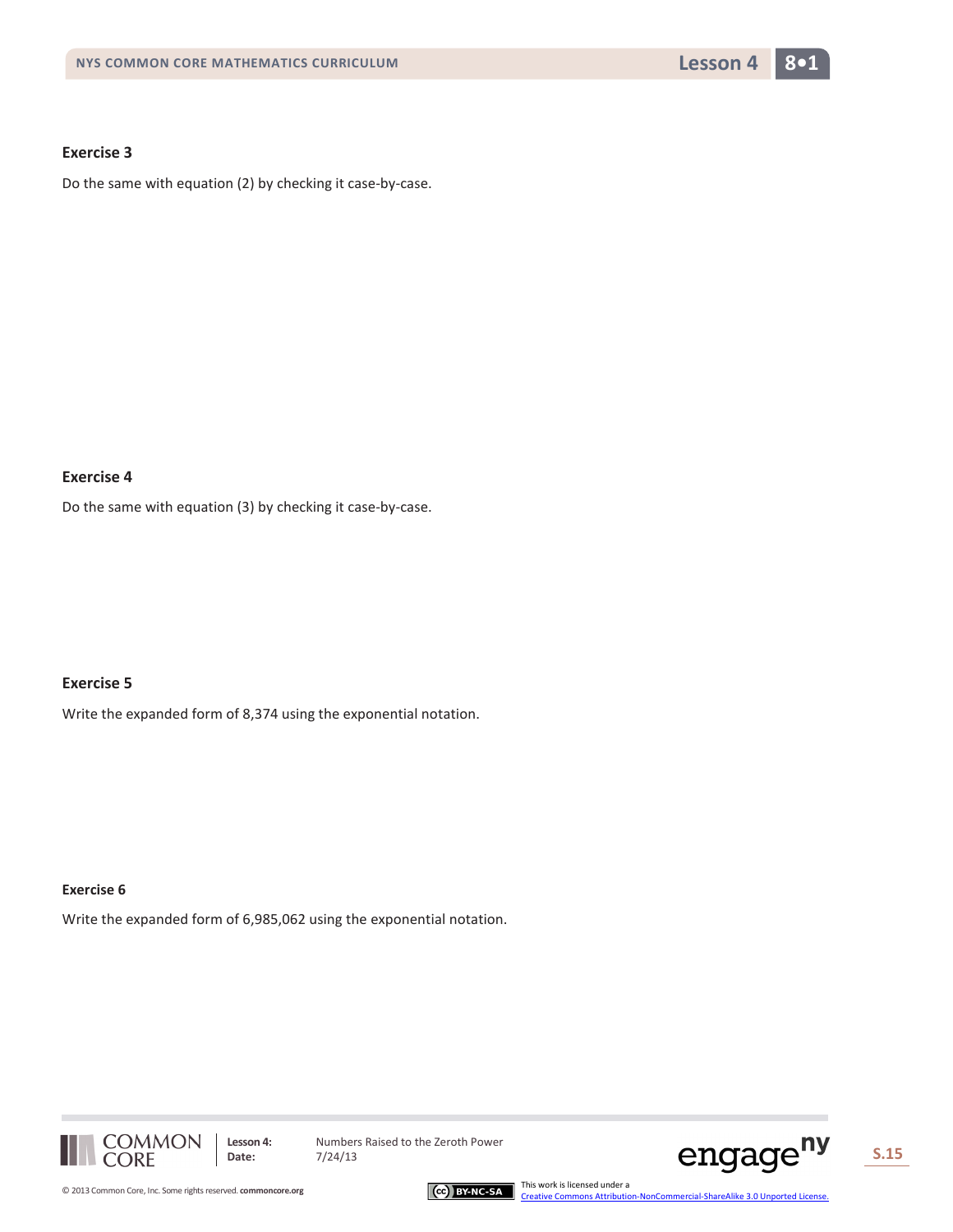

Let x, y be numbers  $(x, y \neq 0)$ . Simplify each of the following expressions of numbers.





**Lesson 4:** Numbers Raised to the Zeroth Power<br>Date:  $7/24/13$ 





[Creative Commons Attribution-NonCommercial-ShareAlike 3.0 Unported License.](http://creativecommons.org/licenses/by-nc-sa/3.0/deed.en_US)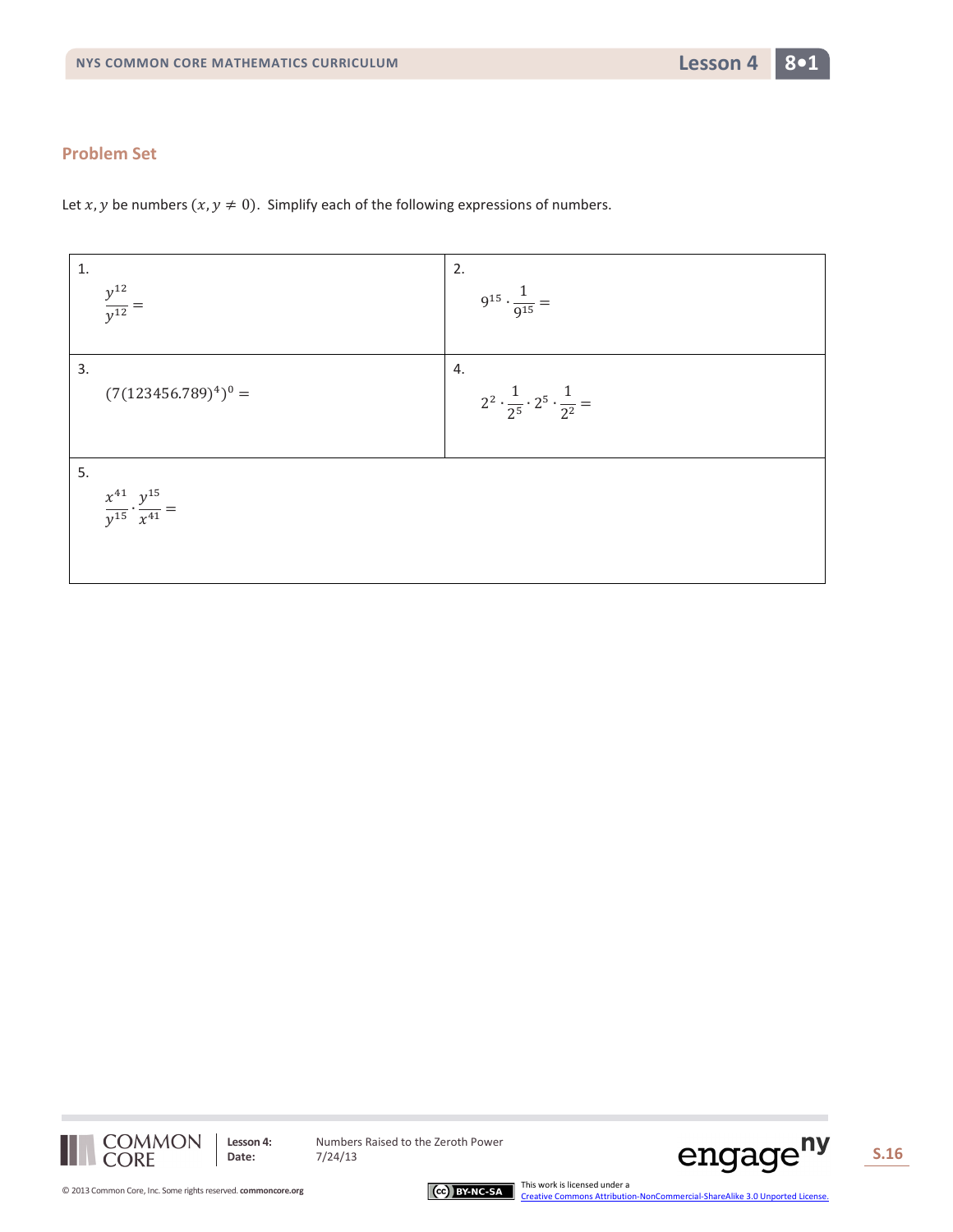## **Lesson 5: Negative Exponents and the Laws of Exponents**

## **Classwork**

 $x^{-b} = \frac{1}{x^b}$ **Definition:** For any positive number x and for any positive integer n, we define  $x^{-n} = \frac{1}{x^n}$ . Note that this definition of negative exponents says  $x^{-1}$  is just the reciprocal  $\frac{1}{x}$  of x. As a consequence of the definition, for a positive  $x$  and all *integers*  $b$ , we get

## **Exercise 1**

Verify the general statement  $x^{-b} = \frac{1}{x^b}$  for  $x = 3$  and  $b = -5$ .

#### **Exercise 2**

What is the value of  $(3 \times 10^{-2})$ ?



**Lesson 5:** Negative Exponents and the Laws of Exponents



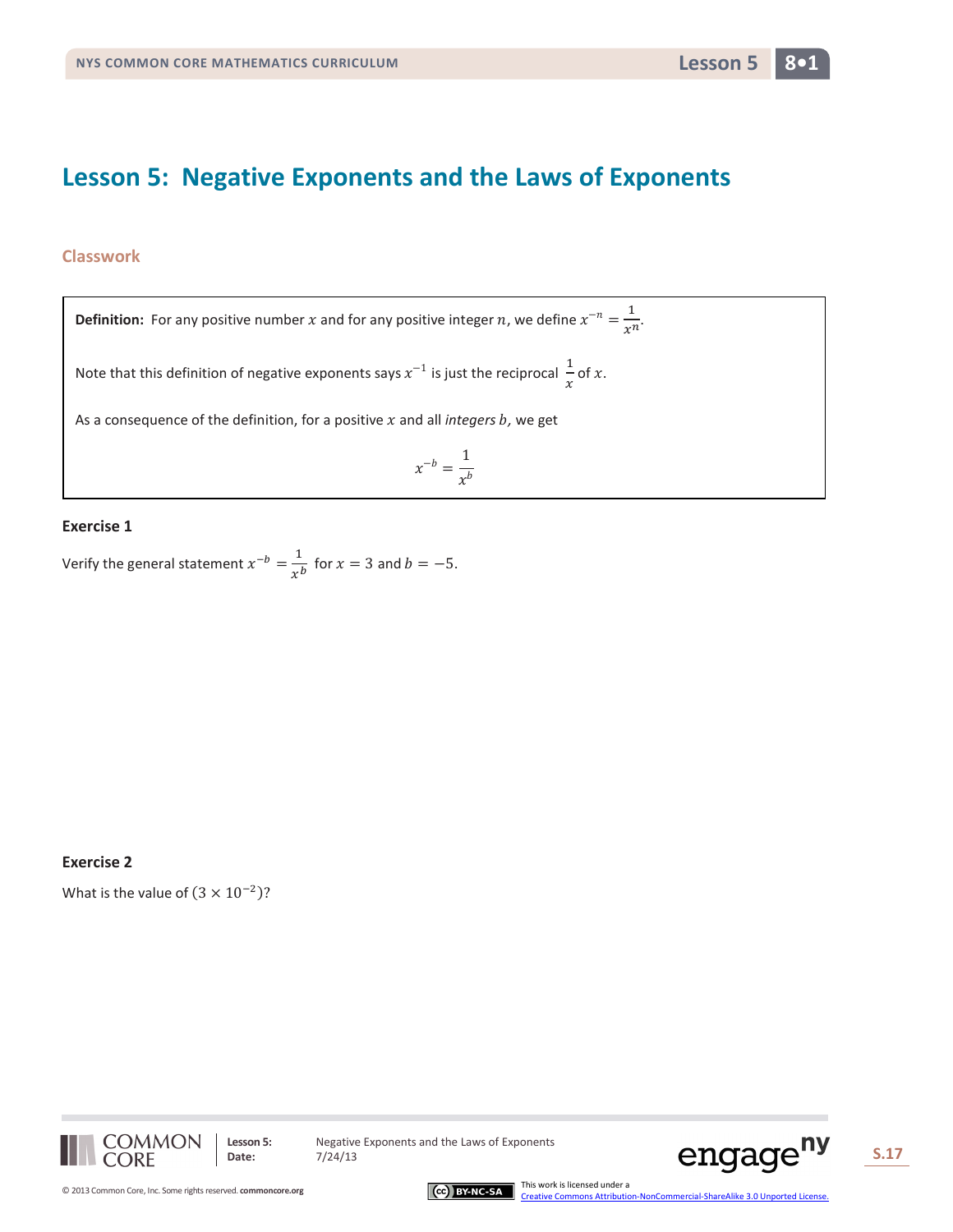

What is the value of  $(3 \times 10^{-5})$ ?

## **Exercise 4**

Write the complete expanded form of the decimal 4.728 in exponential notation.

For Exercises 5–10, write an equivalent expression, in exponential notation, to the one given and simplify as much as possible.

| <b>Exercise 5</b>   | <b>Exercise 8</b>            |
|---------------------|------------------------------|
| $5^{-3} =$          | Let $x$ be a nonzero number. |
|                     | $x^{-3} =$                   |
|                     |                              |
|                     |                              |
| <b>Exercise 6</b>   | <b>Exercise 9</b>            |
| $\mathbf{1}$        | Let $x$ be a nonzero number. |
| $\frac{1}{8^{9}}$ = | 1                            |
|                     | $\overline{x^9}$ =           |

## **Exercise 7**

 $3 \cdot 2^{-4} =$ 

#### **Exercise 10**

Let  $x, y$  be two nonzero numbers.

 $xy^{-4} =$ 



**Lesson 5:** Negative Exponents and the Laws of Exponents<br>Date:  $7/24/13$ 



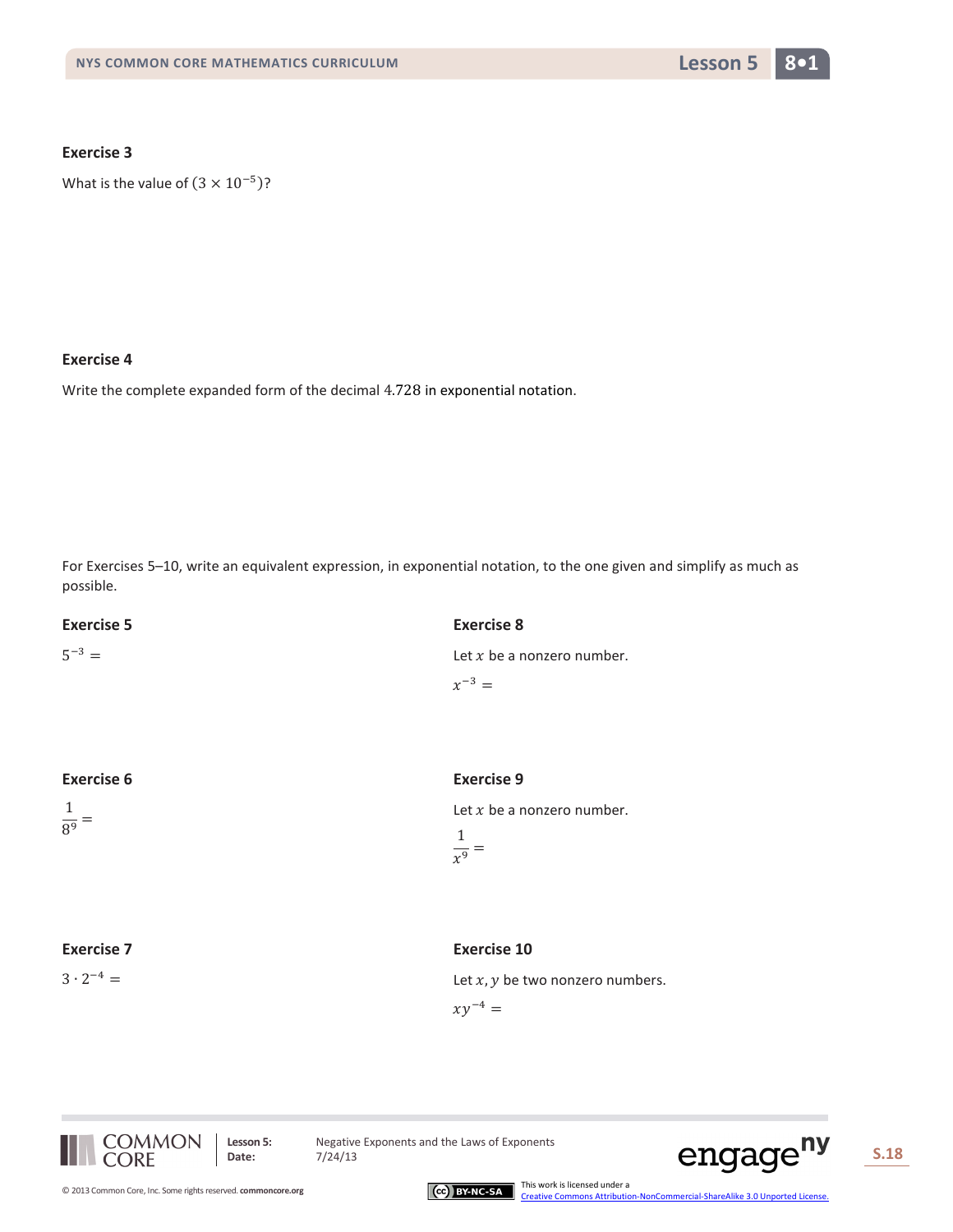

We accept that for positive numbers  $x$ ,  $y$  and all integers  $a$  and  $b$ ,  $x^a \cdot x^b = x^{a+b}$  $(x^b)^a = x^{ab}$  $(xy)^a = x^a y^a$ We claim:  $\frac{x^a}{x^b} = x^{a-b}$ for all *integers a*, *b*  $\left(\frac{x}{\nu}\right)$  $\frac{1}{y}$  $\frac{a}{y} = \frac{x^a}{y^a}$ for any *integer* 

| <b>Exercise 11</b> | <b>Exercise 12</b> |
|--------------------|--------------------|
| 19 <sup>2</sup>    | $17^{16}$          |
| $\frac{1}{19^5}$ = | $\frac{1}{17-3}$   |

## **Exercise 13**

If we let  $b = -1$  in (11),  $a$  be any integer, and  $y$  be any positive number, what do we get?



**Lesson 5:** Negative Exponents and the Laws of Exponents<br>Date:  $7/24/13$ 



[Creative Commons Attribution-NonCommercial-ShareAlike 3.0 Unported License.](http://creativecommons.org/licenses/by-nc-sa/3.0/deed.en_US)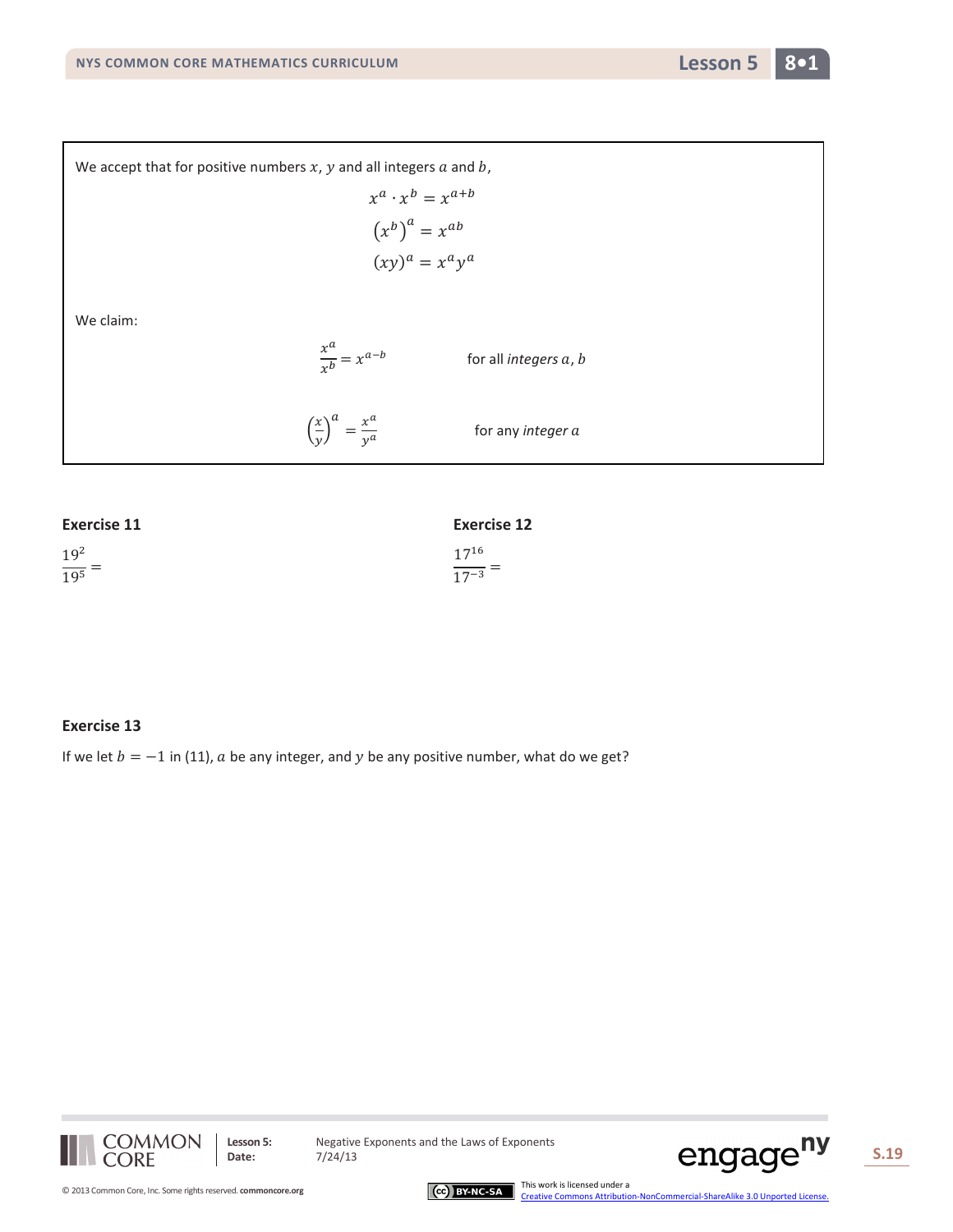

Show directly that  $\left(\frac{7}{5}\right)$  $\frac{1}{5}$  $\frac{-4}{5-4}$ .



Lesson 5: Negative Exponents and the Laws of Exponents<br>Date: 7/24/13





CCC BY-NC-SA Ins work is licensed under a<br>[Creative Commons Attribution-NonCommercial-ShareAlike 3.0 Unported License.](http://creativecommons.org/licenses/by-nc-sa/3.0/deed.en_US)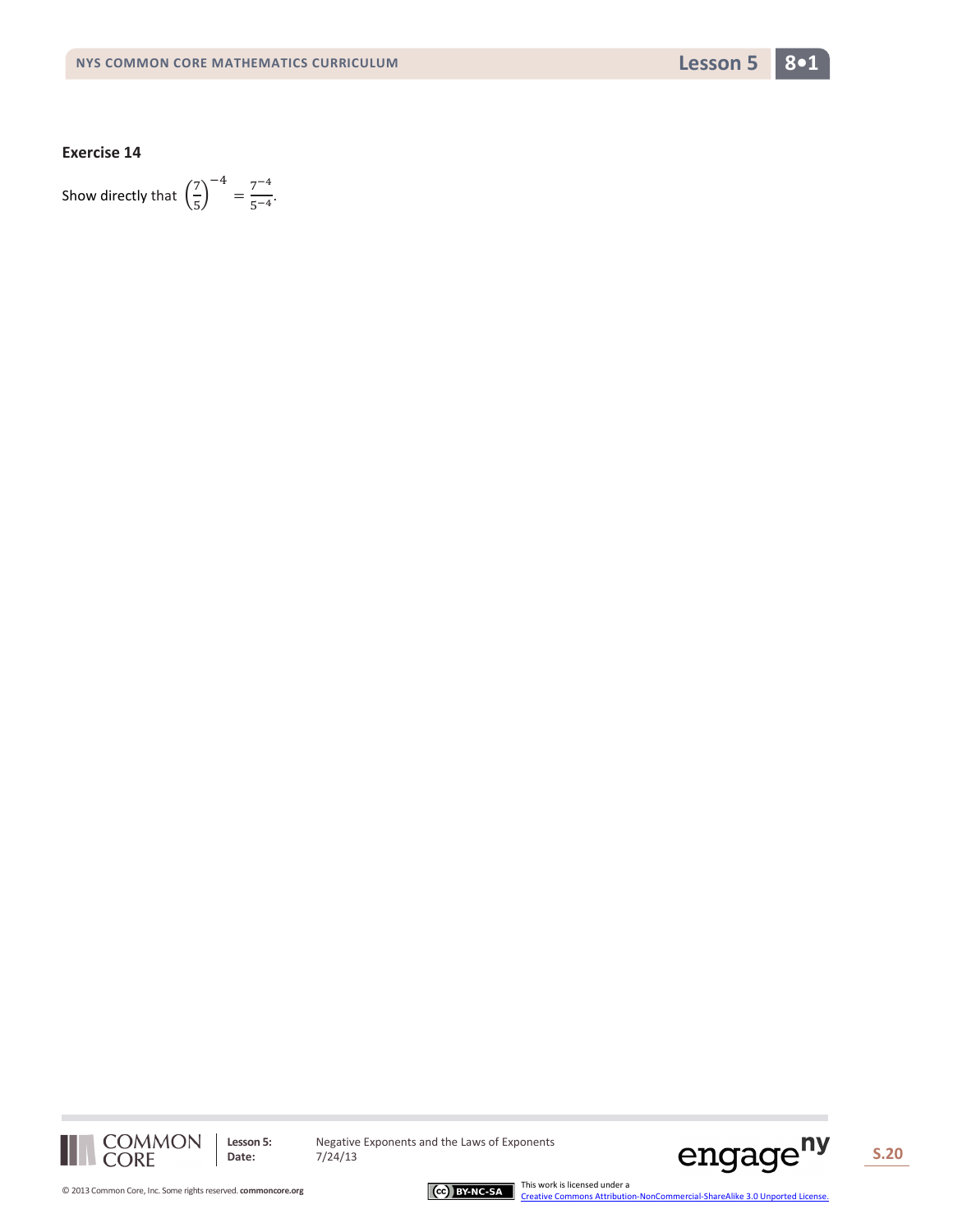- 1. Compute:  $3^3 \times 3^2 \times 3^1 \times 3^0 \times 3^{-1} \times 3^{-2} =$ Compute:  $5^2 \times 5^{10} \times 5^8 \times 5^0 \times 5^{-10} \times 5^{-8} =$ Compute. For a nonzero number,  $a: a^m \times a^n \times a^l \times a^{-m} \times a^{-m} \times a^{-l} \times a^0 =$
- 2. Without using (10), show directly that  $(17.6^{-1})^8 = 17.6^{-8}$ .
- 3. Without using (10), show (prove) that for any whole number *n* and any positive number *y*,  $(y^{-1})^n = y^{-n}$ .
- 4. Show directly without using (13) that  $\frac{2.8^{-5}}{2.8^{7}} = 2.8^{-12}$ .



Lesson 5: Negative Exponents and the Laws of Exponents<br>Date: 7/24/13



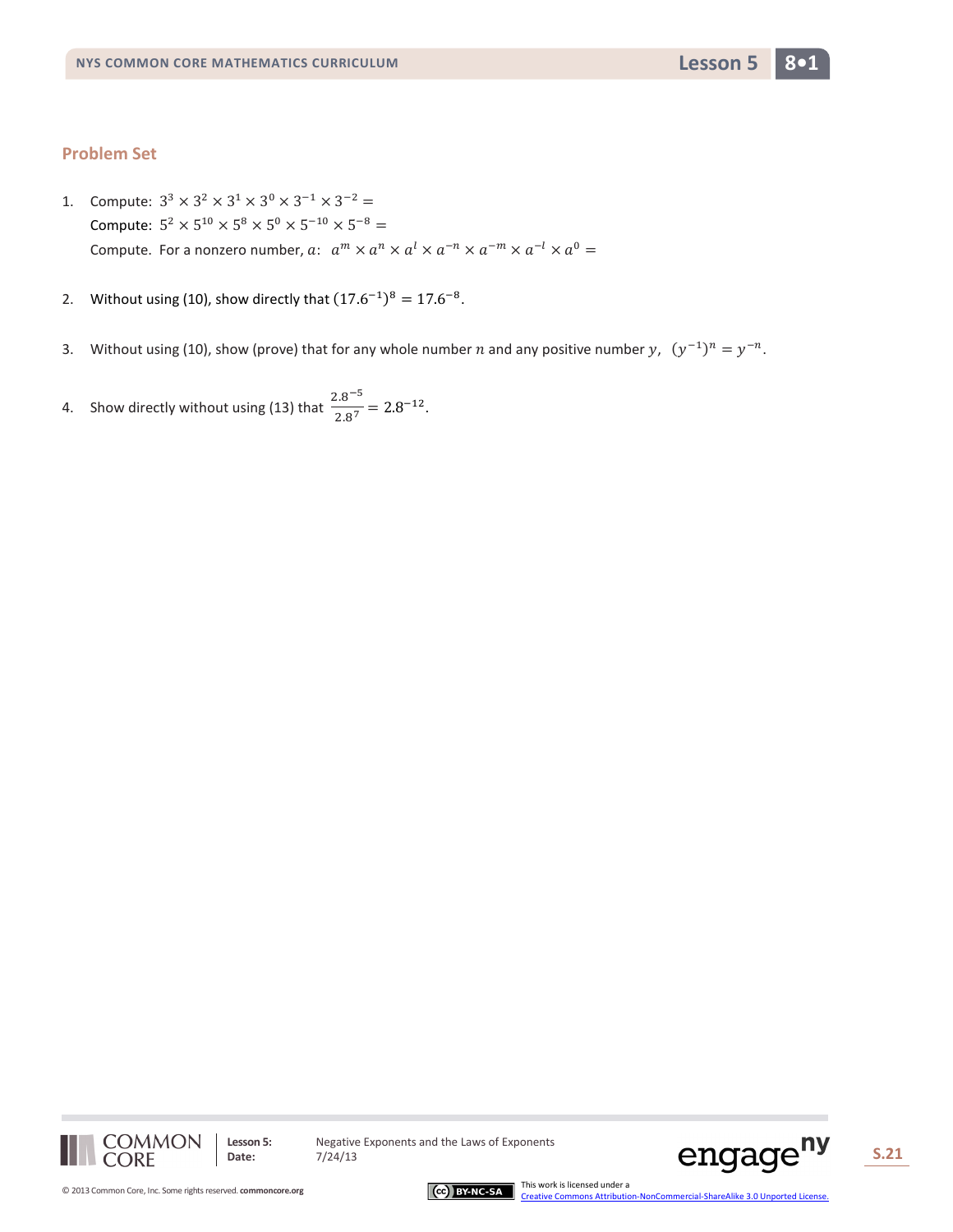## **Lesson 6: Proofs of Laws of Exponents**

## **Classwork**

## **The Laws of Exponents**

For  $x, y > 0$ , and all integers  $a, b$ , the following holds:

$$
x^{a} \cdot x^{b} = x^{a+b}
$$

$$
(x^{b})^{a} = x^{ab}
$$

$$
(xy)^{a} = x^{a}y^{a}
$$

#### **Facts we will use to prove (11):**

- (A) (11) is already known to be true when the integers a and b satisfy  $a \ge 0, b \ge 0$ .
- (B)  $x^{-m} = \frac{1}{x^m}$  for any whole number m
- (C)  $\left(\frac{1}{r}\right)$  $\frac{1}{x}$  $\frac{m}{m} = \frac{1}{x^m}$  for any whole number  $m$

## **Exercise 1**

Show that (C) is implied by equation (5) of Lesson 4 when  $m > 0$ , and explain why (C) continues to hold even when  $m = 0$ .







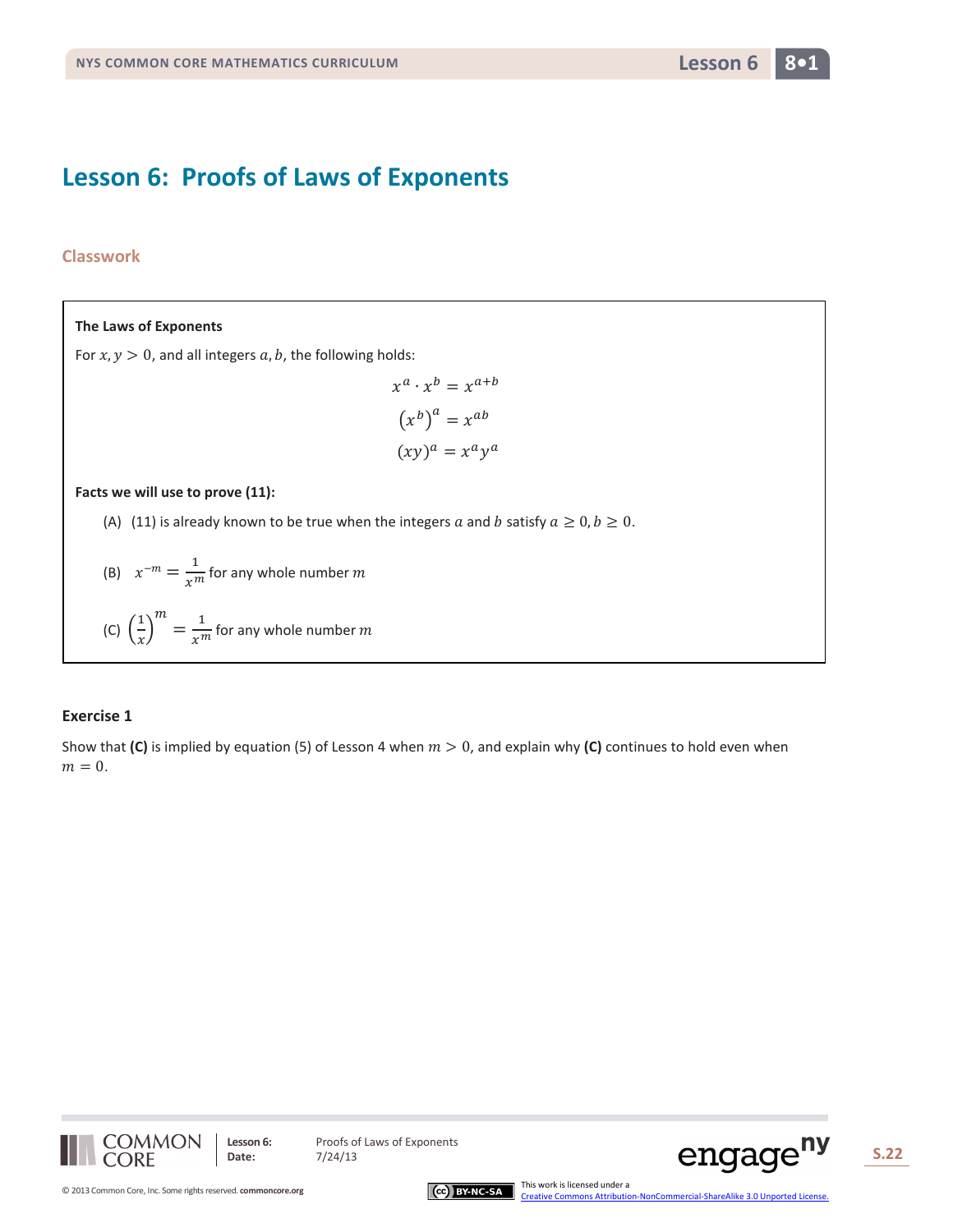

Show that **(B)** is in fact a special case of (11) by rewriting it as  $(x^m)^{-1} = x^{(-1)m}$  for any whole number m, so that if  $b = m$  (where *m* is a whole number) and  $a = -1$ , (11) becomes **(B)**.

## **Exercise 3**

Show that **(C)** is a special case of (11) by rewriting **(C)** as  $(x^{-1})^m = x^{m(-1)}$  for any whole number m. Thus, **(C)** is the special case of (11) when  $b = -1$  and  $a = m$ , where m is a whole number.



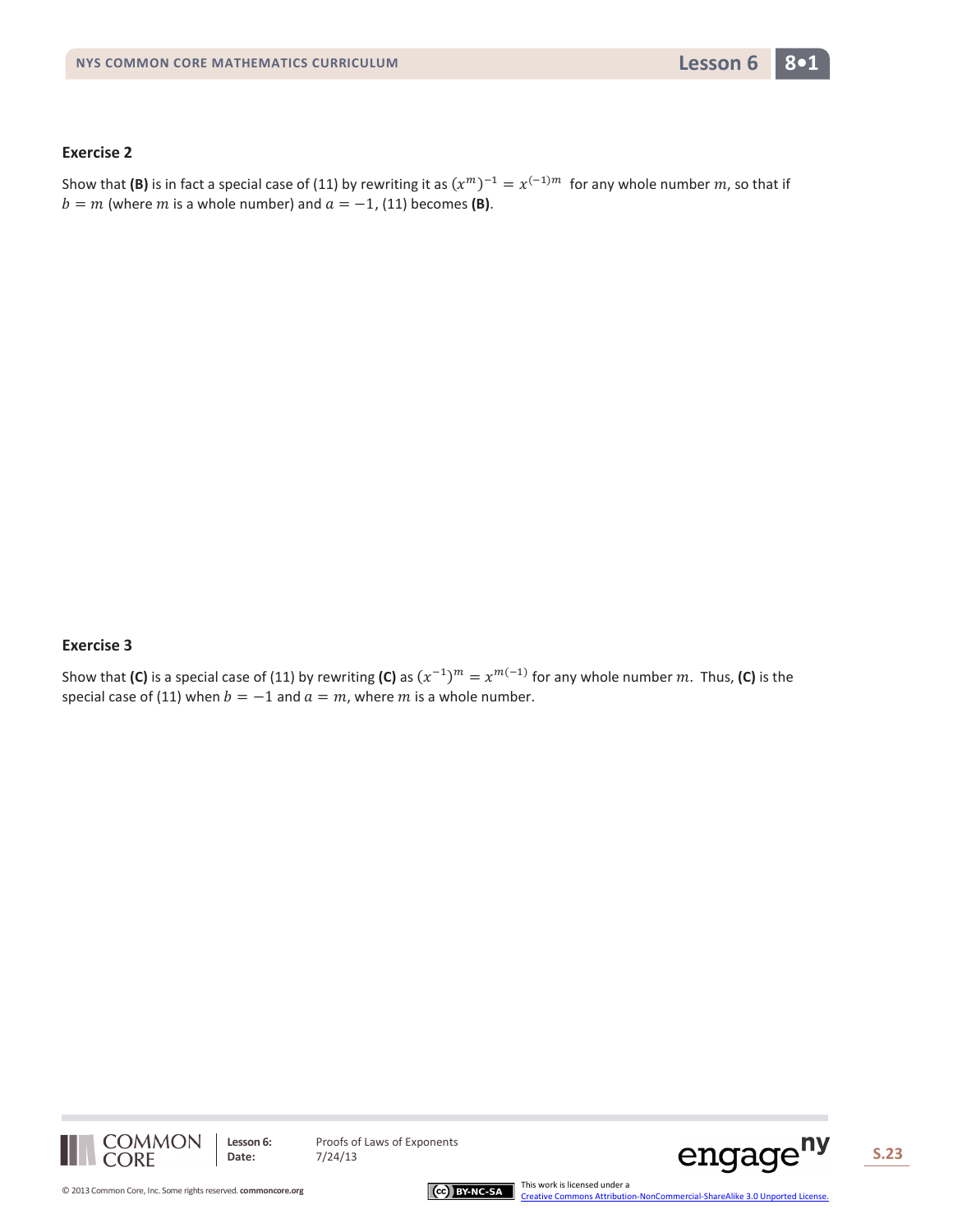

*Proof of Case (iii):* Show that when  $a < 0$  and  $b \ge 0$ ,  $(x^b)^a = x^{ab}$  is still valid. Let  $a = -c$  for some positive integer c. Show that the left side and right sides of  $(x^b)^a = x^{ab}$  are equal.



**Lesson 6:** Proofs of Laws of Exponents<br>Date: 7/24/13

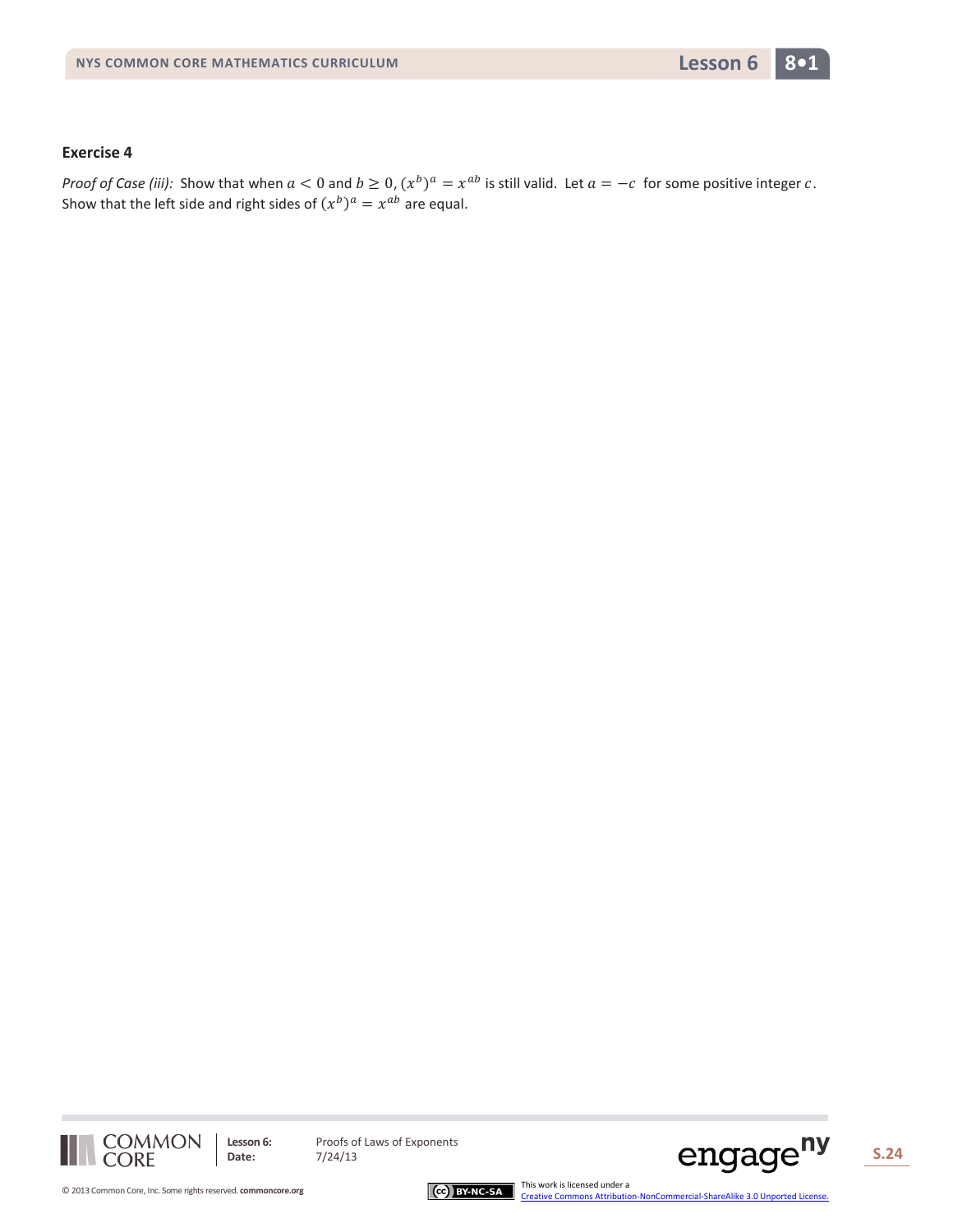1. You sent a photo of you and your family on vacation to seven Facebook friends. If each of them sends it to five of their friends, and each of those friends sends it to five of their friends, and those friends send it to five more, how many people (not counting yourself) will see your photo? No friend received the photo twice. Express your answer in exponential notation.

| # of New People to View Your Photo | Total # of People to View Your Photo |
|------------------------------------|--------------------------------------|
|                                    |                                      |
|                                    |                                      |
|                                    |                                      |
|                                    |                                      |
|                                    |                                      |
|                                    |                                      |
|                                    |                                      |
|                                    |                                      |

- 2. Show directly, without using (11), that  $(1.27^{-36})^{85} = 1.27^{-36 \cdot 85}$ .
- 3. Show directly that  $\left(\frac{2}{13}\right)$  $-\frac{127}{3} \cdot \left(\frac{2}{13}\right)$  $\binom{-56}{13}$ −183 .
- 4. Prove for any positive number  $x, x^{-127} \cdot x^{-56} = x^{-183}$ .
- 5. Prove for any positive number  $x, x^{-m} \cdot x^{-n} = x^{-m-n}$  for positive integers m and n.
- 6. Which of the preceding four problems did you find easiest to do? Explain.
- 7. Use the properties of exponents to write an equivalent expression that is a product of distinct primes, each raised to an integer power.







[Creative Commons Attribution-NonCommercial-ShareAlike 3.0 Unported License.](http://creativecommons.org/licenses/by-nc-sa/3.0/deed.en_US)

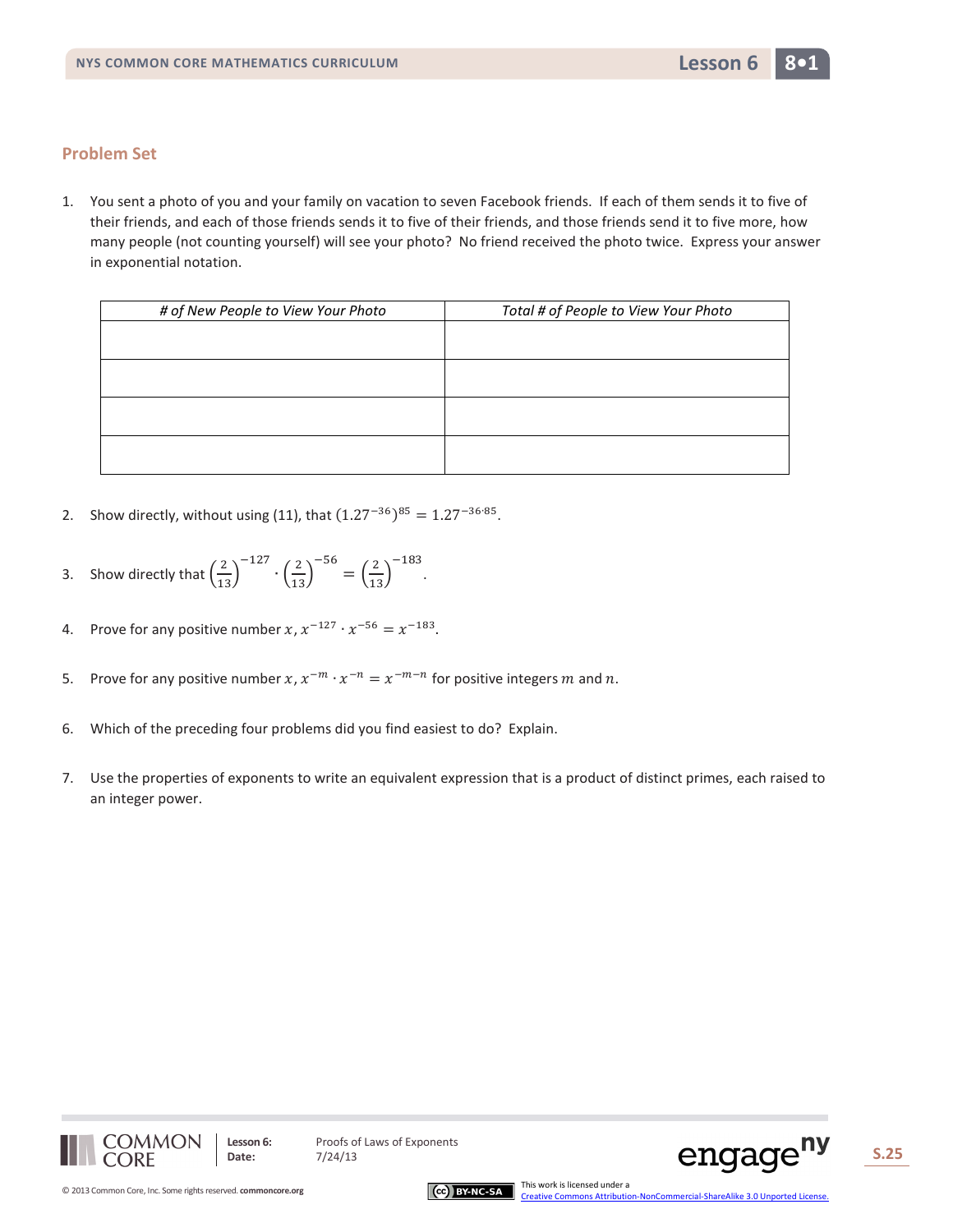## **Lesson 7: Magnitude**

## **Classwork**

Fact 1: The number 10<sup>n</sup>, for arbitrarily large positive integer n, is a big number in the sense that given a number M (no matter how big it is) there is a power of 10 that exceeds  $M$ .

**Fact 2:** *The number* 10−*, for arbitrarily large positive integer , is a* **small number** in the sense that given a positive number  $S$  (no matter how small it is), there is a (negative) power of 10 that is smaller than  $S$ .

#### **Exercise 1**

Let  $M = 993,456,789,098,765$ . Find the smallest power of 10 that will exceed M.

## **Exercise 2**

Let =  $78,491\frac{899}{987}$ . Find the smallest power of 10 that will exceed M.





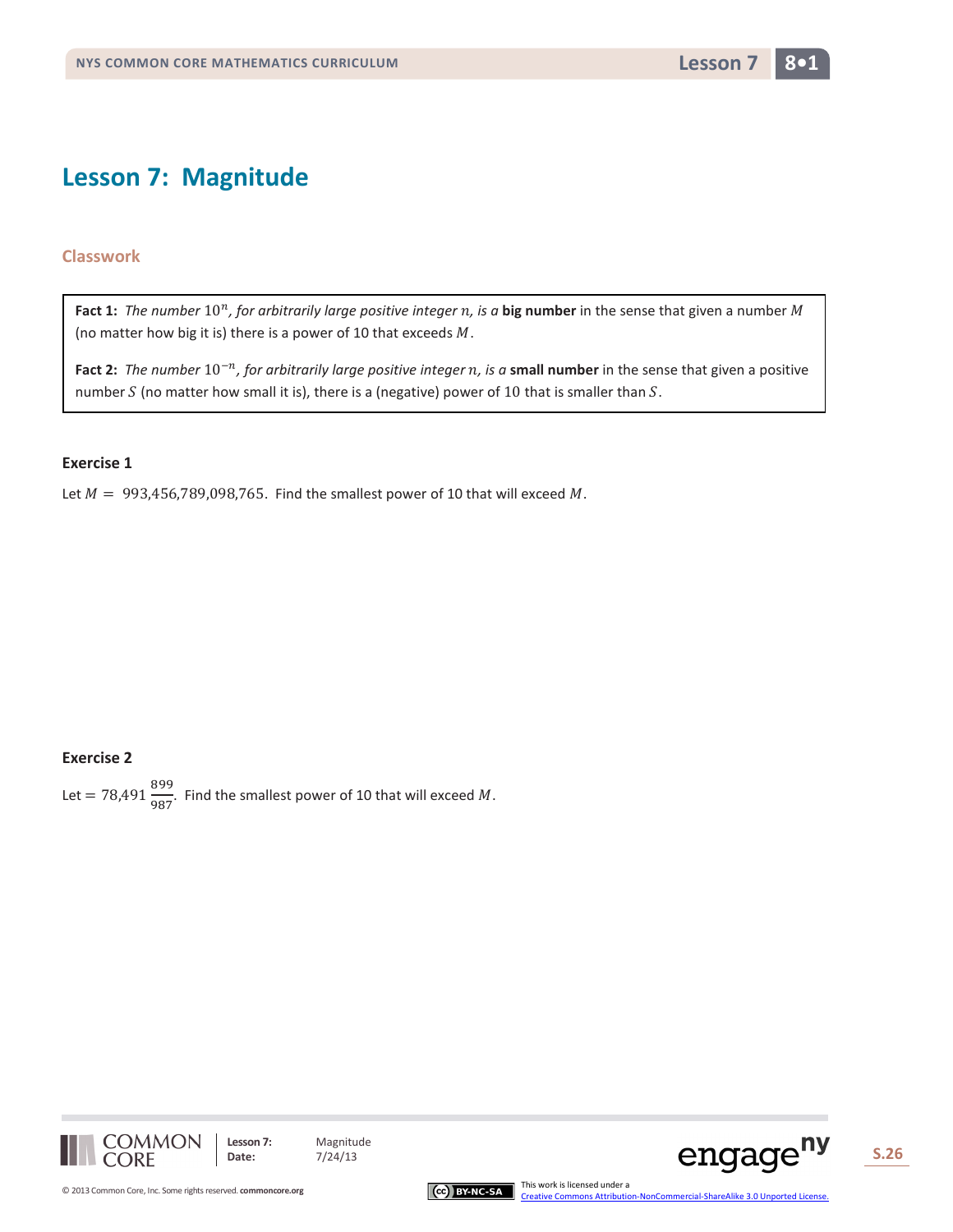

Let  $M$  be a positive integer. Explain how to find the smallest power of 10 that exceeds it.

## **Exercise 4**

The chance of you having the same DNA as another person (other than an identical twin) is approximately 1 in 10 trillion (one trillion is a 1 followed by 12 zeros). Given the fraction, express this very small number using a negative power of 10.

> 1 10,000,000,000,000

#### **Exercise 5**

The chance of winning a big lottery prize is about  $10^{-8}$ , and the chance of being struck by lightning in the US in any given year is about 0.000001. Which do you have a greater chance of experiencing? Explain.

#### **Exercise 6**

There are about 100 million smartphones in the US. Your teacher has one smartphone. What share of US smartphones does your teacher have? Express your answer using a negative power of 10.



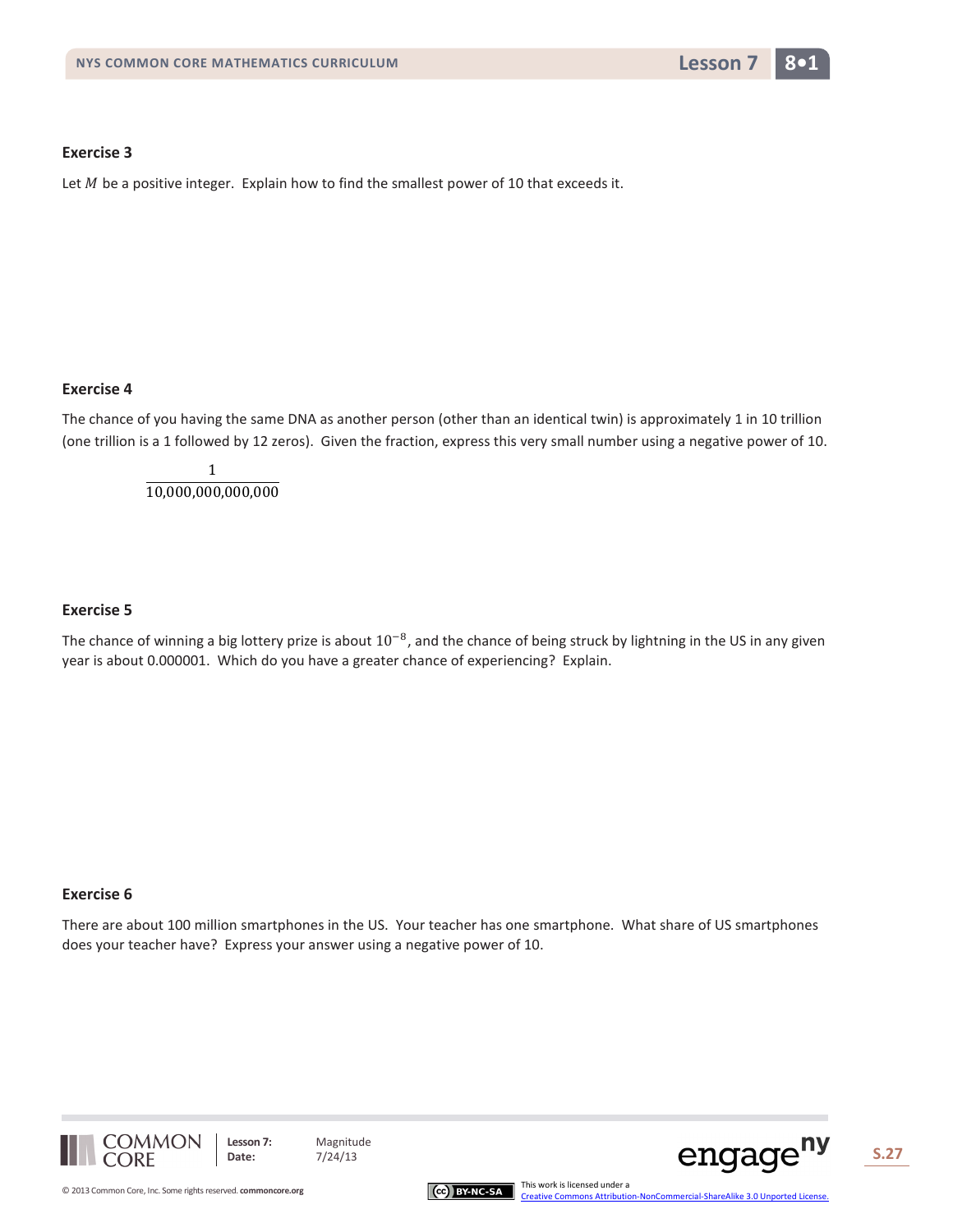- 1. What is the smallest power of 10 that would exceed 987,654,321,098,765,432?
- 2. What is the smallest power of 10 that would exceed 999,999,999,991?
- 3. Which number is equivalent to 0.0000001: 10<sup>7</sup> or 10<sup>-7</sup>? How do you know?
- 4. Sarah said that 0.00001 is bigger than 0.001 because the first number has more digits to the right of the decimal point. Is Sarah correct? Explain your thinking using negative powers of 10 and the number line.
- 5. Place each of the following numbers on a number line in its approximate location:

 $10^{5}$   $10^{-99}$   $10^{-17}$   $10^{14}$   $10^{-5}$   $10^{30}$ 





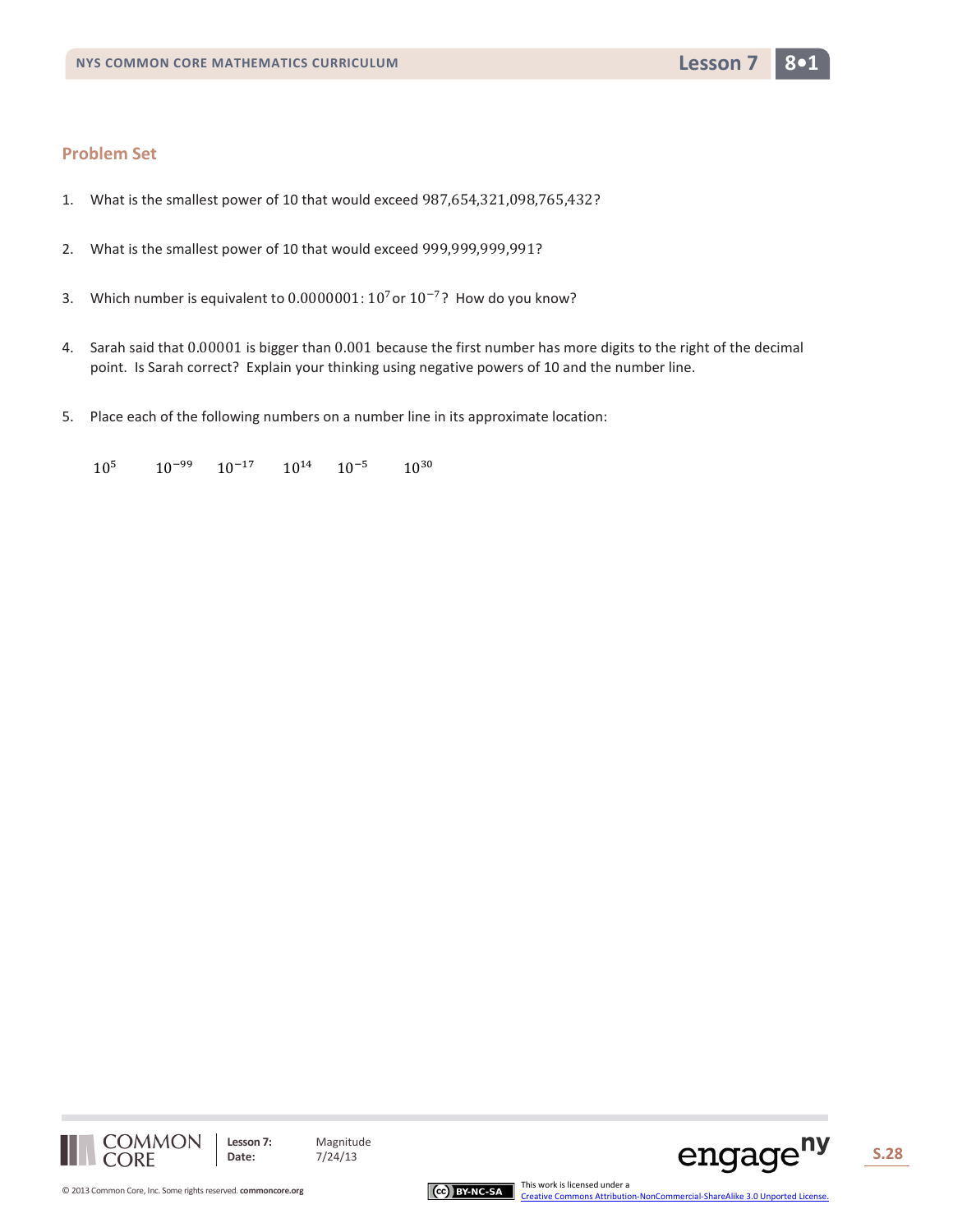## **Lesson 8: Estimating Quantities**

### **Classwork**

#### **Exercise 1**

The Federal Reserve states that the average household in January of 2013 had \$7,122 in credit card debt. About how many times greater is the US national debt, which is \$16,755,133,009,522? Rewrite each number to the nearest power of 10 that exceeds it, and then compare.

### **Exercise 2**

There are about 3,000,000 students attending school, kindergarten through  $12^{th}$  grade, in New York. Express the number of students as a single-digit integer times a power of 10.

The average number of students attending a middle school in New York is  $8 \times 10^2$ . How many times greater is the overall number of K-12 students compared to the number of middle school students?



**Lesson 8:** Estimating Quantities

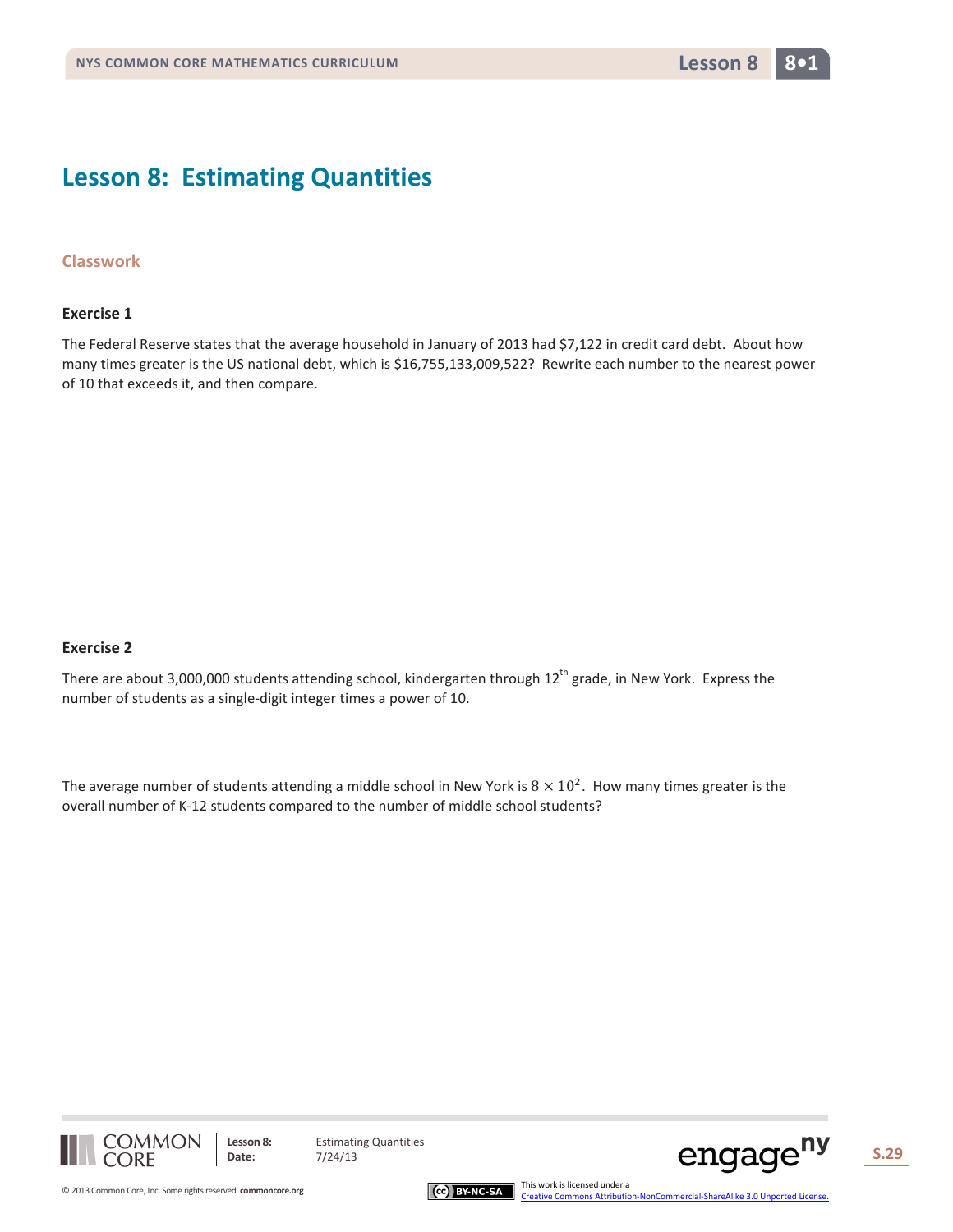A conservative estimate of the number of stars in the universe is  $6 \times 10^{22}$ . The average human can see about 3,000 stars at night with his naked eye. About how many times more stars are there in the universe, compared to the stars a human can actually see?

### **Exercise 4**

The estimated world population in 2011 was  $7 \times 10^9$ . Of the total population, 682 million of those people were lefthanded. Approximately what percentage of the world population is left-handed according to the 2011 estimation?

#### **Exercise 5**

The average person takes about 30,000 breaths per day. Express this number as a single-digit integer times a power of 10.

If the average American lives about 80 years (or about 30,000 days), how many total breaths will a person take in her lifetime?







[Creative Commons Attribution-NonCommercial-ShareAlike 3.0 Unported License.](http://creativecommons.org/licenses/by-nc-sa/3.0/deed.en_US)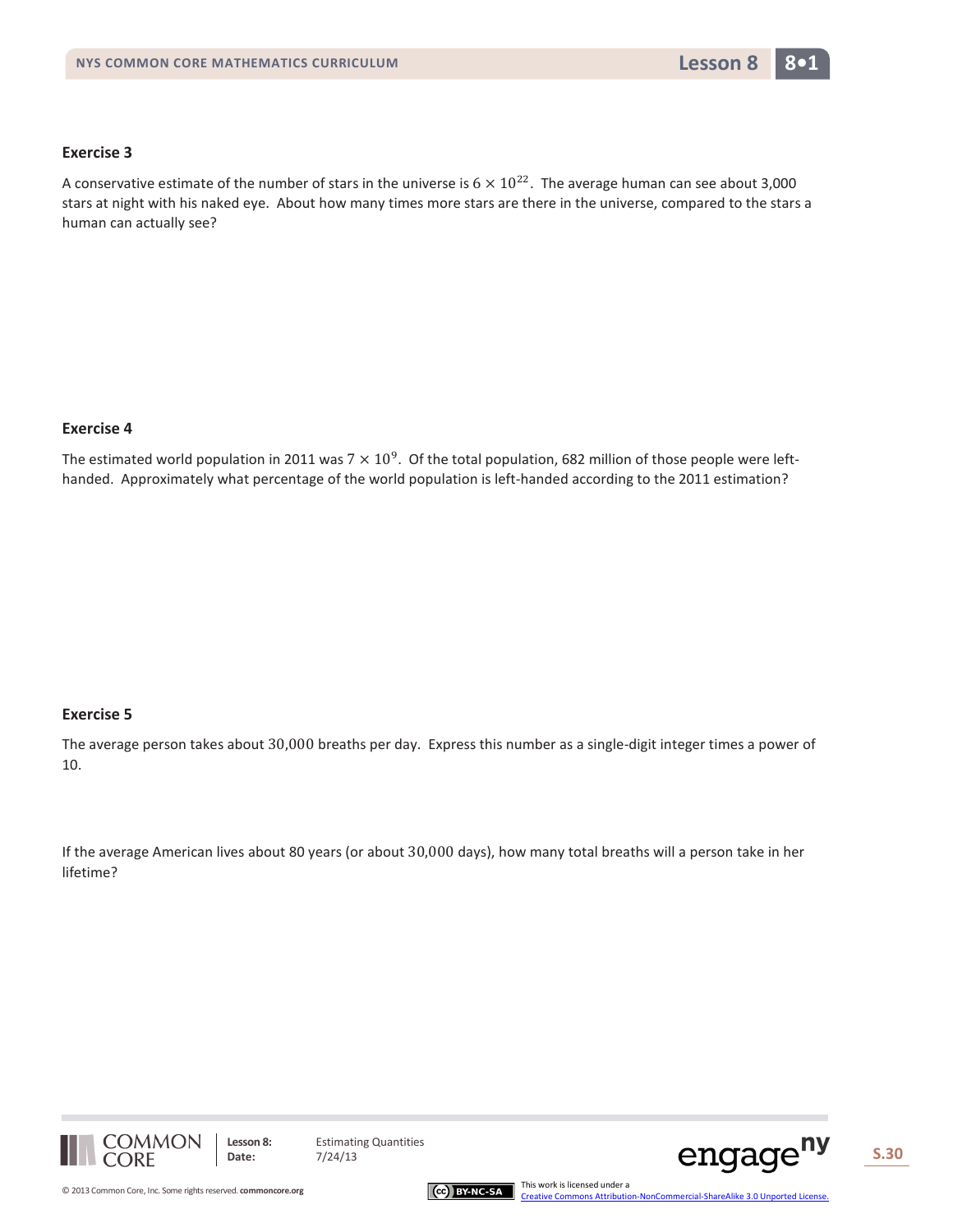- 1. The Atlantic Ocean region contains approximately  $2 \times 10^{16}$  gallons of water. Lake Ontario has approximately 8,000,000,000,000 gallons of water. How many Lake Ontarios would it take to fill the Atlantic Ocean region in terms of gallons of water?
- 2. US national forests cover approximately 300,000 square miles. Conservationists want the total square footage of forests to be  $300,000^2$  square miles. When Ivanna used her phone to do the calculation, her screen showed the following:

reasonable goal for conservationists? Explain. .





b. Given that the US has approximately 4 million square miles of land, is this a

- 3. The average American is responsible for about 20,000 kilograms of carbon emission pollution each year. Express this number as a single-digit integer times a power of 10.
- 4. The United Kingdom is responsible for about  $1 \times 10^4$  kilograms. Which country is responsible for greater carbon emission pollution each year? By how much?





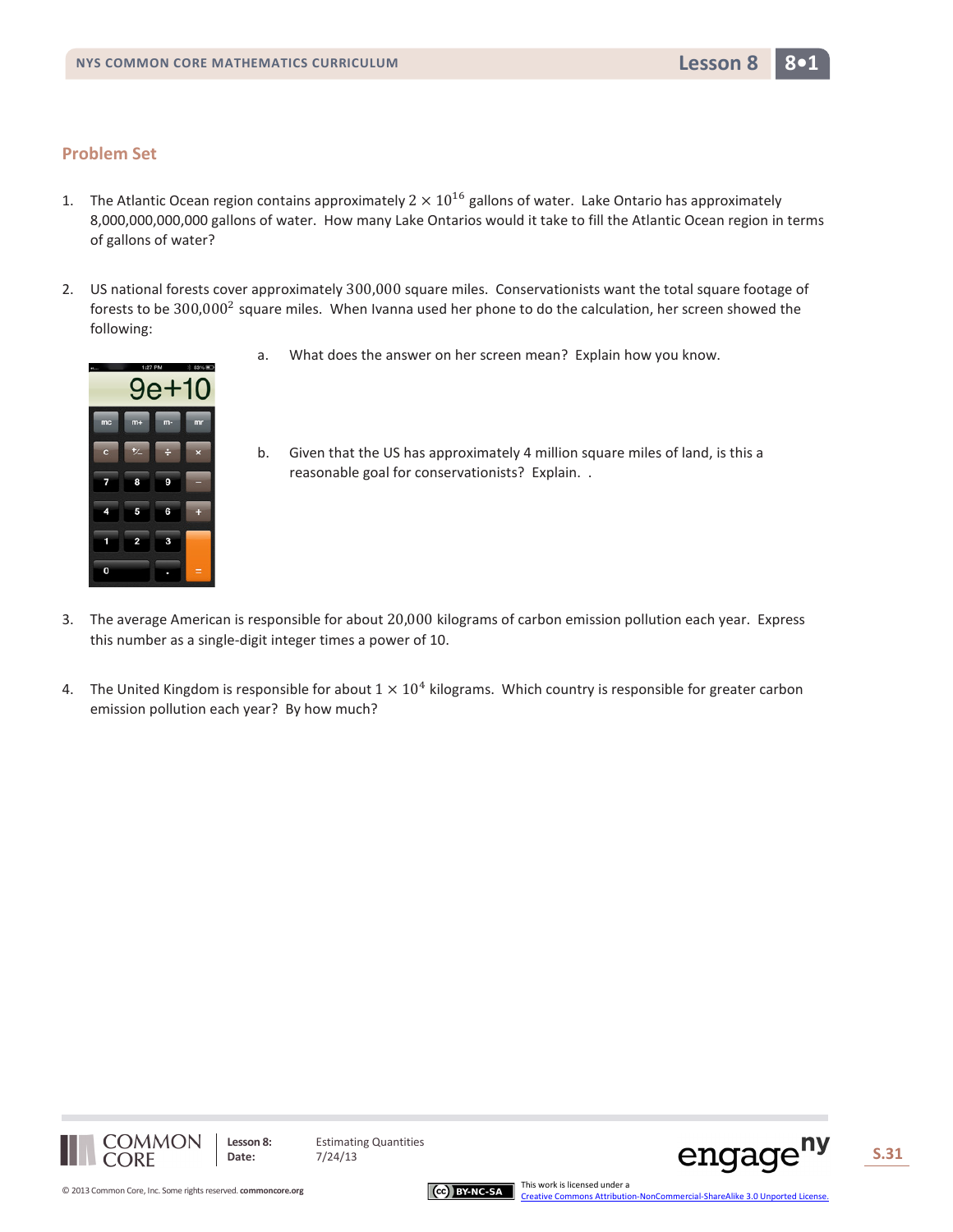## **Lesson 9: Scientific Notation**

## **Classwork**

A positive, finite decimal s is said to be written in **scientific notation** if it is expressed as a product  $d \times 10^n$ , where  $d$ is a finite decimal so that  $1 \leq d < 10$ , and *n* is an integer.

The integer *n* is called the **order of magnitude** of the decimal  $d \times 10^n$ .

Are the following numbers written in scientific notation? If not, state why.

| Exercise 1             | <b>Exercise 4</b> |
|------------------------|-------------------|
| $1.908 \times 10^{17}$ | $4.0701 + 10^{7}$ |

| <b>Exercise 2</b>      | Exercise 5          |
|------------------------|---------------------|
| $0.325 \times 10^{-2}$ | $18.432 \times 5^8$ |

| Exercise 3            | <b>Exercise 6</b>   |
|-----------------------|---------------------|
| $7.99 \times 10^{32}$ | $8 \times 10^{-11}$ |





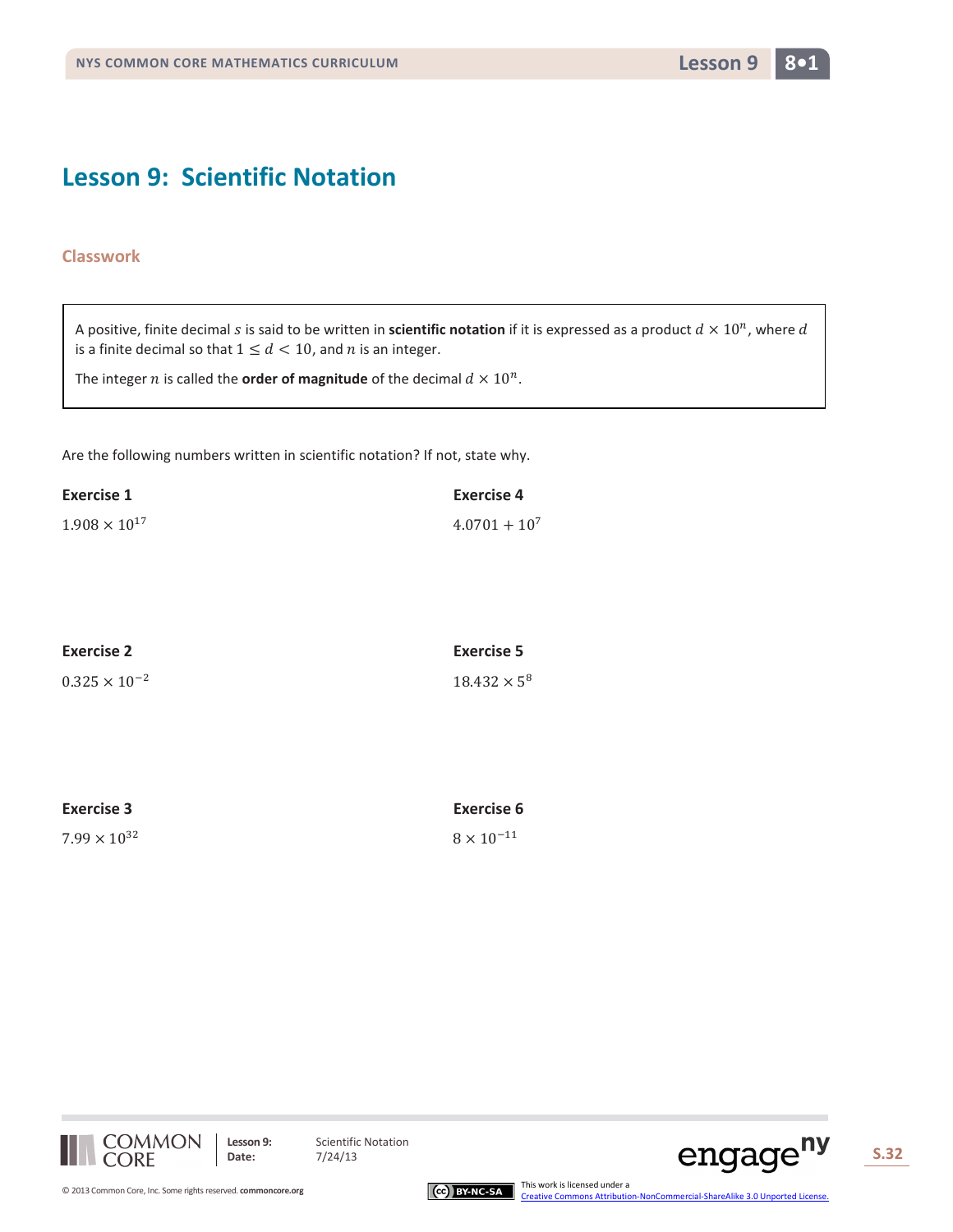

Use the table below to complete Exercises 7 and 8.

The table below shows the debt of the three most populous states and the three least populous states.

| <b>State</b> | Debt (in dollars) | Population<br>(2012) |
|--------------|-------------------|----------------------|
| California   | 407,000,000,000   | 38,000,000           |
| New York     | 337,000,000,000   | 19,000,000           |
| Texas        | 276,000,000,000   | 26,000,000           |
| North Dakota | 4,000,000,000     | 69,000               |
| Vermont      | 4,000,000,000     | 62,600               |
| Wyoming      | 2,000,000,000     | 57,600               |

#### **Exercise 7**

a. What is the sum of the debts for the three most populous states? Express your answer in scientific notation.

b. What is the sum of the debt for the three least populated states? Express your answer in scientific notation.





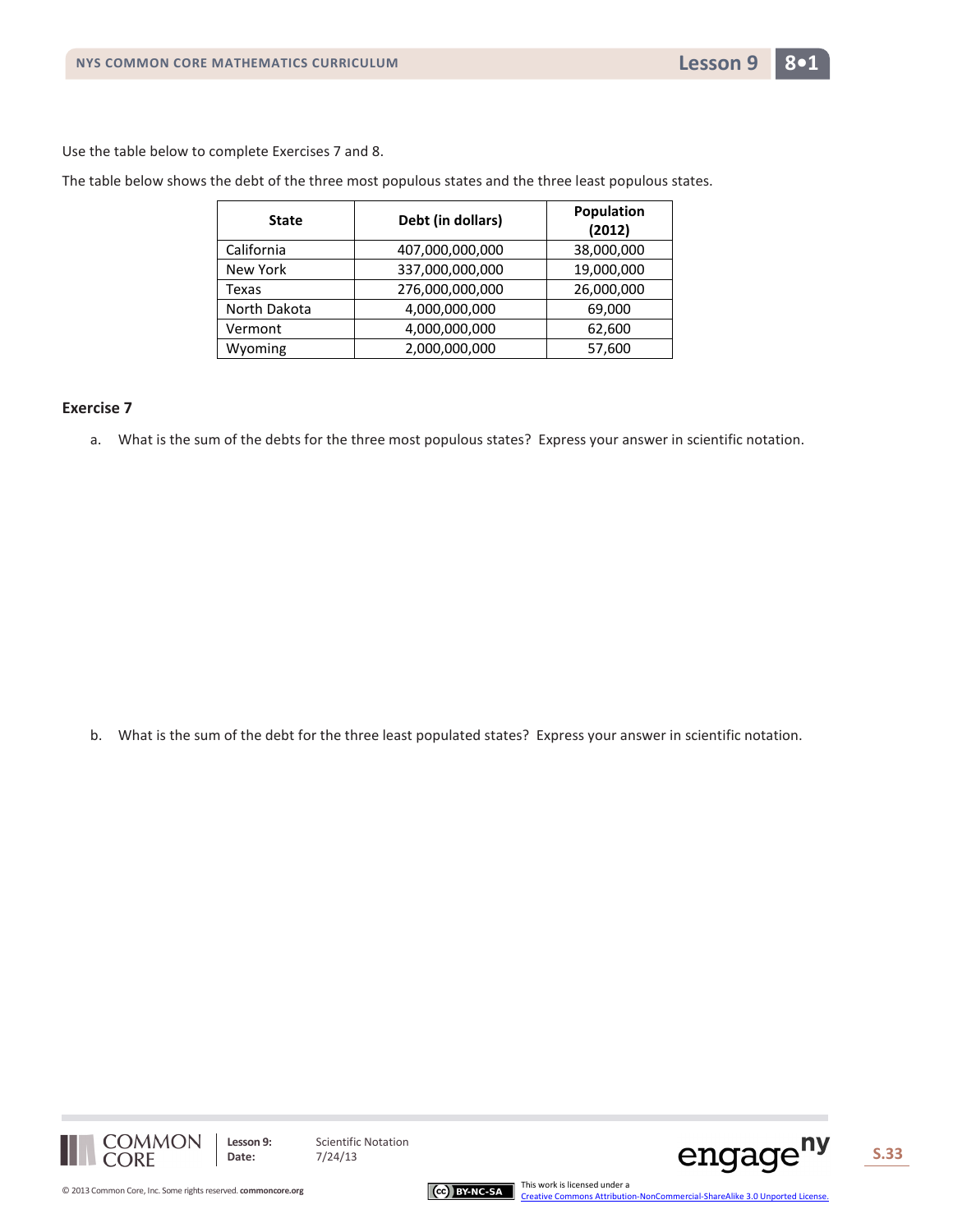c. How much larger is the combined debt of the three most populated states than that of the three least populous states? Express your answer in scientific notation.

#### **Exercise 8**

a. What is the sum of the population of the 3 most populous states? Express your answer in scientific notation.

b. What is the sum of the population of the 3 least populous states? Express your answer in scientific notation.

c. Approximately how many times greater is the total population of California, New York, and Texas compared to the total population of North Dakota, Vermont, and Wyoming?







[Creative Commons Attribution-NonCommercial-ShareAlike 3.0 Unported License.](http://creativecommons.org/licenses/by-nc-sa/3.0/deed.en_US)

© 2013 Common Core, Inc[. Some rights reserved.](http://creativecommons.org/licenses/by-nc-sa/3.0/deed.en_US) **commoncore.org** This work is licensed under a This work is licensed under a trajection Core, Inc. Some rights reserved. **commoncore.org** Common Core, Inc. Some rights reserve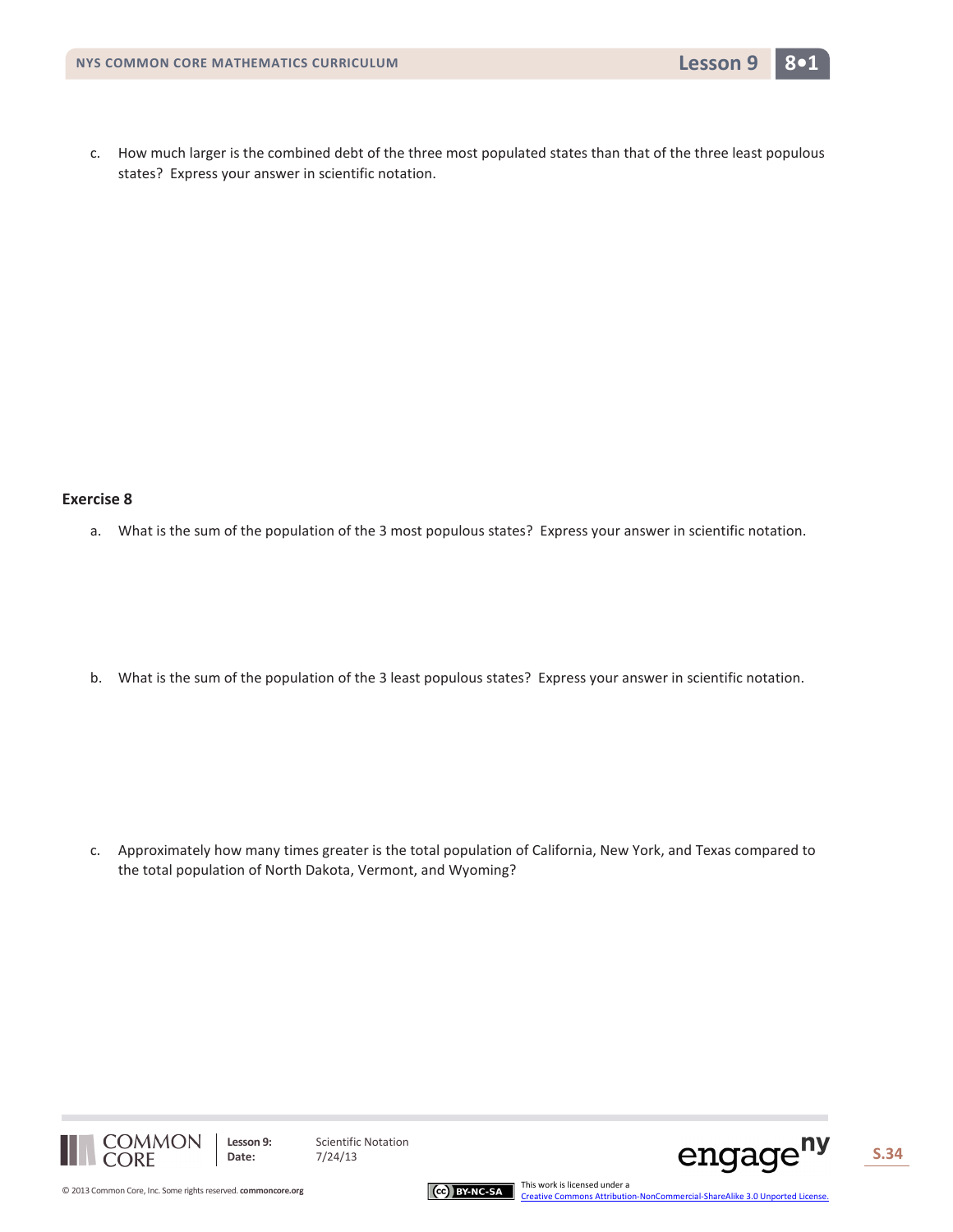

All planets revolve around the sun in elliptical orbits. Uranus's furthest distance from the sun is approximately  $3.004 \times 10^9$  km, and its closest distance is approximately  $2.749 \times 10^9$  km. Using this information, what is the average distance of Uranus from the sun?



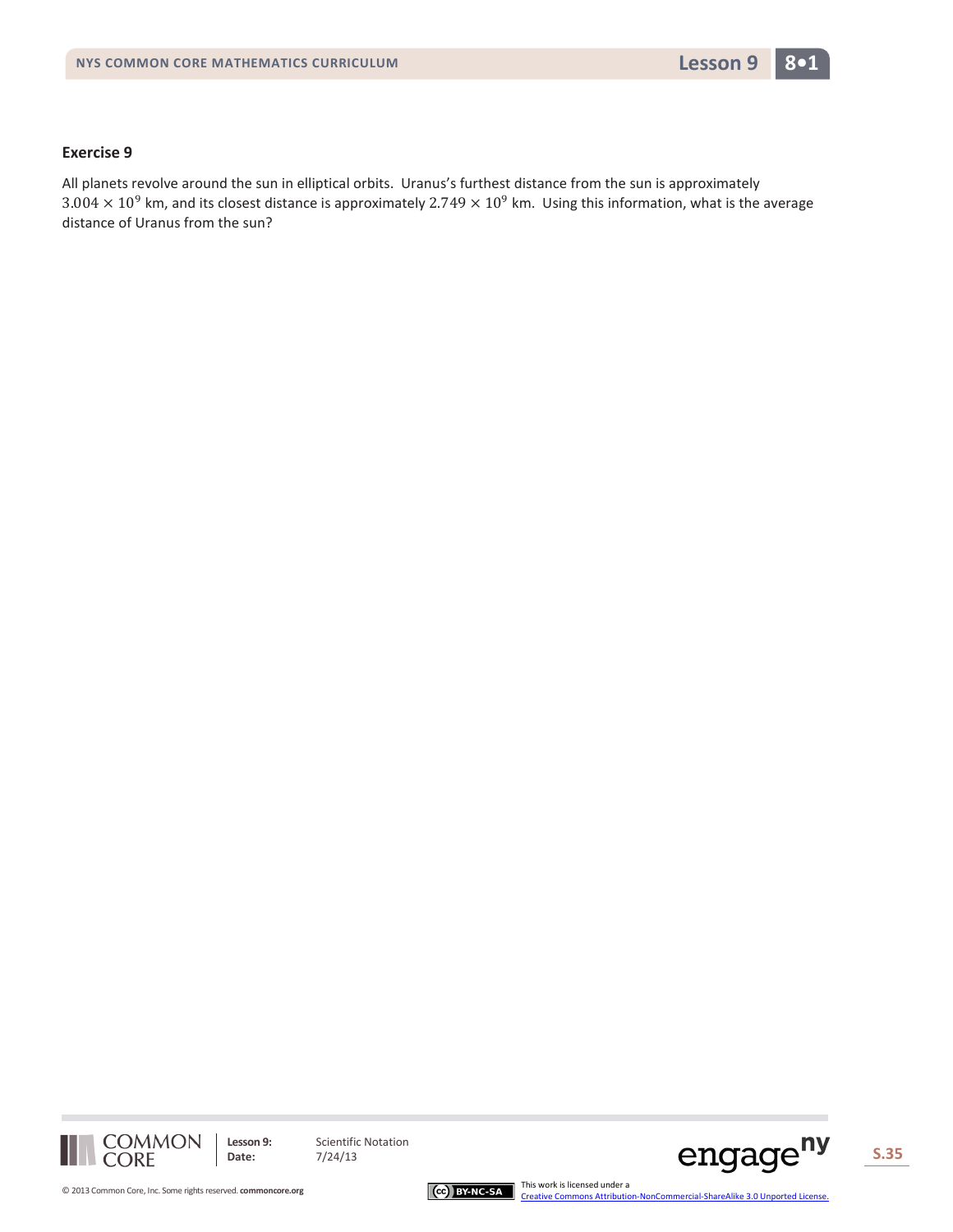- 1. Write the number 68,127,000,000,000,000 in scientific notation. Which of the two representations of this number do you prefer? Explain.
- 2. Here are the masses of the so-called inner planets of the Solar System.

|        | Mercury: $3.3022 \times 10^{23}$ kg | Earth: | $5.9722 \times 10^{24}$ kg          |
|--------|-------------------------------------|--------|-------------------------------------|
| Venus: | $4.8685 \times 10^{24}$ kg          |        | Mercury: $6.4185 \times 10^{23}$ kg |

What is the average mass of all four inner planets? Write your answer in scientific notation.





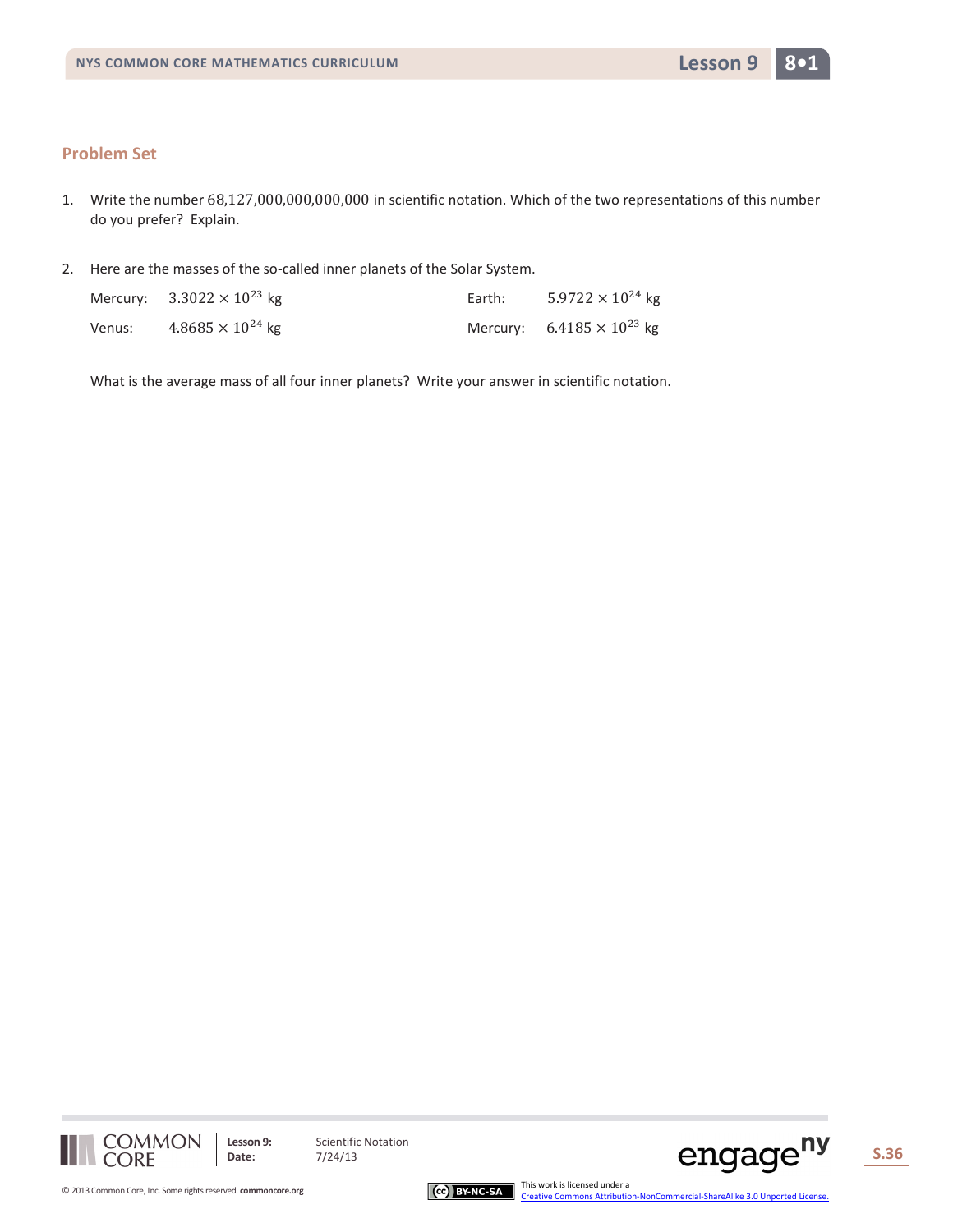## **Lesson 10: Operations with Numbers in Scientific Notation**

## **Classwork**

#### **Exercise 1**

The speed of light is 300,000,000 meters per second. The sun is approximately  $1.5 \times 10^{11}$  meters from Earth. How many seconds does it take for sunlight to reach Earth?

#### **Exercise 2**

The mass of the moon is about  $7.3 \times 10^{22}$  kg. It would take approximately 26,000,000 moons to equal the mass of the sun. Determine the mass of the sun.



**Lesson 10:** Operations with Numbers in Scientific Notation<br>Date:  $7/25/13$ 



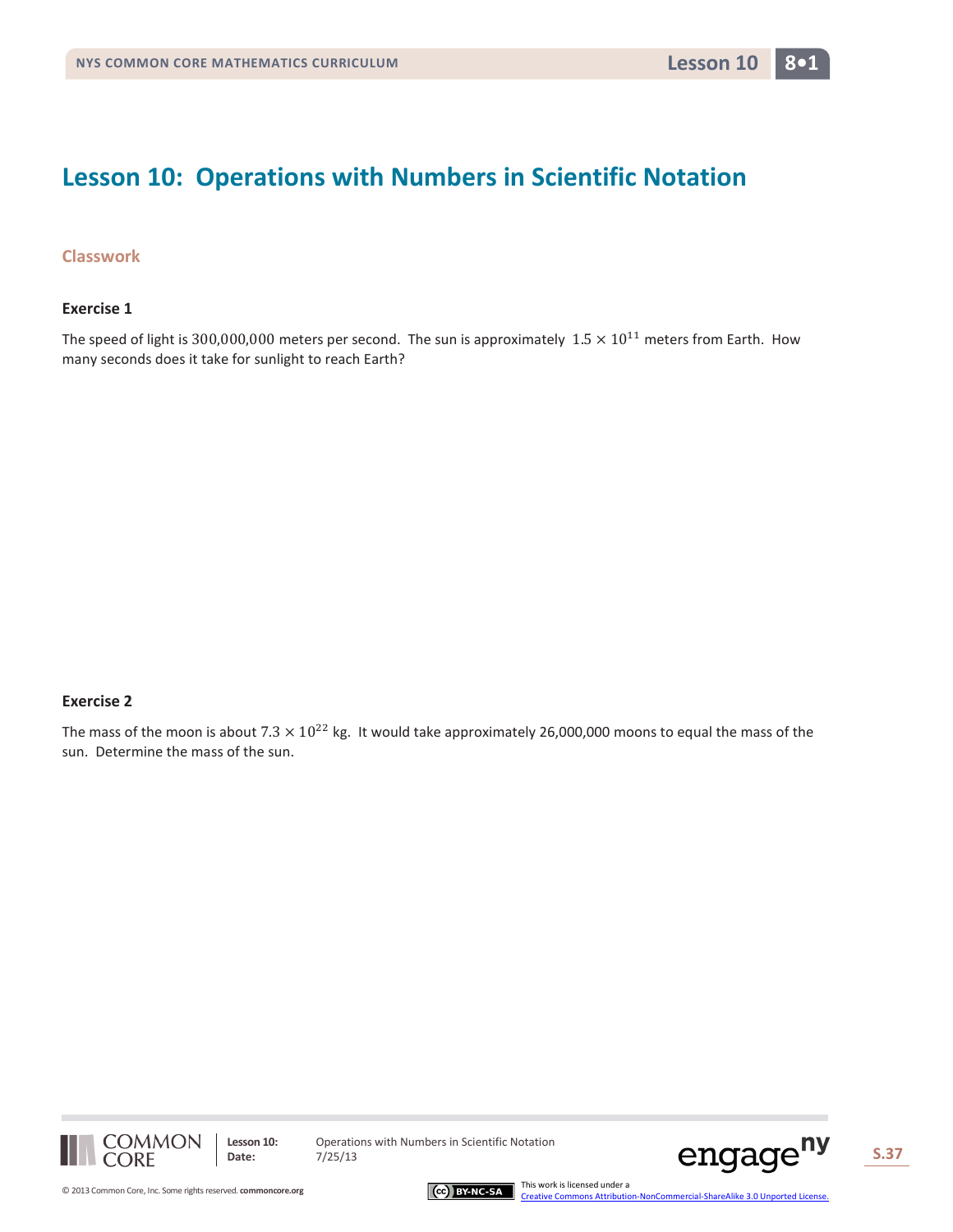The mass of Earth is  $5.9 \times 10^{24}$  kg. The mass of Pluto is 13,000,000,000,000,000,000,000 kg. Compared to Pluto, how much greater is Earth's mass?

### **Exercise 4**

Using the information in Exercises 2 and 3, find the combined mass of the moon, Earth, and Pluto.

#### **Exercise 5**

How many combined moon, Earth, and Pluto masses (i.e., the answer to Exercise 4) are needed to equal the mass of the sun (i.e., the answer to Exercise 2)?





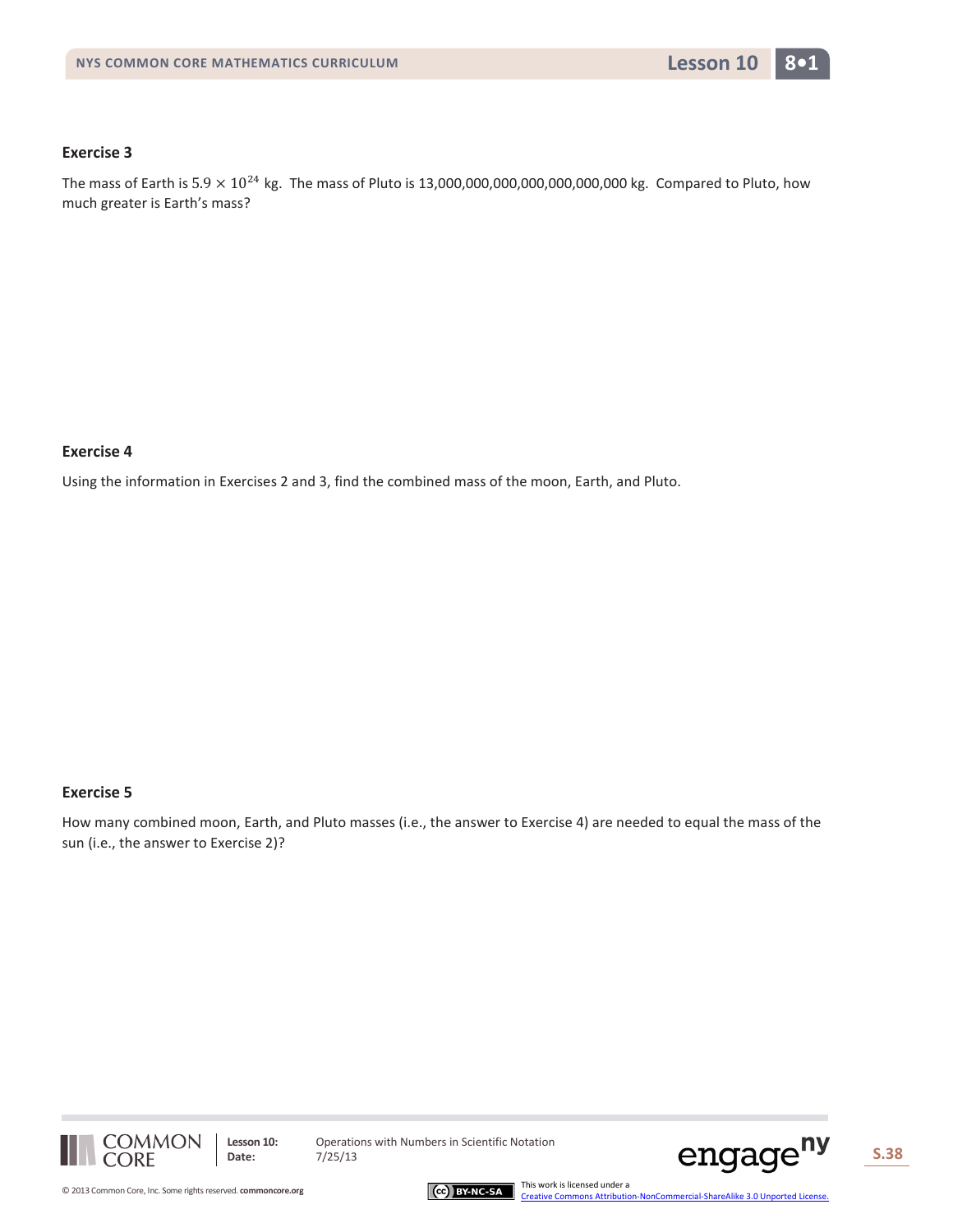- 1. The sun produces  $3.8 \times 10^{27}$  joules of energy per second. How much energy is produced in a year? (Note: a year is approximately 31,000,000 seconds).
- 2. On average, Mercury is about 57,000,000 km from the sun, whereas Neptune is about  $4.5 \times 10^9$  km from the sun. What is the difference between Mercury's and Neptune's distances from the sun?
- 3. The mass of Earth is approximately  $5.9 \times 10^{24}$  kg, and the mass of Venus is approximately  $4.9 \times 10^{24}$  kg.
	- a. Find their combined mass.
	- b. Given that the mass of the sun is approximately  $1.9 \times 10^{30}$  kg, how many Venuses and Earths would it take to equal the mass of the sun?



**Lesson 10:** Operations with Numbers in Scientific Notation<br>Date:  $7/25/13$ 



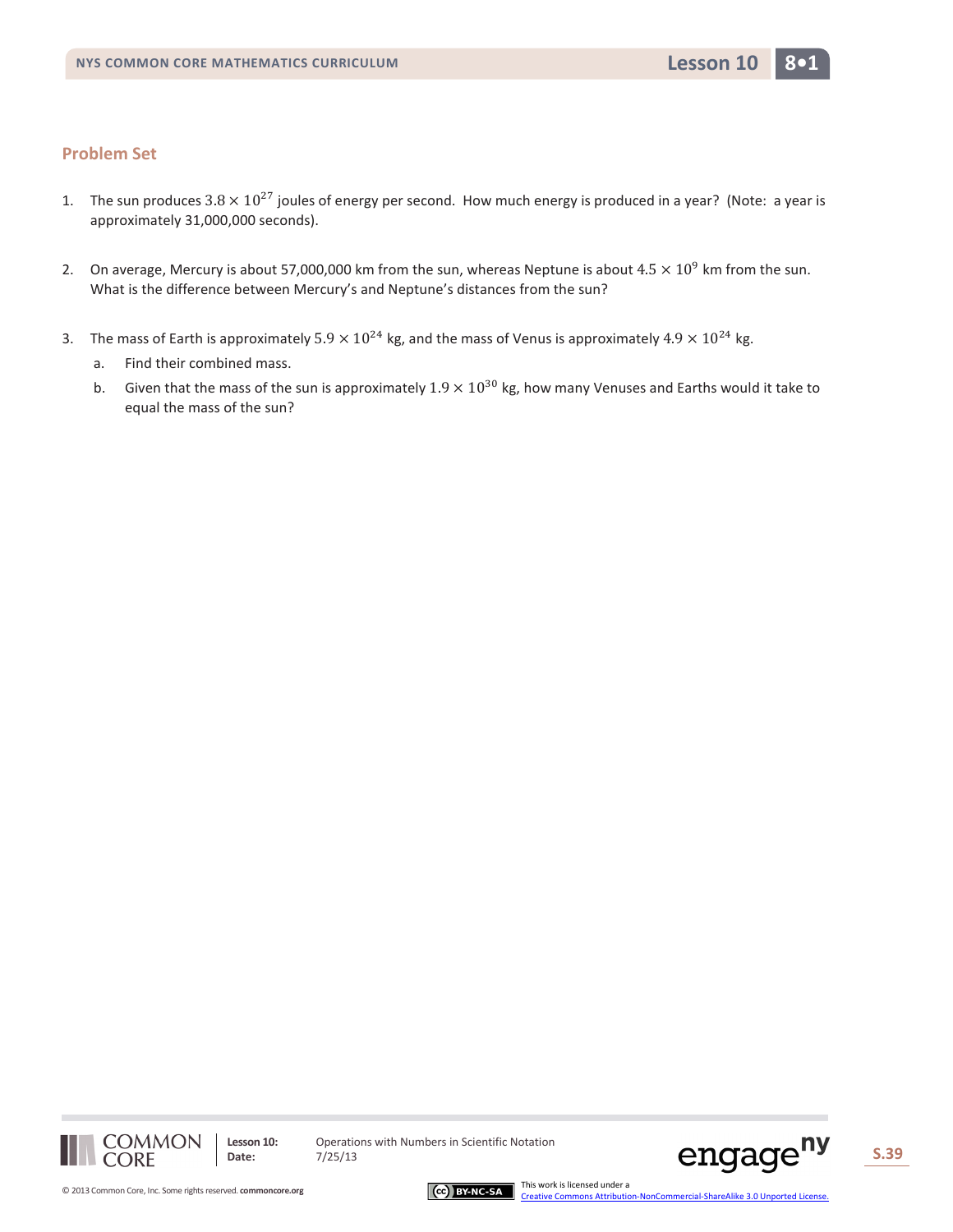## **Lesson 11: Efficacy of the Scientific Notation**

## **Classwork**

## **Exercise 1**

The mass of a proton is:

0.000000000000000000000000001672622

In scientific notation it is:

## **Exercise 2**

The mass of an electron is:

 $0.0000000000000000000000000000000910938291\ kg$ 

In scientific notation it is:

#### **Exercise 3**

Write the ratio that compares the mass of a proton to the mass of an electron.







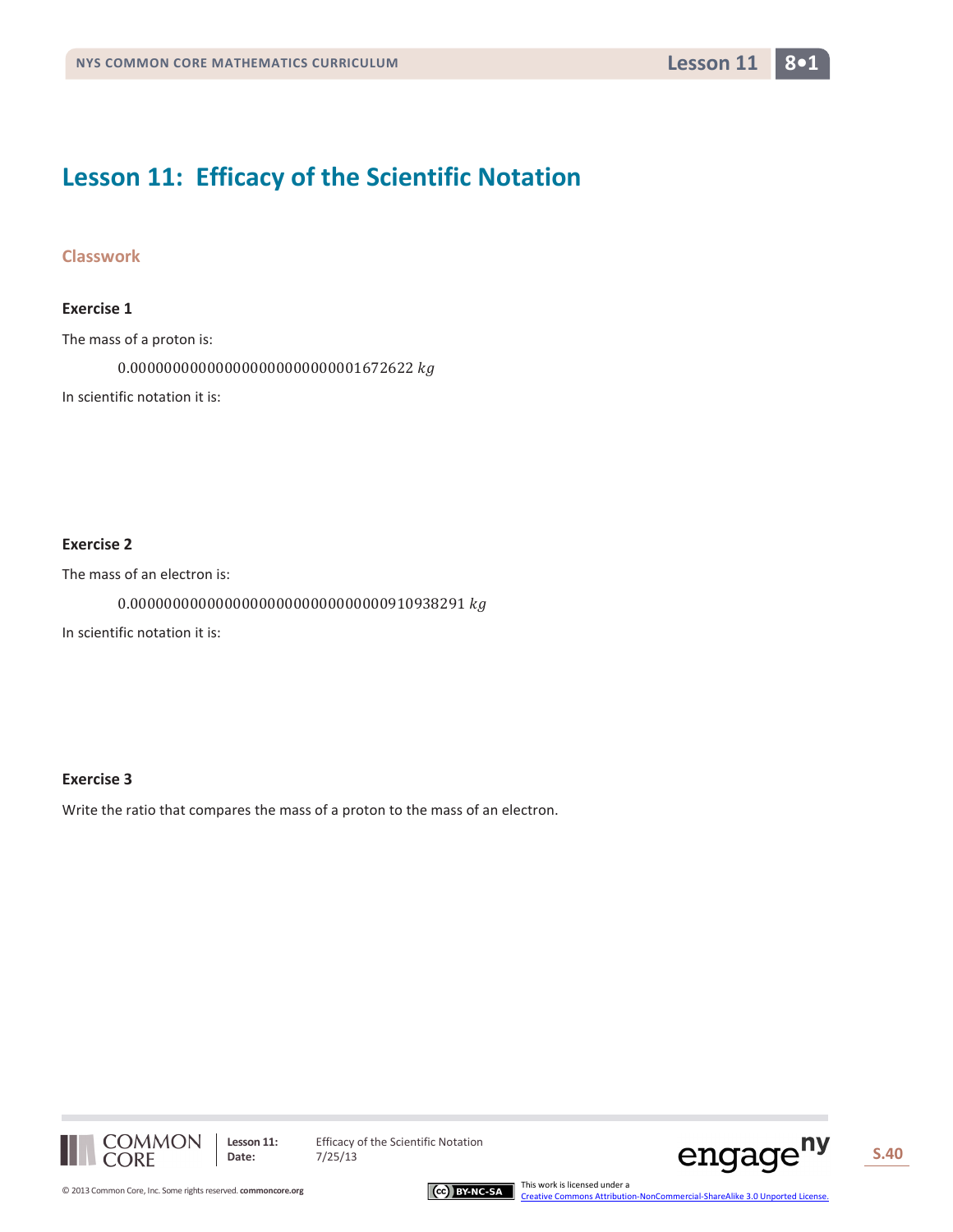Compute how many times heavier a proton is than an electron (that is, find the value of the ratio). Round your final answer to the nearest one.

## **Example 2**

*The U.S. national debt as of March 23, 2013, rounded to the nearest dollar, is \$16,755,133,009,522. According to the 2012 U.S. census, there are about 313,914,040 U.S. citizens. What is each citizen's approximate share of the debt?*

$$
\frac{1.6755 \times 10^{13}}{3.14 \times 10^8} = \frac{1.6755}{3.14} \times \frac{10^{13}}{10^8}
$$

$$
= \frac{1.6755}{3.14} \times 10^5
$$

$$
= 0.533598... \times 10^5
$$

$$
\approx 0.5336 \times 10^5
$$

$$
= 53360
$$

#### *Each U.S. citizen's share of the national debt is about \$53,360.*

**COMMON CORE** 

Lesson 11: Efficacy of the Scientific Notation



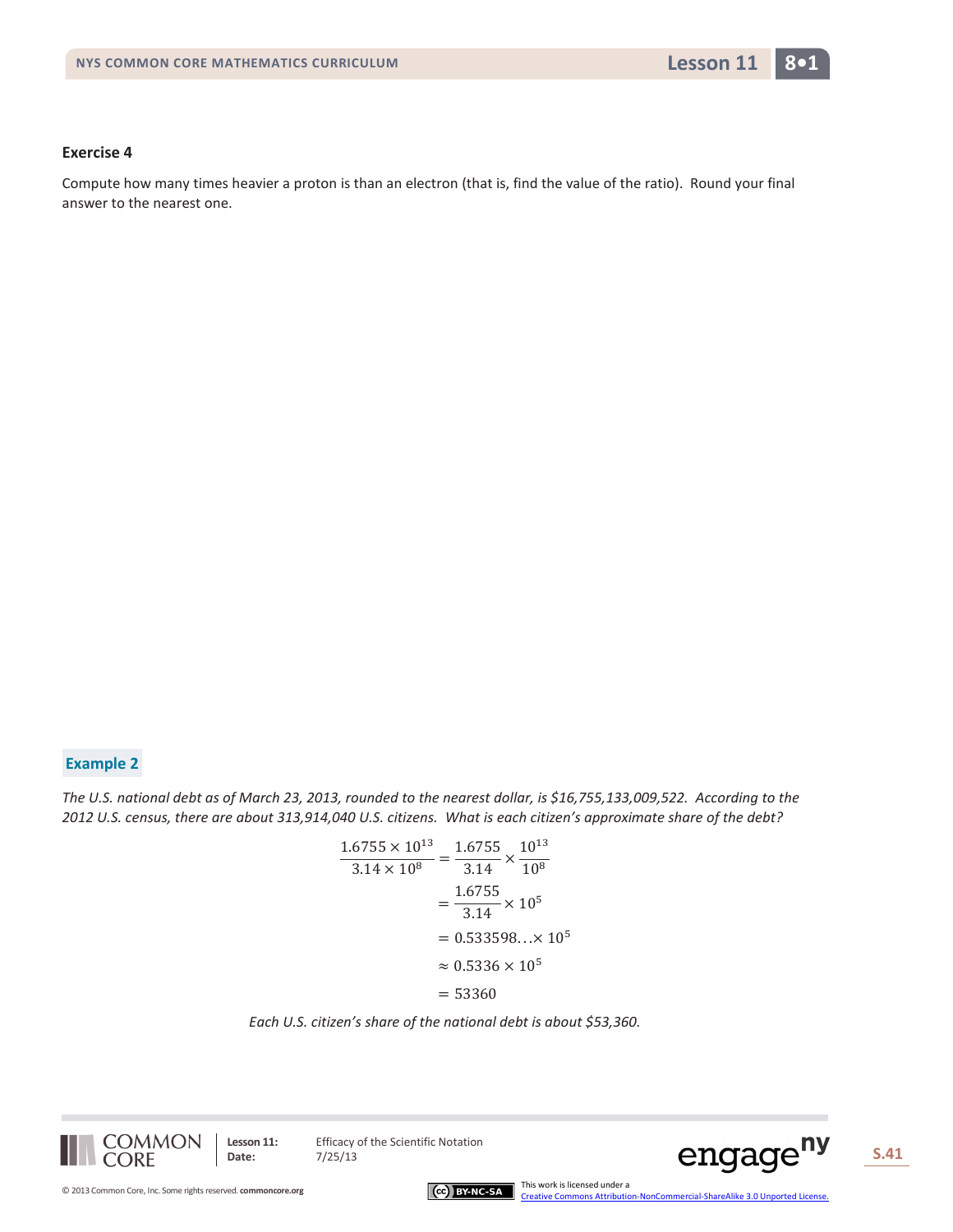The geographic area of California is 163,696 sq. mi, and the geographic area of the US is 3,794,101 sq. mi. Let's round off these figures to  $1.637 \times 10^5$  and  $3.794 \times 10^6$ . In terms of area, roughly estimate how many Californias would make up one US. Then compute the answer to the nearest ones.

### **Exercise 6**

The average distance from Earth to the moon is about  $3.84 \times 10^5$  km, and the distance from Earth to Mars is approximately  $9.24 \times 10^7$  km in year 2014. On this simplistic level, how much further is when traveling from Earth to Mars than from Earth to the moon?



Lesson 11: Efficacy of the Scientific Notation

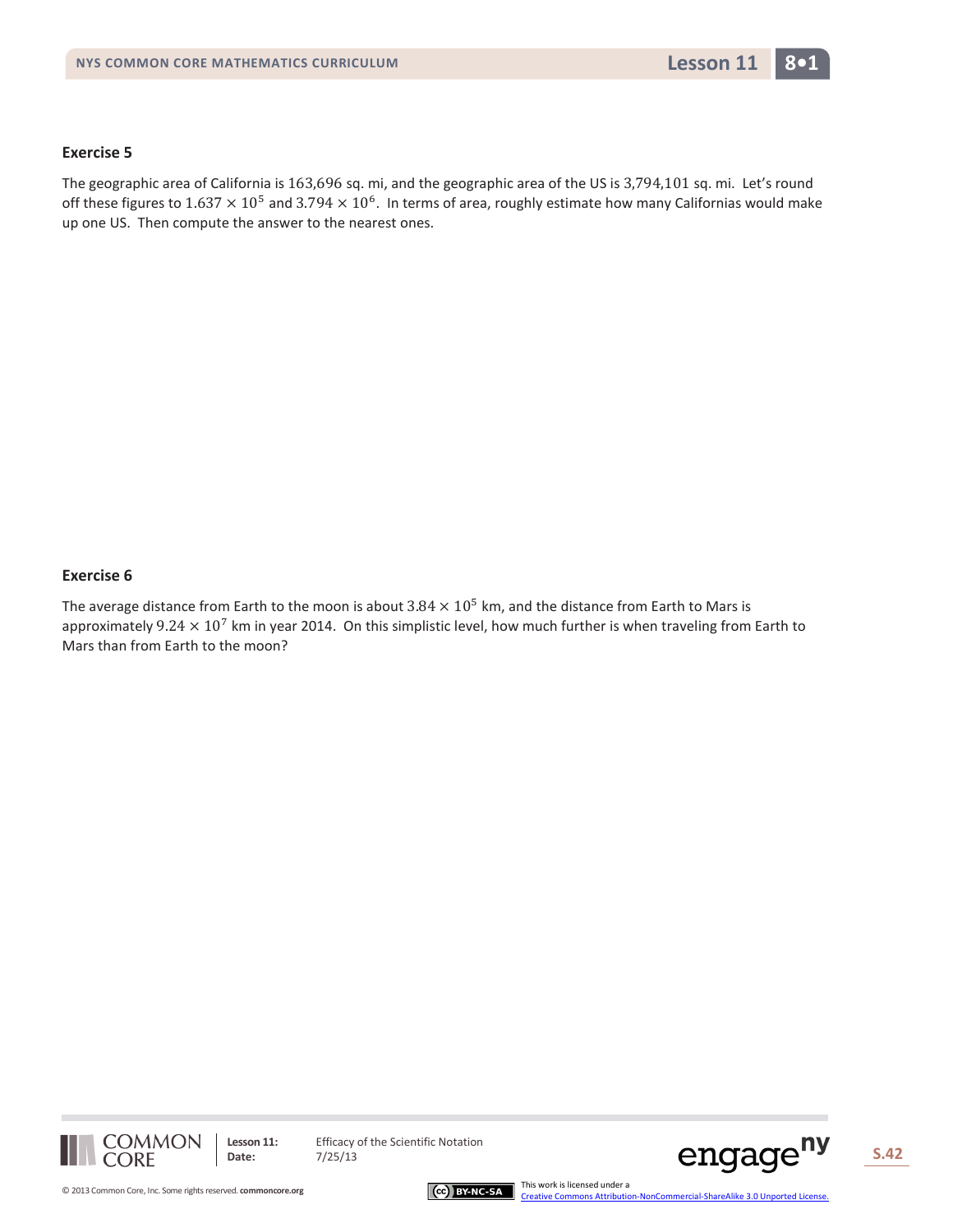- 1. There are approximately 7.5  $\times$  10<sup>18</sup> grains of sand on Earth. There are approximately 7  $\times$  10<sup>27</sup> atoms in an average human body. Are there more grains of sand on Earth or atoms in an average human body? How do you know?
- 2. About how many times more atoms are in a human body, compared to grains of sand on Earth?
- 3. Suppose the geographic areas of California and the US are  $1.637 \times 10^5$  and  $3.794 \times 10^6$  sq. mi, respectively. California's population (as of 2012) is approximately 3.804  $x$  10<sup>7</sup> people. If population were proportional to area, what would be the US population?
- 4. The actual population of the US (as of 2012) is approximately  $3.14 \times 10^8$ . How does the population density of California (i.e., the number of people per sq. mi) compare with the population density of the US?





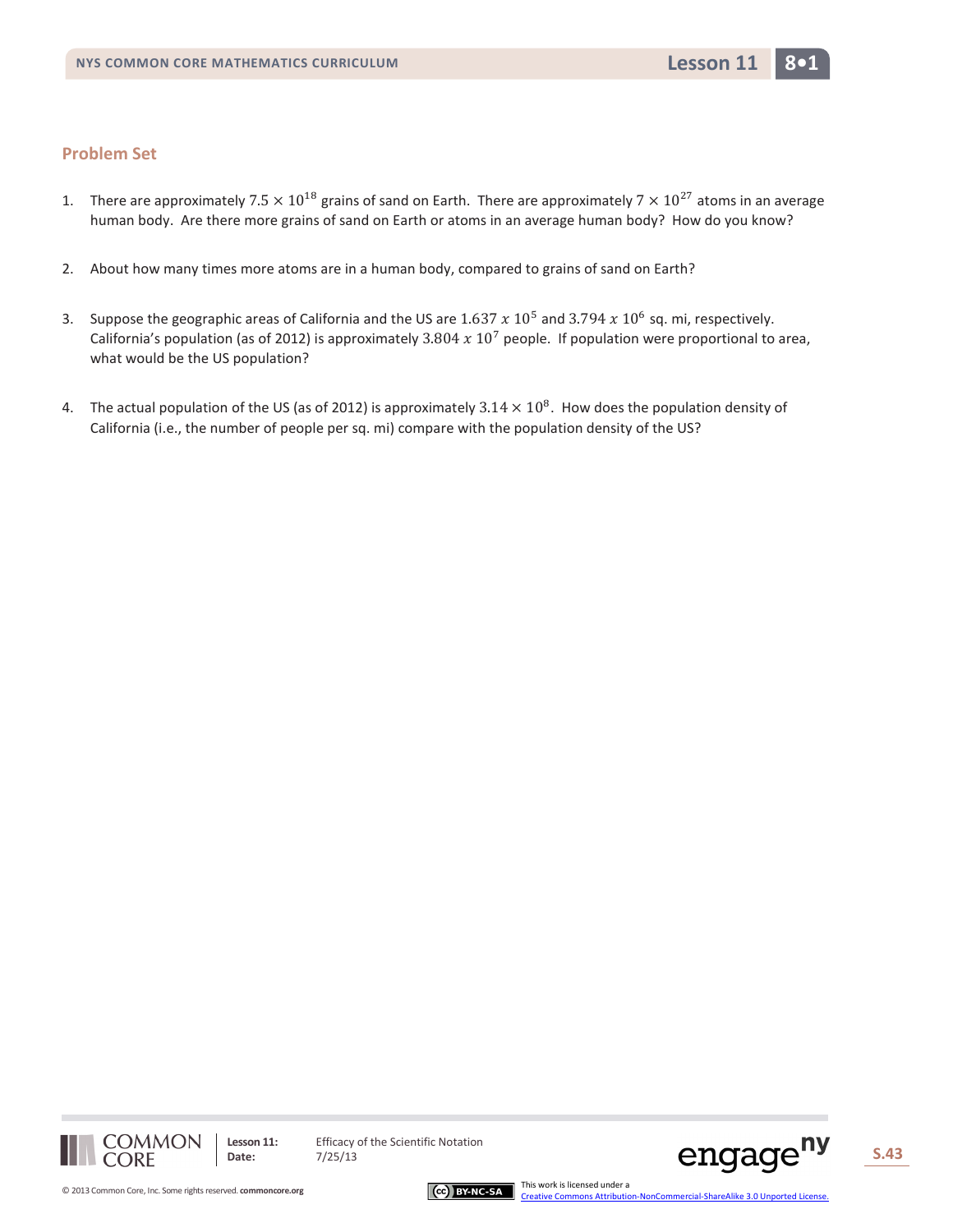## **Lesson 12: Choice of Unit**

## **Classwork**

#### **Exercise 1**

A certain brand of MP3 player will display how long it will take to play through its entire music library. If the maximum number of songs the MP3 player can hold is 1,000 (and the average song length is 4 minutes), would you want the time displayed in terms of seconds-, days-, or years-worth of music? Explain.

#### **Exercise 2**

You have been asked to make frosted cupcakes to sell at a school fundraiser. Each frosted cupcake contains about 20 grams of sugar. Bake sale coordinators expect 500 people will attend the event. Assume everyone who attends will buy a cupcake; does it make sense to buy sugar in grams, pounds, or tons? Explain.

#### **Exercise 3**

The seafloor spreads at a rate of approximately 10 cm per year. If you were to collect data on the spread of the seafloor each week, which unit should you use to record your data? Explain.





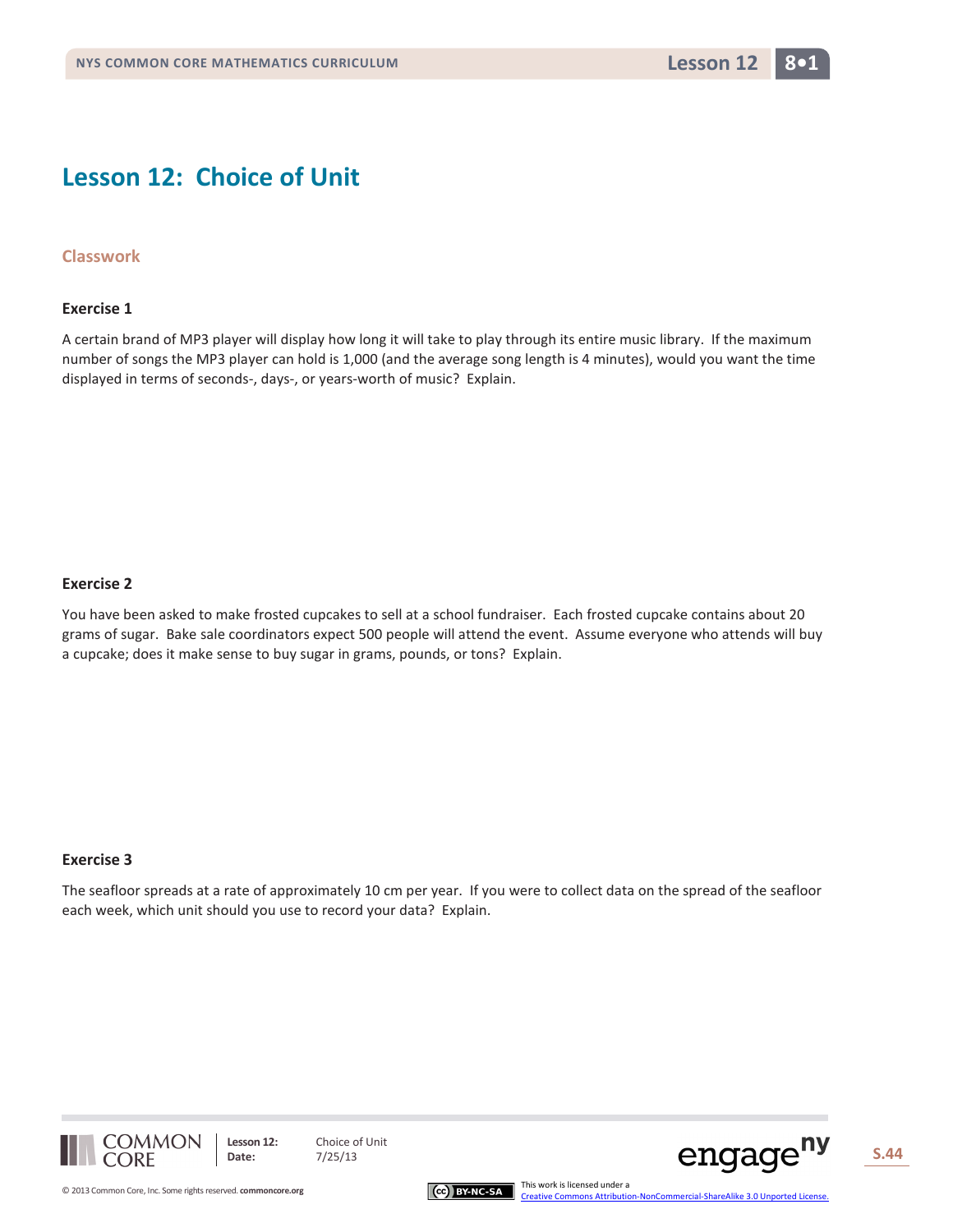

**Gigaelectronvolt, GeV/c2, is what particle physicists use as the unit of mass.**

1 Giga  
electronvolt = 1.783 
$$
\times
$$
 10<sup>-27</sup> kg

**Mass of 1 proton =**  $1.672622 \times 10^{-27}$  **kg** 

#### **Exercise 4**

Show that the mass of a proton is 0.938 GeV/ $c^2$ .

**In popular science writing, a commonly used unit is the light-year, or the distance light travels in one year (note: one year is defined as 365.25 days).**

 $1 light - year = 9,460,730,472,580.800 km \approx 9.46073 \times 10^{12} km$ 

#### **Exercise 5**

The distance of the nearest star (*Proxima Centauri*) to the sun is approximately 4.013 336 473  $\times$  10<sup>13</sup> km. Show that *Proxima Centauri* is 4.2421 light-years from the sun.



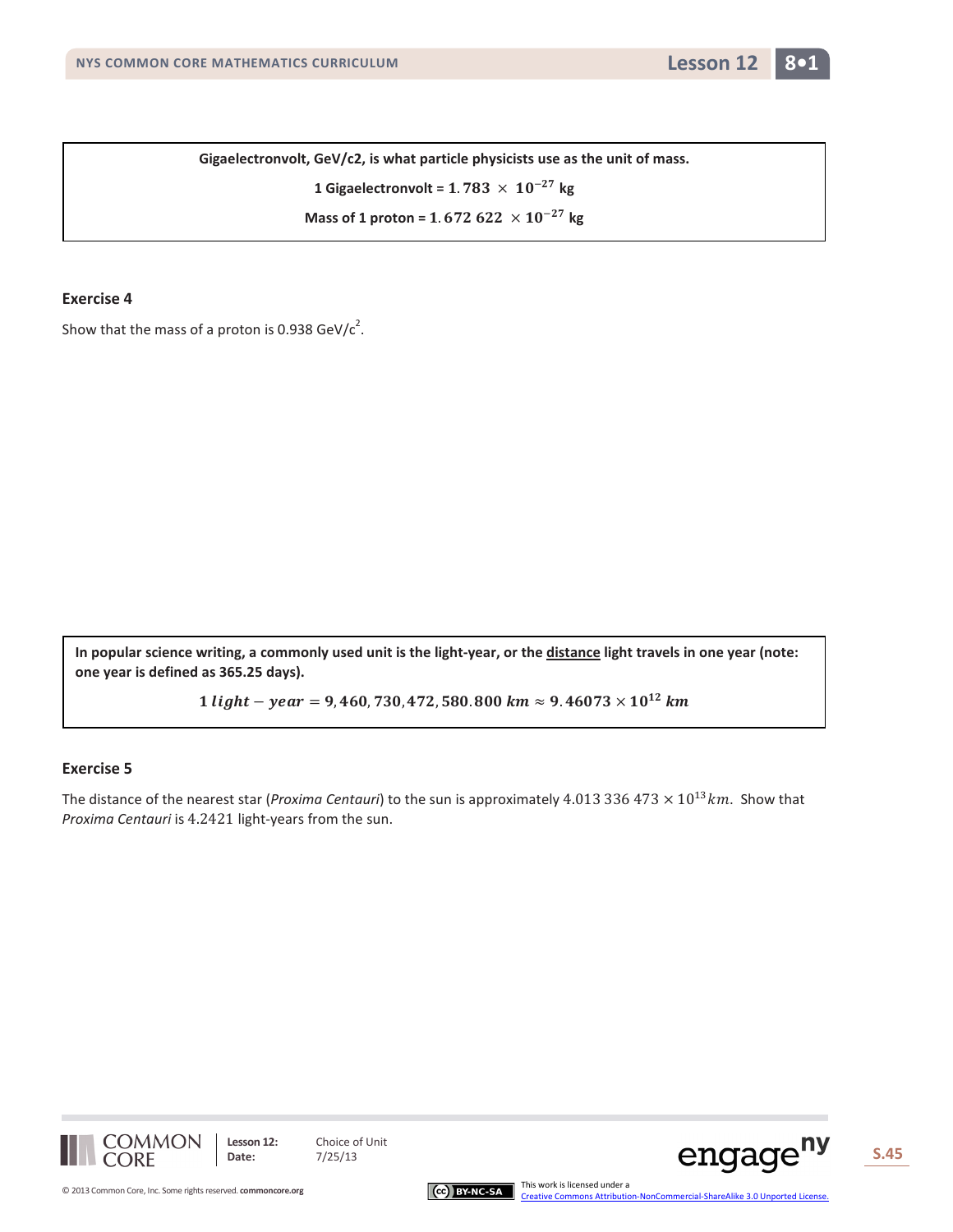## **Exploratory Challenge 2**

Suppose you are researching atomic diameters and find that credible sources provided the diameters of five different atoms as shown in the table below. All measurements are in cm.

| $x 10^{-12}$<br>$n-10$<br>$x 10^{-11}$<br>$1 x 10^{-8}$<br>$-20y$<br>. $\wedge$ - $\rightarrow$<br>1.4.10<br>1 v TA<br>ر ہے.ر |  |
|-------------------------------------------------------------------------------------------------------------------------------|--|
|-------------------------------------------------------------------------------------------------------------------------------|--|

#### **Exercise 6**

What new unit might you introduce in order to discuss the differences in diameter measurements?

#### **Exercise 7**

Name your unit and explain why you chose it.

#### **Exercise 8**

Using the unit you have defined, rewrite the five diameter measurements.





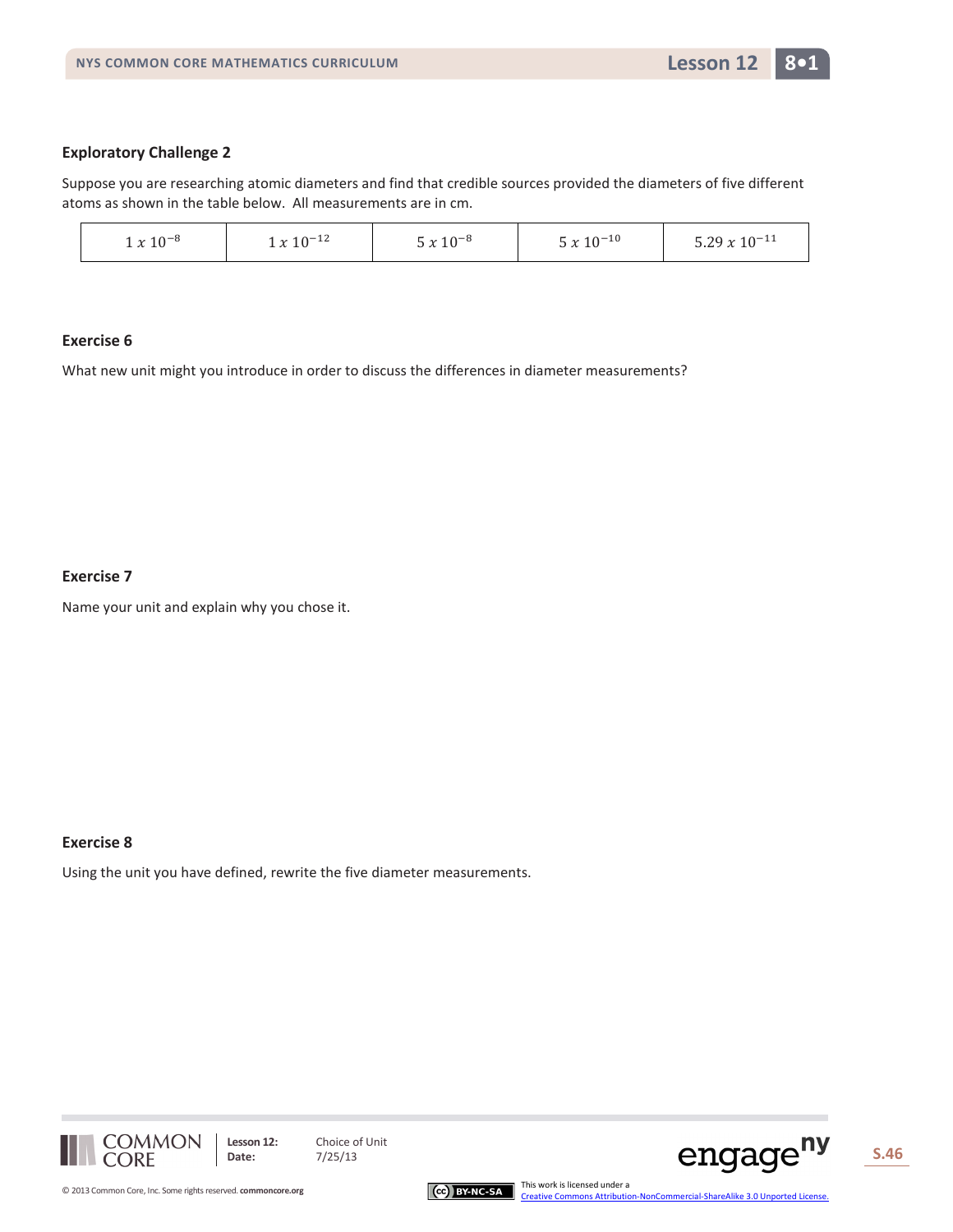- 1. Verify the claim that, in terms of gigaelectronvolts, the mass of an electron is 0.000511.
- 2. The maximum distance between Earth and the sun is  $1.52098232 \times 10^8$  km and the minimum distance is  $1.47098290 \times 10^8$  $1.47098290 \times 10^8$  km.<sup>1</sup> What is the average distance between Earth and the sun in scientific notation?
- 3. Suppose you measure the following masses in terms of kilograms:

| $2.6 x 10^{21}$        | $9.04 \times 10^{23}$     |
|------------------------|---------------------------|
| $8.82 \times 10^{23}$  | $2.3 x 10^{18}$           |
| $1.8 x 10^{12}$        | $2.103 \times 10^{22}$    |
| $8.1 x 10^{20}$        | 6.23 $x$ 10 <sup>18</sup> |
| $6.723 \times 10^{19}$ | $1.15 x 10^{20}$          |
| $7.07 \times 10^{21}$  | 7.210 $x$ $10^{29}$       |
| $5.11 \times 10^{25}$  | 7.35 $x$ $10^{24}$        |
| $7.8 x 10^{19}$        | 5.82 $x$ 10 <sup>26</sup> |

What new unit might you introduce in order to aid discussion of the masses in this problem? Name your unit and express it using some power of 10. Rewrite each number using your newly defined unit.

<span id="page-46-0"></span> $1$  Note: Earth's orbit is elliptical, not circular.



 $\overline{a}$ 



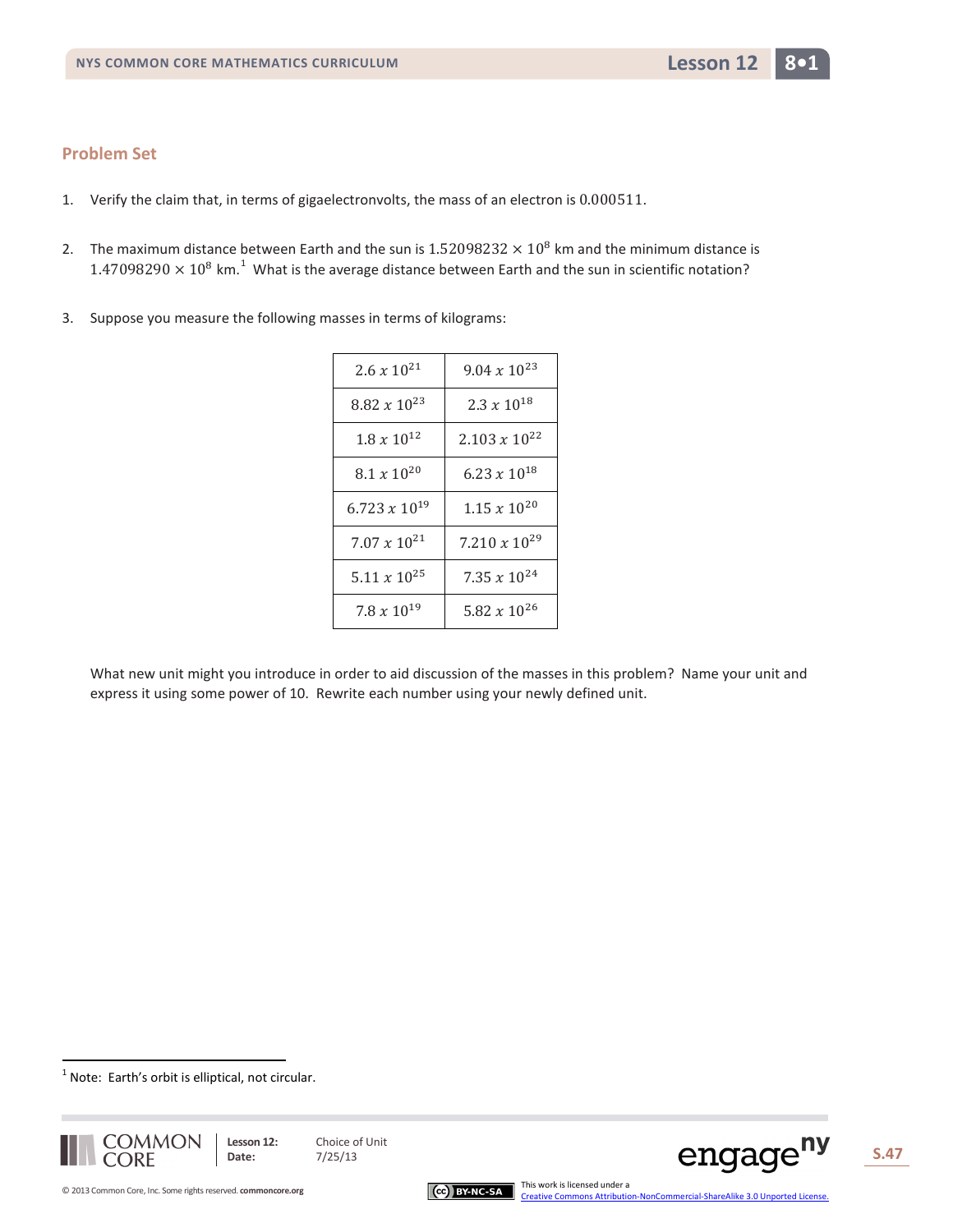## **Lesson 13: Comparison of Numbers Written in Scientific Notation**

## **and Interpreting Scientific Notation Using Technology**

### **Classwork**

There is a general principle that underlies the comparison of two numbers in scientific notation: *Reduce everything to whole numbers if possible.* To this end, we recall two basic facts.

- 1. **Inequality (A)** in Lesson 7: Let x and y be numbers and let  $z > 0$ . Then  $x < y$  if and only if  $xz < yz$ .
- 2. Comparison of whole numbers:
	- a. If two whole numbers have different numbers of digits, then the one with more digits is greater.
	- b. Suppose two whole numbers  $p$  and  $q$  have the same number of digits and, moreover, they agree digit-bydigit (starting from the left) until the n-th place. If the digit of p in the  $(n + 1)$ -th place is greater than the corresponding digit in q, then  $p > q$ .

### **Exercise 1**

The Fornax Dwarf galaxy is  $4.6 \times 10^5$  light-years away from Earth, while Andromeda I is  $2.430 \times 10^6$  light-years away from Earth. Which is closer to Earth?

#### **Exercise 2**

The average lifetime of the tau lepton is 2.906  $\times$  10<sup>-13</sup> seconds and the average lifetime of the neutral pion is  $8.4 \times 10^{-17}$  seconds. Explain which subatomic particle has a longer average lifetime.



**Lesson 13:** Comparison of Numbers Written in Scientific Notation and Interpreting Scientific Notation Using Technology



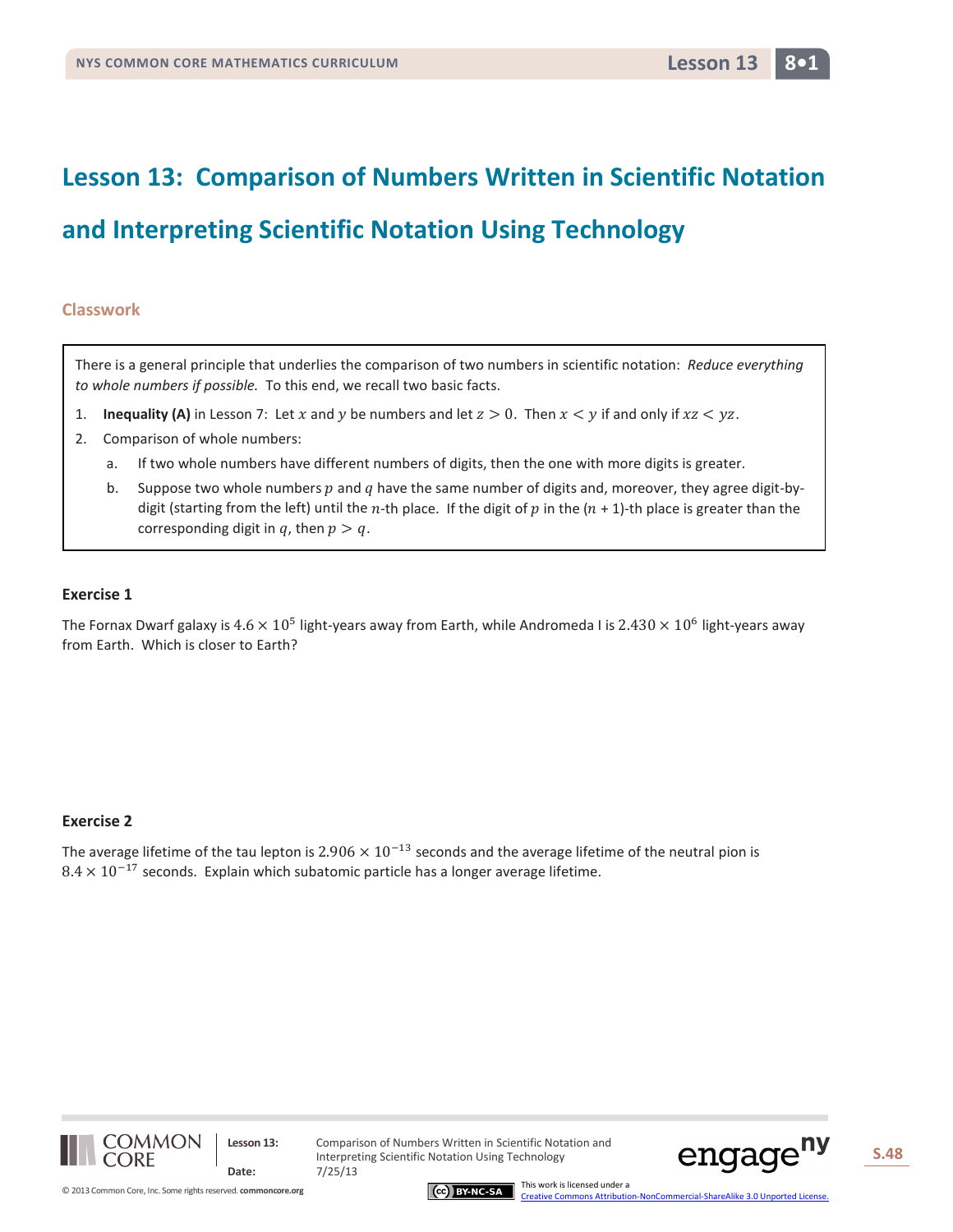## **Exploratory Challenge 1/Exercise 3**

*Theorem:* Given two numbers in scientific notation,  $a \times 10^m$  and  $b \times 10^n$ , if  $m < n$ , then  $a \times 10^m < b \times 10^n$ .

Prove the Theorem.

## **Exercise 4**

Compare  $9.3 \times 10^{28}$  and  $9.2879 \times 10^{28}$ .

#### **Exercise 5**

Chris said that  $5.3 \times 10^{41}$  <  $5.301 \times 10^{41}$  because 5.3 has fewer digits than 5.301. Show that even though his answer is correct, his reasoning is flawed. Show him an example to illustrate that his reasoning would result in an incorrect answer. Explain.



**Lesson 13:** Comparison of Numbers Written in Scientific Notation and Interpreting Scientific Notation Using Technology



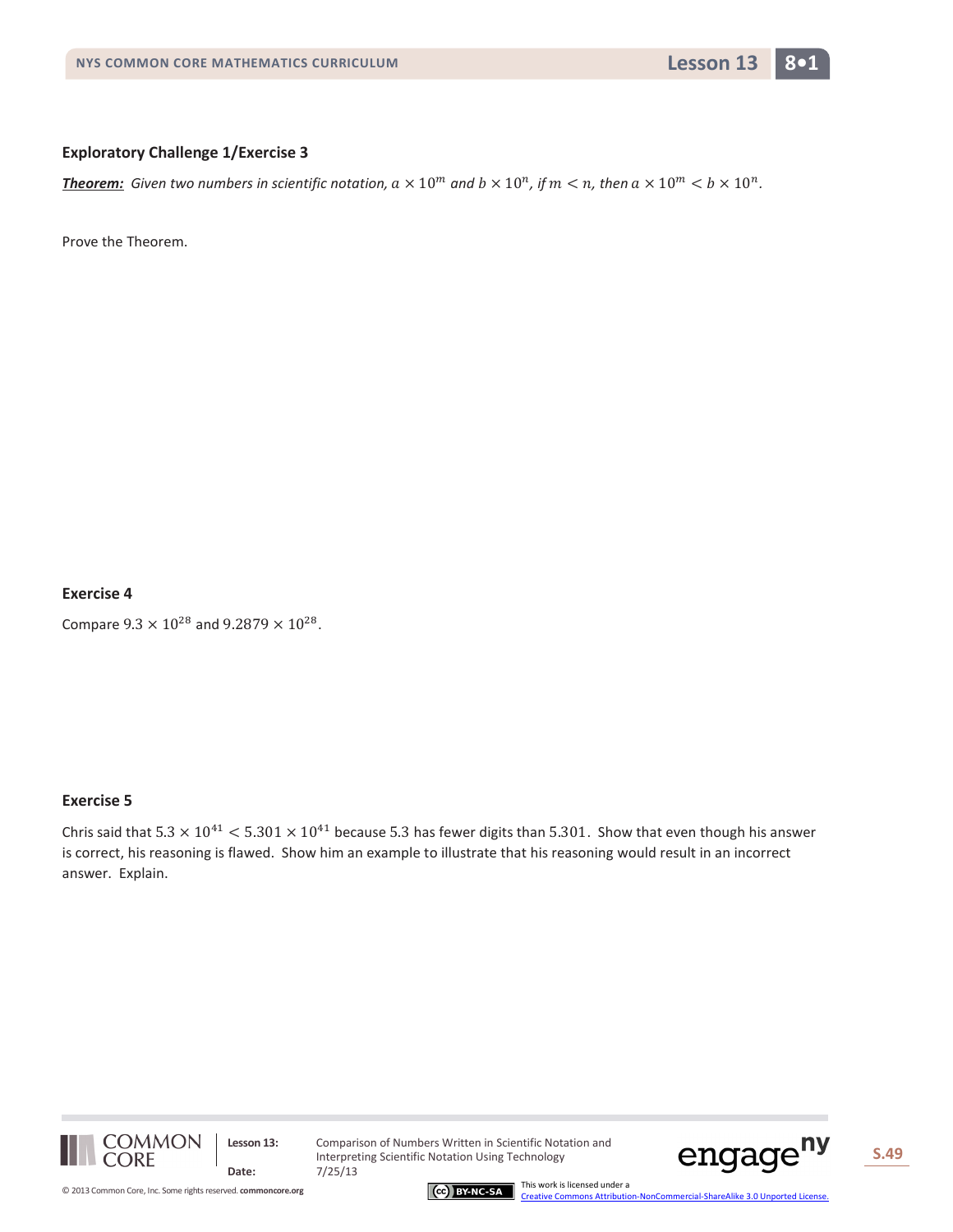### **Exploratory Challenge 2/Exercise 6**

You have been asked to determine the exact number of Google searches that are made each year. The only information you are provided is that there are 35,939,938,877 searches performed each week. Assuming the exact same number of searches is performed each week for the 52 weeks in a year, how many total searches will have been performed in one year? Your calculator does not display enough digits to get the exact answer. Therefore, you must break down the problem into smaller parts. Remember, you cannot approximate an answer because you need to find an exact answer. Use the screen shots below to help you reach your answer.

|          |                |         | $35939 \times 52 =$ |  |   |
|----------|----------------|---------|---------------------|--|---|
|          |                | 1868828 |                     |  |   |
|          |                | %       | <b>AC</b>           |  |   |
|          | 8              | 9       | ÷                   |  | ٤ |
| $\Delta$ | 5              | 6       | ×                   |  | ŧ |
|          | $\overline{2}$ | 3       |                     |  | ź |
| $\Omega$ |                | ▬       |                     |  | ł |

|          | $938877 \times 52 =$ |               |           |
|----------|----------------------|---------------|-----------|
| 48821604 |                      |               |           |
|          |                      | $\frac{9}{6}$ | <b>AC</b> |
|          | 8                    | 9             |           |
| л        | 5                    | 6             | ×         |
|          | $\overline{2}$       | 3             |           |
|          |                      |               |           |



Lesson 13: Comparison of Numbers Written in Scientific Notation and Interpreting Scientific Notation Using Technology

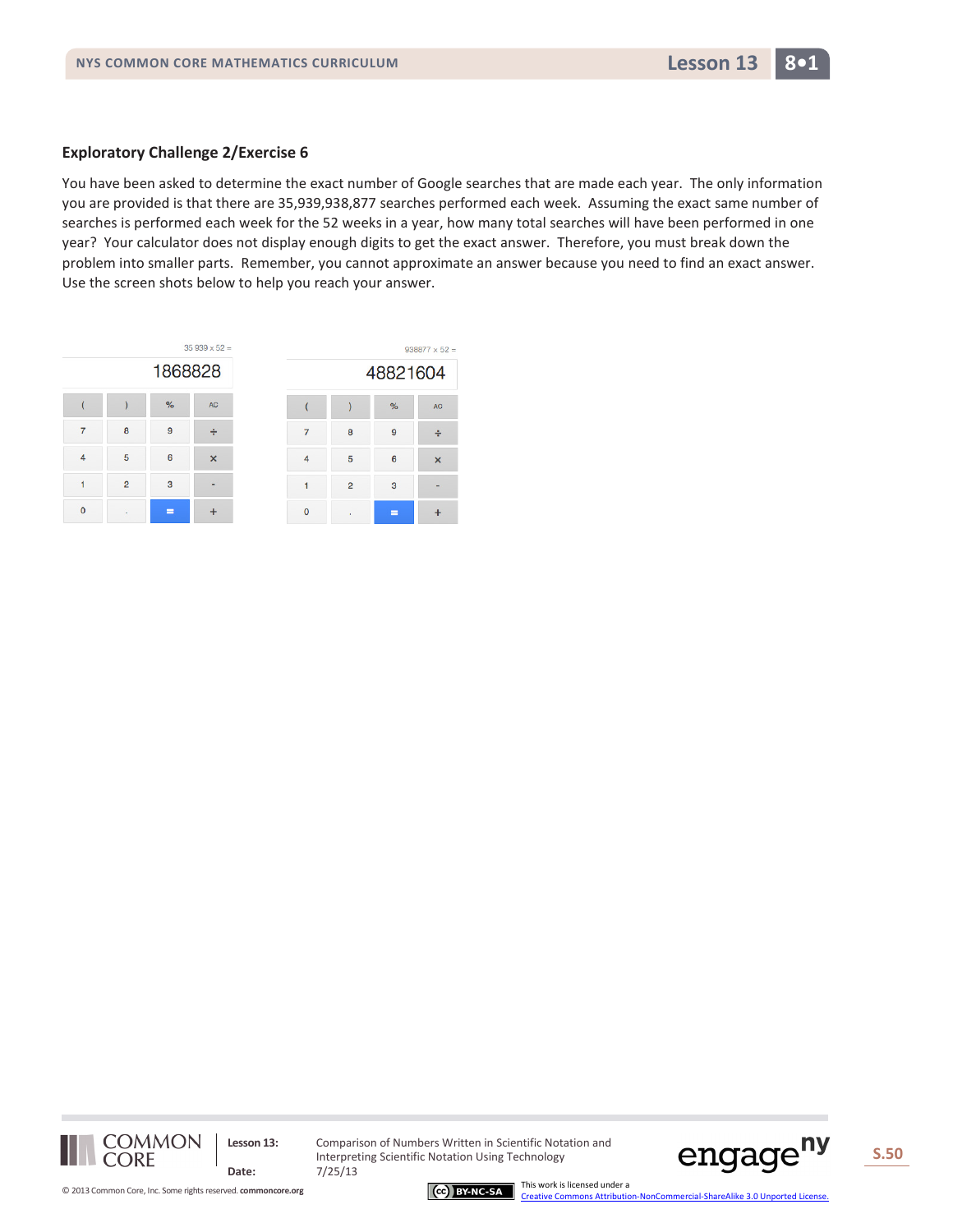Yahoo is another popular search engine. Yahoo receives requests for 1,792,671,335 searches each month. Assuming the same number of searches is performed each month, how many searches are performed on Yahoo each year? Use the screen shots below to help determine the answer.



|   | $671$ 335 x 12 = |         |           |
|---|------------------|---------|-----------|
|   |                  | 8056020 |           |
|   |                  | $\%$    | <b>AC</b> |
|   | 8                | 9       |           |
| ⊿ | 5                | 6       | ×         |
|   | $\overline{2}$   | 3       |           |
|   |                  |         |           |



**Lesson 13:** Comparison of Numbers Written in Scientific Notation and Interpreting Scientific Notation Using Technology



[Creative Commons Attribution-NonCommercial-ShareAlike 3.0 Unported License.](http://creativecommons.org/licenses/by-nc-sa/3.0/deed.en_US)